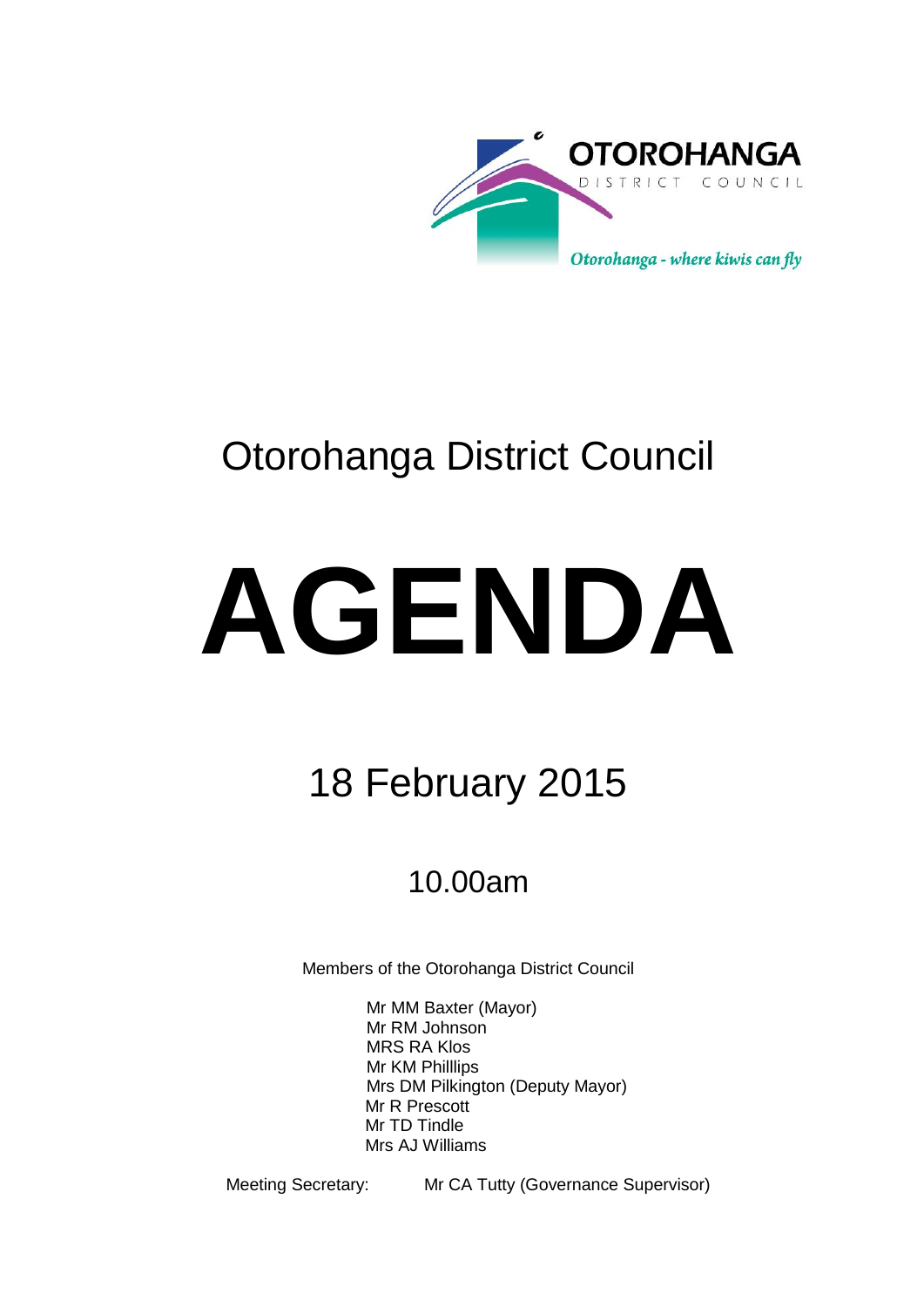# **OTOROHANGA DISTRICT COUNCIL**

Wednesday 18 February 2015

Notice is hereby given that an ordinary meeting of the Otorohanga District Council will be held in the Council Chambers, Maniapoto St, Otorohanga on Wednesday 18 February 2015, commencing at 10.00am.

10 February 2015

**DC Clibbery CHIEF EXECUTIVE**

**AGENDA**

# **VISITORS ATTENDING THE MEETING**

11.00am District Sports Coordinator – Ms R Matthews

# **ORDER OF BUSINESS:**

| <b>ITEM</b>           | <b>PRECIS</b>                                                                                                 | <b>PAGE</b>    |
|-----------------------|---------------------------------------------------------------------------------------------------------------|----------------|
| <b>PRESENT</b>        |                                                                                                               | 1              |
| IN ATTENDANCE         |                                                                                                               | 1              |
| <b>APOLOGIES</b>      |                                                                                                               | 1              |
| <b>OPENING PRAYER</b> |                                                                                                               | 1              |
|                       | <b>ITEMS TO BE CONSIDERED IN GENERAL BUSINESS</b>                                                             | 1              |
|                       | CONFIRMATION OF MINUTES - 20 JANUARY 2015                                                                     |                |
| <b>REPORTS</b>        |                                                                                                               | 1              |
| Item 166              | OTOROHANGA COMMUNITY BOARD MINUTES 29 JANUARY 2015                                                            | 1              |
| Item 167              | KAWHIA COMMUNITY BOARD MINUTES 23 JANUARY 2015                                                                | $\overline{2}$ |
| Item 168              | DISTRICT LIBRARIANS QUARTERLY REPORT FOR OCTOBER TO<br>DECEMBER 2014                                          | 3              |
| Item $169$            | ANIMAL CONTROL OFFICERS REPORT FOR OCTOBER TO DECEMBER<br>2014                                                | 6              |
| Item $170$            | ENVIRONMENTAL HEALTH OFFICER/LIQUOR LICENSING INSPECTOR'S<br>REPORT FOR OCTOBER TO DECEMBER 2014              | $\overline{7}$ |
| Item $171$            | AMENDMENT OF THE KEEPING OF STOCK POULTRY AND BEES BYLAW<br>2009                                              | 9              |
| Item 172              | REQUEST TO WAIVE INFRINGEMENT FEE                                                                             | 14             |
| Item $173$            | APPROVAL OF THE DELEGATION & POLICY MANUAL 2014                                                               | 18             |
| Item $174$            | DRAFT RATES REMISSION POLICY & DRAFT POLICY FOR REMISSION<br>AND POSTPONEMENT OF RATES ON MAORI FREEHOLD LAND | 19             |
| Item $175$            | MANAGEMENT ACCOUNTS FOR THE PERIOD ENDING 31 DECEMBER<br>2014                                                 | 31             |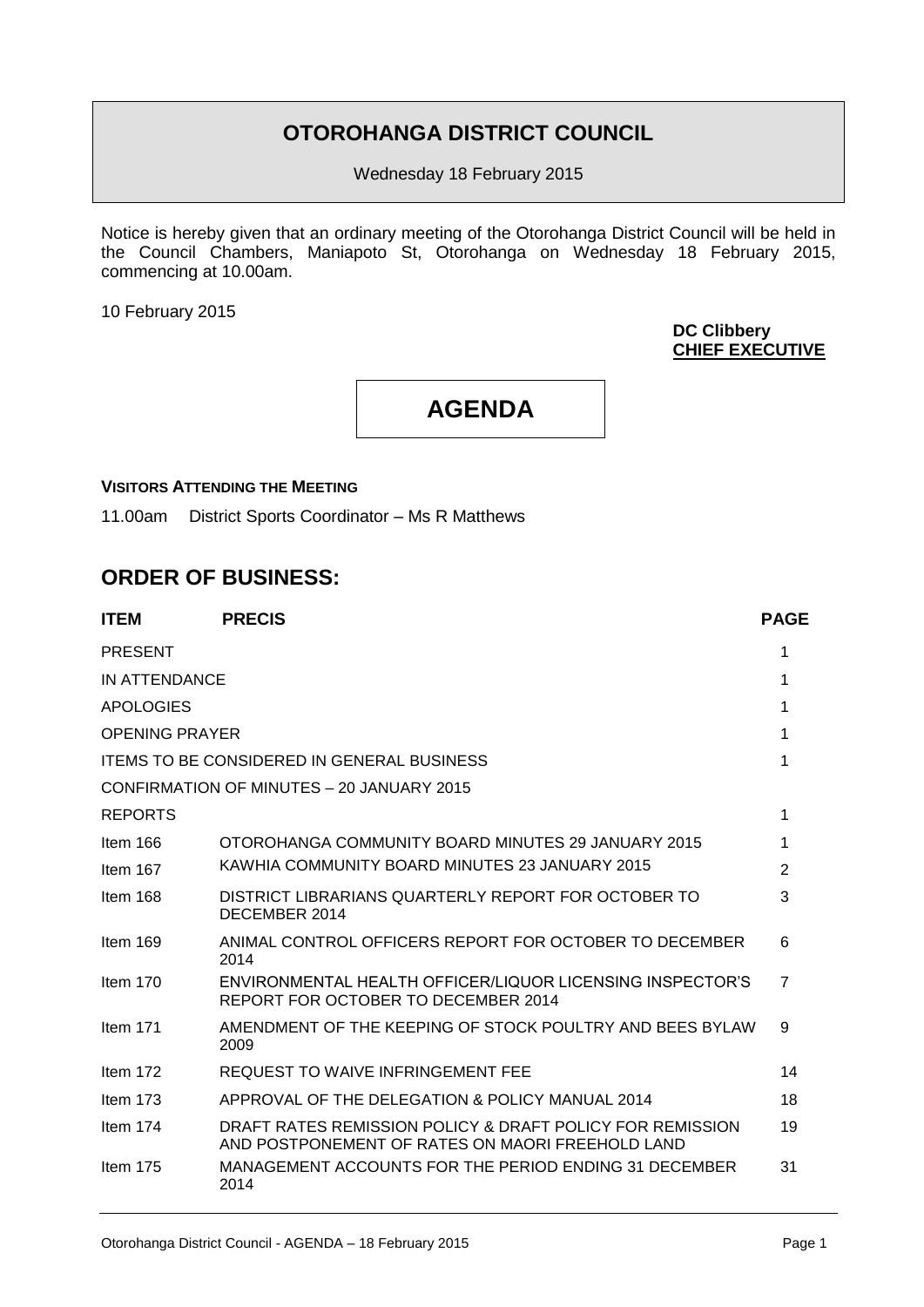| Item 176   | ROUTINE ENGINEERING REPORT                                       | 32  |
|------------|------------------------------------------------------------------|-----|
| Item $177$ | DISTRICT SPORTS COORDINATORS REPORT FOR JULY TO DECEMBER<br>2014 | 39  |
| Item 178   | ODC MATTERS REFERRED FROM 20 JANUARY 2015                        | 48. |
| GENERAL    |                                                                  | 48. |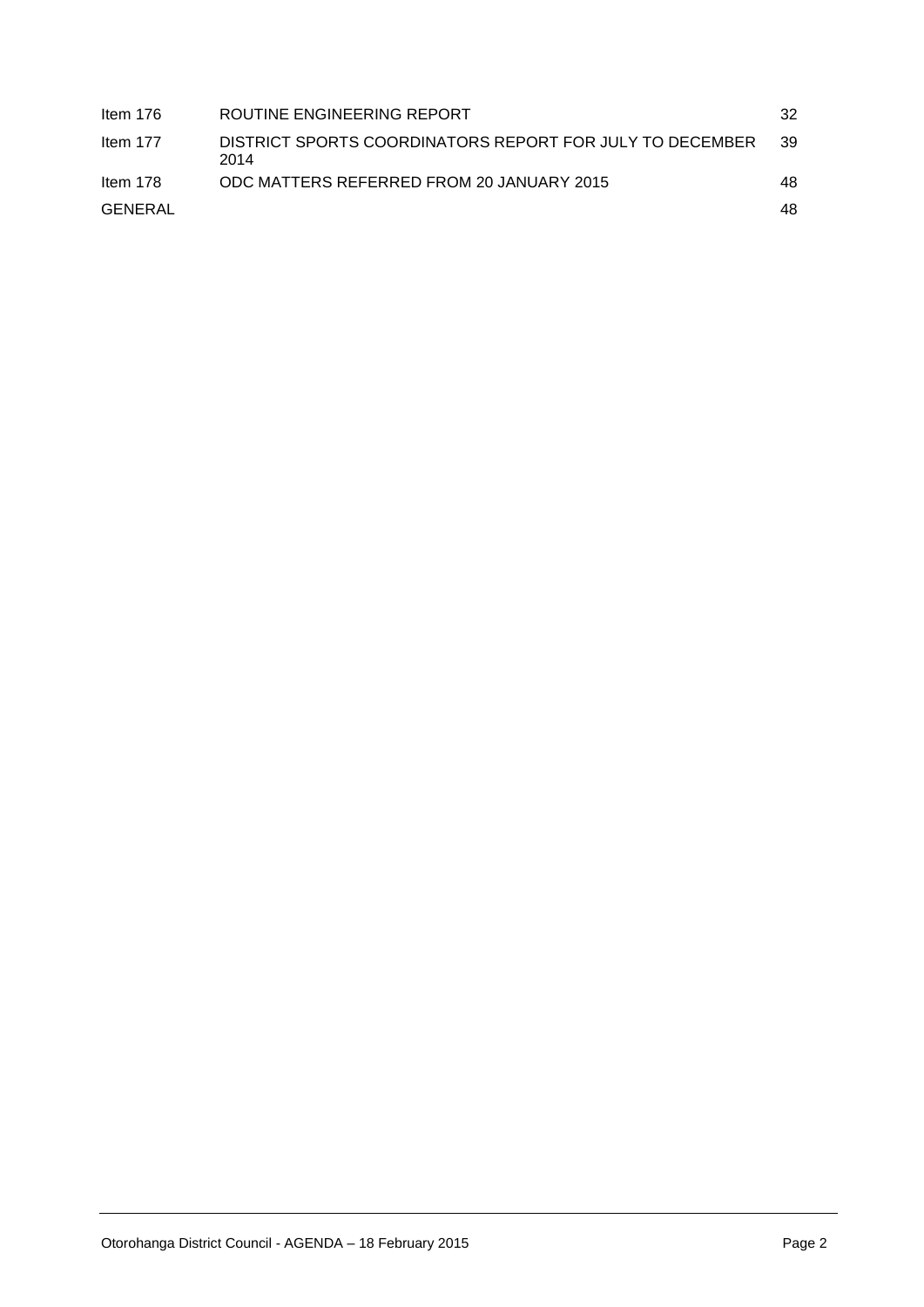**PRESENT**

**IN ATTENDANCE**

**APOLOGIES**

**OPENING PRAYER** 

**ITEMS TO BE CONSIDERED IN GENERAL BUSINESS**

**CONFIRMATION OF MINUTES – 20 JANUARY 2015**

**REPORTS**

**Item 166 OTOROHANGA COMMUNITY BOARD MINUTES 29 JANUARY 2015 To: His Worship the Mayor and Councillors Otorohanga District Council From: Governance Supervisor**

**Date: 18 February 2015** 

# **Executive Summary**

Minutes of the meeting of the Otorohanga Community Board held on 29 January 2015 as circulated.

# **Staff Recommendation**

It is recommended that:

The minutes of the meeting of the Otorohanga Community Board held on 29 January 2015 be received.

**CA Tutty GOVERNANCE SUPERVISOR**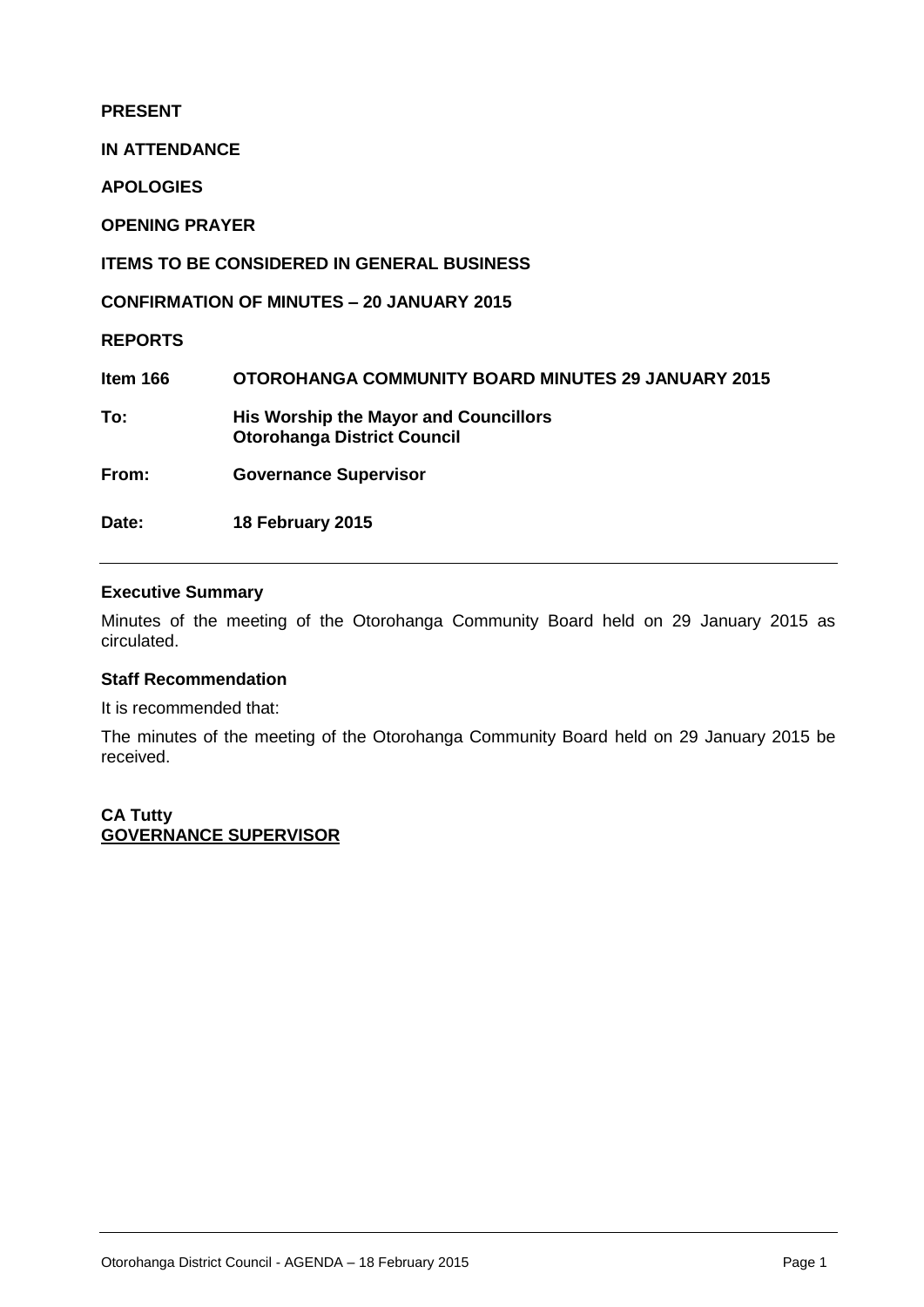**Item 167 KAWHIA COMMUNITY BOARD MINUTES 23 JANUARY 2015 To: His Worship the Mayor and Councillors Otorohanga District Council From: Governance Supervisor**

**Date: 18 February 2015** 

# **Executive Summary**

Minutes of the meeting of the Kawhia Community Board held on 23 February 2015 as circulated.

# **Staff Recommendation**

It is recommended that:

The minutes of the meeting of the Kawhia Community Board held on 23 February 2015 be received.

**CA Tutty GOVERNANCE SUPERVISOR**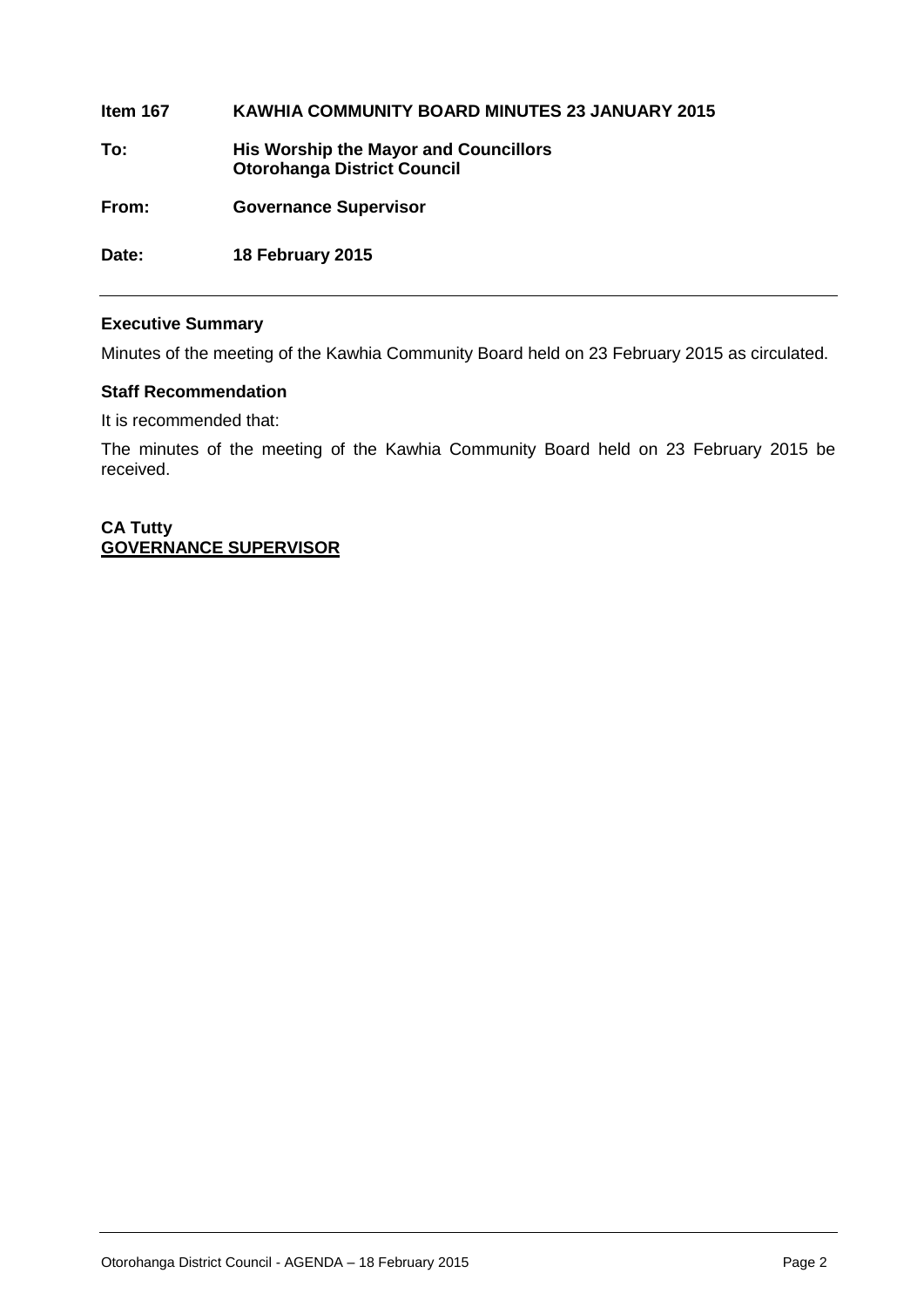**Item 168 DISTRICT LIBRARIANS QUARTERLY REPORT FOR OCTOBER TO DECEMBER 2014**

**To: His Worship the Mayor & Councillors Otorohanga District Council**

**From: District Librarian** 

**Date: 18 February 2015**

# **Relevant Community Outcomes**

- Ensure services and facilities meet the needs of the Community
- Foster an involved and engaged Community
- Recognise the importance of the Districts rural character

#### **Executive Summary**

The project to join the national Kotui consortium is now underway and the Library website has been transferred to the main Council site. Successful summer holiday reading programmes have been held. Library usage data is continues to conform to national trends.

# **Staff Recommendation**

It is recommended:

That the District Librarian's Quarterly Report for the period October to December 2014 be received.

# **Report Discussion**

# **Kotui Implementation**

Background work to migrate our Library's management system into the Kotui consortium is now underway. Council's library and IT staff will be working with Kotui Project Manager John Truesdale to link into the network, migrate data and undertake staff training.

The date for the Kotui "go-live" is Thursday 12 March. We will be required to close the Library to the public for two days prior to this date to enable the final migration procedures to be carried out – this closure will be advertised locally.

# **Library Website**

Guru Digital Media has been contracted to integrate the library website into the main Council website. For the past four years, Jet Creative have hosted a standalone Library website, but difficulties have been experienced with updating content and, most recently, with a couple of "hacking" incidents.

Integration of the website will facilitate more efficient content management and will minimise maintenance costs. It will also mean that members of the public can access all Council services from the one online location.

Transferral of the library website is well-timed to coincide with the library's online public access catalogue becoming available through the Kotui gateway.

# **Summer Reading Programmes 2014/15**

The finale for this year's summer reading programme (themed *Summer-Camping-Reading*) was held On Wednesday 28 January*.* The Mayor presented certificates and PaperPlus book tokens to the 29 children who successfully completed the programme's reporting-in requirements. The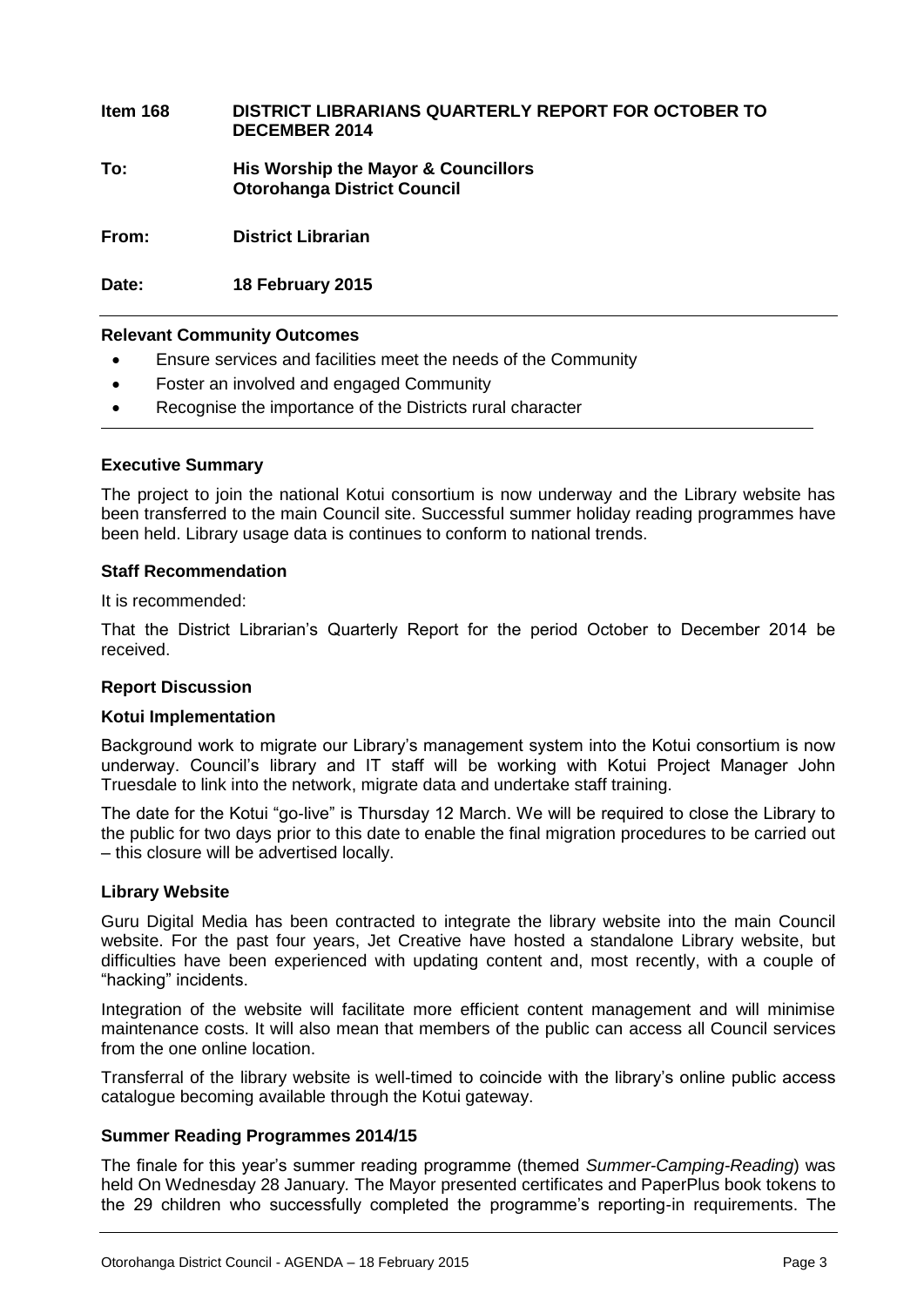finale was held at the St John's Ambulance Hall in Otorohanga, with Trevor Sills from *Simply Magic,* Cambridge providing entertainment.

Concurrently, ten intermediate-aged children participated in the *iRead* programme. The requirement for this programme was to keep a journal of books read over the summer holidays. The seven children who successfully completed this challenge were were entered into a draw to win a mini-tablet device, sponsored by 100% Electrical. In addition, a book token was presented for the most accomplished journal. The finale event for this programme was held at Otorohanga's mini golf facility on 4 February.

# **LIANZA2014 Conference, Auckland, 12-15 October**

I was pleased to be amongst the 650 delegates attending this year's Library & Information Association of New Zealand Aotearoa, held at the SkyCity convention centre. Over the four days of the conference, participants heard from a variety of thought-provoking speakers, attended sessions prepared by local practitioners, visited a trade exhibition showcasing vendors of libraryrelated products and services, and relished the opportunity for informal networking with colleagues from institutions throughout New Zealand.

Highlights for me included presentations from Eibhlin Roche from the Guinness Archive in Dublin, from public law specialist Mai Chen, and Salesa Damon, Assistant Professor of Pacific Studies at Auckland University. I also enjoyed a field trip to the Auckland Museum Library to view some of their rare treasures.

As usual, it was good to meet up with colleagues from the Waikato region and beyond – I came away feeling much more professionally connected. I am appreciative to the Council for enabling me to attend this conference.

# **Kawhia Library Volunteers' Lunch**

During December, Otorohanga Library staff and the Council's Finance & Administration Manager invited Kawhia Library staff and volunteers to a pre-Christmas lunch in town. It has been several years since the personnel working at both libraries have met together – in this time a number of new volunteers have enlisted at Kawhia Library – their assistance in helping Linda ensure that the service operates smoothly is invaluable.

The current Kawhia Library volunteers are: Renee Dodgson, Sandy Dodunski, Rachel Harris Pauline Lellman, Judy Lyons, and Wendy Roberts.

# **Quarterly Usage Statistics**

|                                 | 2014/15 | 2013/14 | <b>Notes</b>      |
|---------------------------------|---------|---------|-------------------|
| <b>Physical Visits</b>          | 11,574  | 13,029  | Decrease of 11.2% |
| <b>Materials Issued</b>         | 10,116  | 11,350  | Decrease of 11%   |
| <b>Digital Downloads</b>        | 217     | 155     | Increase of 40%   |
| <b>Computer Sessions (APNK)</b> | 1,848   | 2.152   | Decrease of 14.1% |
| <b>Wifi Sessions</b>            | 4,569   | 3.036   | Increase of 50.5% |
| Membership registrations        | 45      | 72      |                   |

*Otorohanga Library – (October to December)*

# *Kawhia Library – (October to December)*

|                          | 2014/15 | 2013/14 | <b>Notes</b>      |
|--------------------------|---------|---------|-------------------|
| Materials Issued         | 521     | 590     | Decrease of 11.7% |
| Computer sessions (APNK) | 93      | 85      | Increase of 9.4%  |
| Wifi sessions            | 1.100   | 699     | Increase of 57.4% |
| Membership registrations | 3       | b       |                   |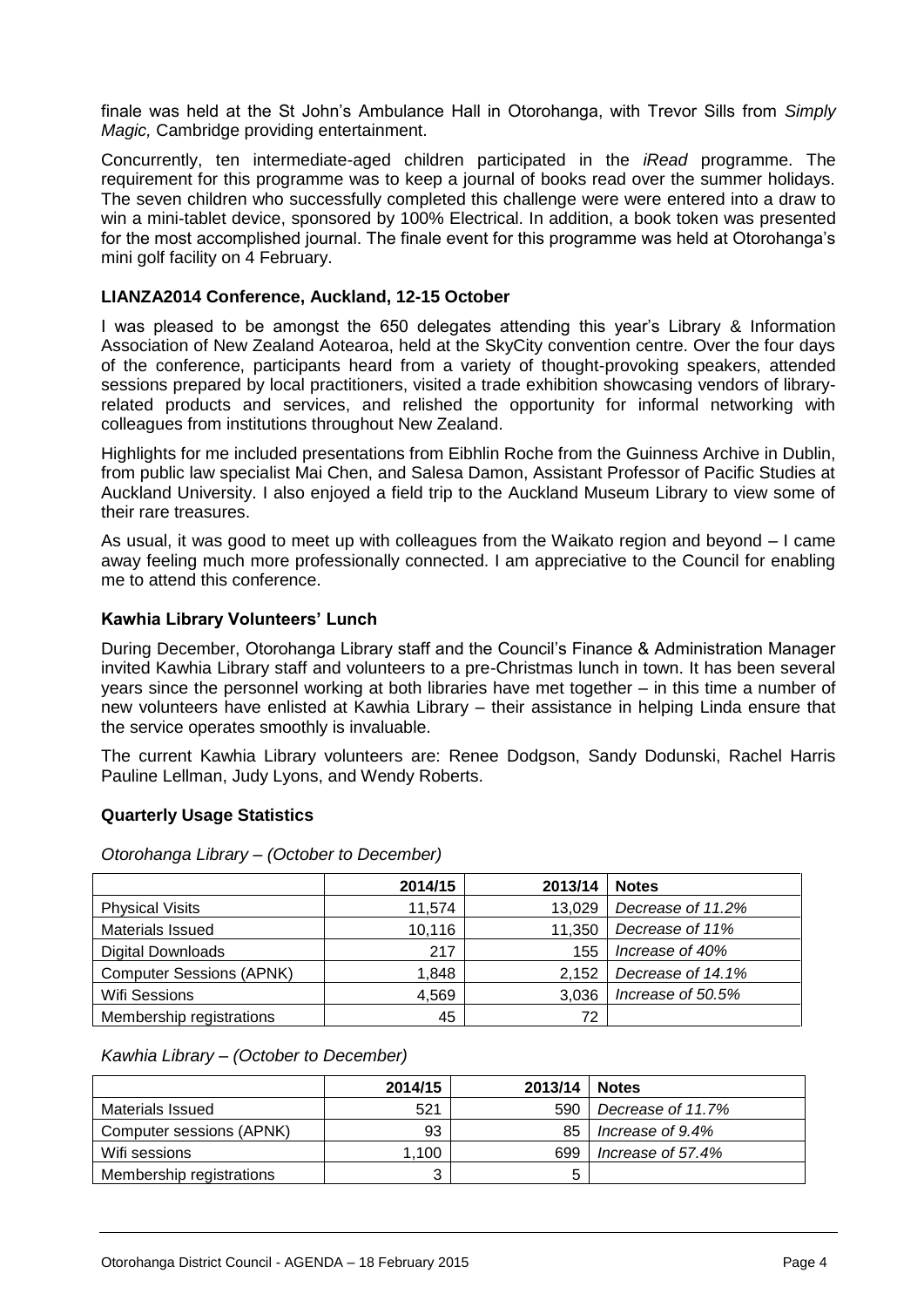# Revenue Statistics

| Library Income |  |
|----------------|--|
|----------------|--|

|                           | <b>YTD</b>     | <b>YTD</b>     |
|---------------------------|----------------|----------------|
|                           | <b>Actuals</b> | <b>Actuals</b> |
|                           |                | 2013/14        |
|                           |                |                |
| <b>Building Rental</b>    | 0.00           | $-6.00$        |
| i-Site Rental             | $-5,000.00$    | $-5,000.00$    |
| Interloans                | $-260.00$      | $-196.00$      |
| <b>Videos</b>             | $-734.50$      | $-945.00$      |
| Kawhia                    | $-196.00$      | 0.00           |
| <b>New Rental Fiction</b> | $-510.70$      | $-468.00$      |
| Reserves                  | $-119.20$      | $-130.30$      |
| Sale of Books             | $-510.08$      | $-573.13$      |
| Lost Books                | $-113.08$      | $-206.14$      |
| Fines (Overdues)          | $-1,530.01$    | $-1,927.00$    |
| Photocopies               | $-1,256.20$    | $-1,051.90$    |
| <b>Membership Cards</b>   | $-444.87$      | $-415.29$      |
| Internet                  | $-1.74$        | $-5.22$        |
| Magazines                 | $-103.11$      | $-124.42$      |
| Fax                       | $-49.30$       | $-45.00$       |
| Donations                 | $-14.00$       | $-23.00$       |
| Library                   | $-10,842.79$   | $-11,116.40$   |

**Sarah Osborne DISTRICT LIBRARIAN**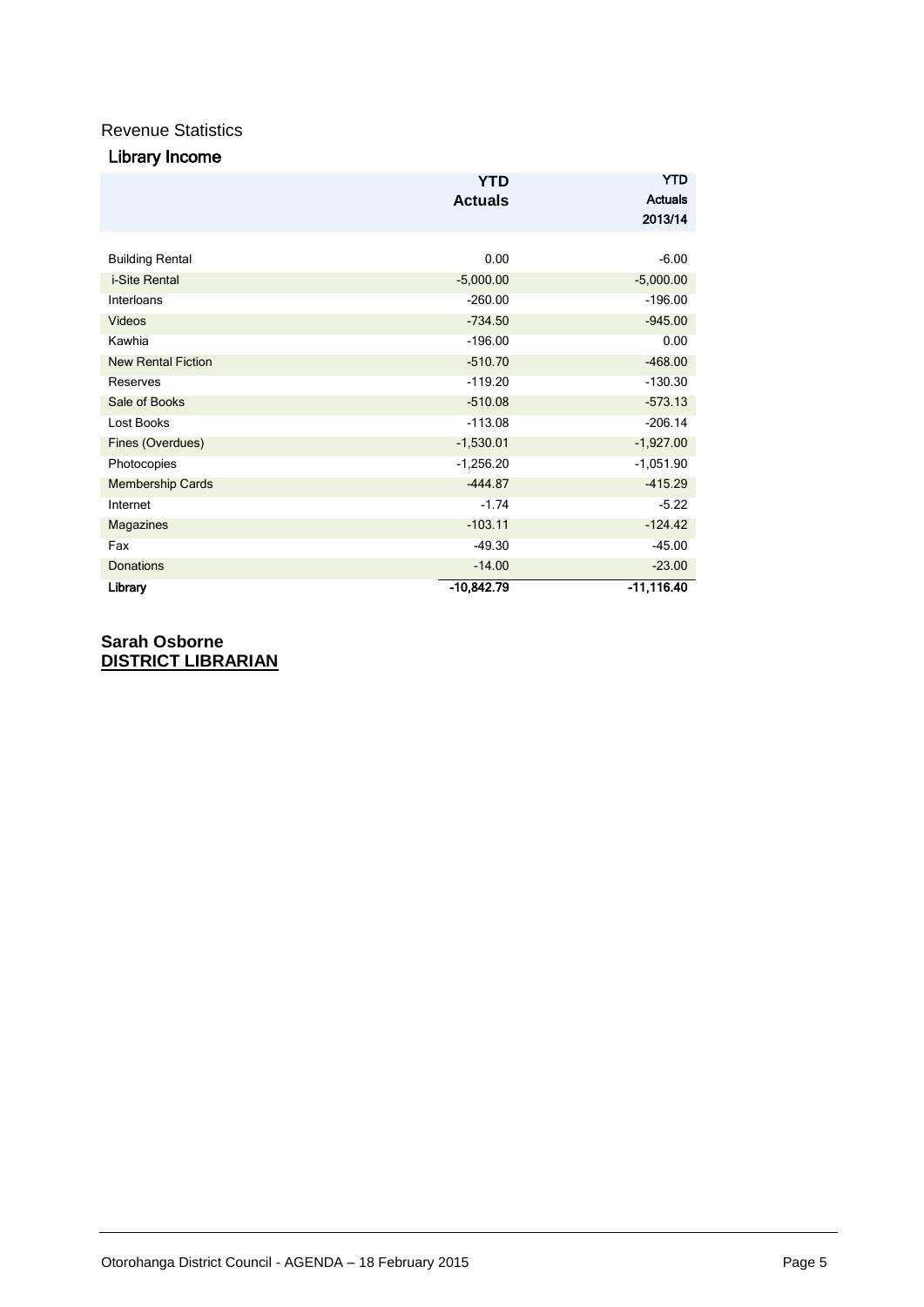**Item 169 ANIMAL CONTROL OFFICERS REPORT FOR OCTOBER TO DECEMBER 2014 To: His Worship the Mayor & Councillors Otorohanga District Council From: Environmental Services Manager**

**Date: 18 February 2015**

# **Relevant Community Outcomes**

- The Otorohanga District is a safe place to live
- Ensure services and facilities meet the needs of the Community
- Recognise the importance of the Districts rural character

# **Executive Summary**

A report from the Environmental Services Manager on Dog and Animal Control activities in the District for the period October to December 2014.

# **Staff Recommendation**

It is recommended that:

The Environmental Services Manager's report on Dog and Animal Control for October to December 2014 be received.

# **Report Discussion**

|                                                              | <b>October</b> | <b>November</b> | <b>December</b> |
|--------------------------------------------------------------|----------------|-----------------|-----------------|
| No. of Registration Notices issued<br>1.                     | 5              | 6               | 4               |
| No. of Property visits for Registration Checks - Rural<br>2. | 17             | 23              | 11              |
| No. of Property visits for Registration Checks - Urban<br>3. | 39             | 43              | 27              |
| No. of Property visits for SOS<br>4.                         | 2              | 2               | 3               |
| No. of Property visits for Two Dog Permit<br>5.              |                | 2               |                 |
| 6.<br>No. of Complaints - Dogs Actioned                      | 25             | 13              | 38              |
| No. of Complaints - Stock Actioned<br>7.                     | 5              | 4               | $\overline{2}$  |
| No. of Street Patrols Night - Otorohanga<br>8.               | 5              | 5               | 5               |
| No. of Street Patrols Day - Otorohanga/Kawhia<br>9.          | 9              |                 | 8               |
| 10. No. of Enquiries - Registration/Dog Control/General      | 23             | 15              | 26              |
| 11. No. of Dogs Impounded                                    | 14             | 6               | 8               |
| 12. No. of Stock Impounded                                   |                |                 |                 |
| 13. No. of Written Warnings - Dog Infringement Notices       |                |                 |                 |
| 14. No. of Infringement Notices Issued                       |                |                 | 24              |
| 15. No. of Verbal Warnings - Dog Control                     | 15             | 13              | 23              |

# **AR Loe ENVIRONMENTAL SERVICES MANAGER**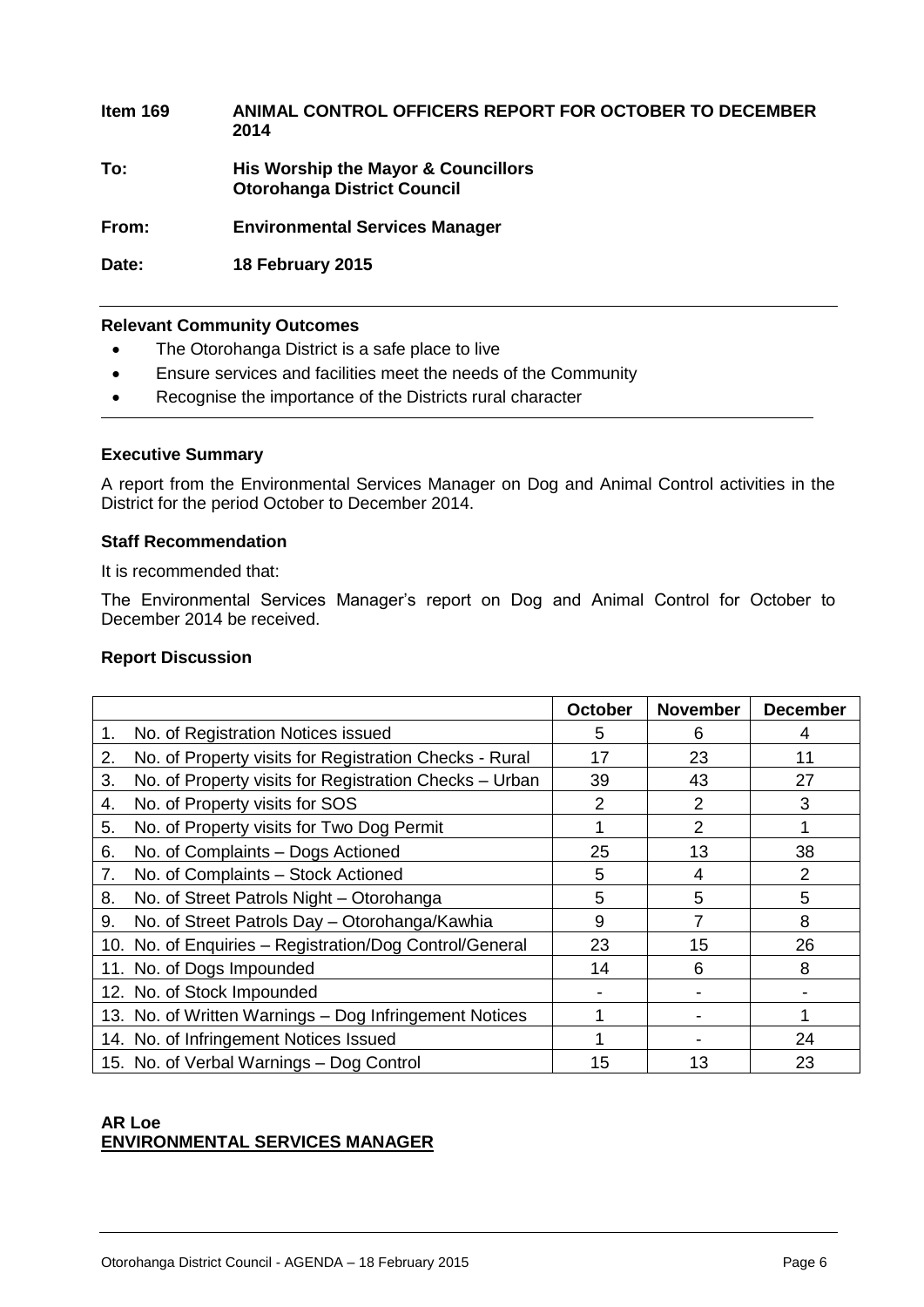| Item 170 | <b>ENVIRONMENTAL HEALTH OFFICER/LIQUOR LICENSING INSPECTOR'S</b><br><b>REPORT FOR OCTOBER TO DECEMBER 2014</b> |
|----------|----------------------------------------------------------------------------------------------------------------|
| To:      | <b>His Worship the Mayor and Councillors</b><br><b>Otorohanga District Council</b>                             |
| From:    | <b>Environmental Health Officer / Liquor Licensing Inspector</b>                                               |
| Date:    | 17 February 2015                                                                                               |

# **Relevant Community Outcomes**

- The Otorohanga District is a safe place to live
- Ensure services and facilities meet the needs of the Community
- Promote the local economy and opportunities for sustainable economic development
- Manage the natural and physical environment in a sustainable manner

# **Executive Summary**

The Environmental Health Officer / Liquor Licensing Inspector's report for the period 1 October to 31 December 2014.

#### **Staff Recommendation**

It is recommended:

That the Environmental Health Officer / Liquor Licensing Inspector's report for 1 October to 31 December 2014 be received.

# **Report Discussion**

# **Sale and Supply of Alcohol Act 2012**

# Liquor Liaison Committee

Pursuant to section 295 of the Sale and Supply of Alcohol Act 2012, agencies including the Police, Council inspectors, and the Medical Officer of Health are required to work together to implement strategies for the reduction of alcohol related harm. The first meeting of the Liquor Liaison Committee since the commencement of the new Act was held in the Otorohanga committee rooms on Wednesday 5 November 2014.

Representatives from the above groups, including inspectors from Waipa and Waitomo District Councils, met to discuss any licencing issues and initiatives their respective agencies were undertaking.

Discussion included the Kawhia liquor ban, streamlining licencing applications, the lowering of blood alcohol levels, psychoactive substances and e-cigarettes.

The next meeting is scheduled to be held in March or April of 2015.

New signage has been installed in the Kawhia and Aotea liquor ban area in anticipation of the commencement of the liquor ban period on 23 December. Information pamphlets have also been distributed to off licence premises in Otorohanga and Te Awamutu

There have been no instances brought to the council's attention regarding any licenced premises operating outside the scope of their licence conditions during the Christmas and New Year period in either Otorohanga or Kawhia.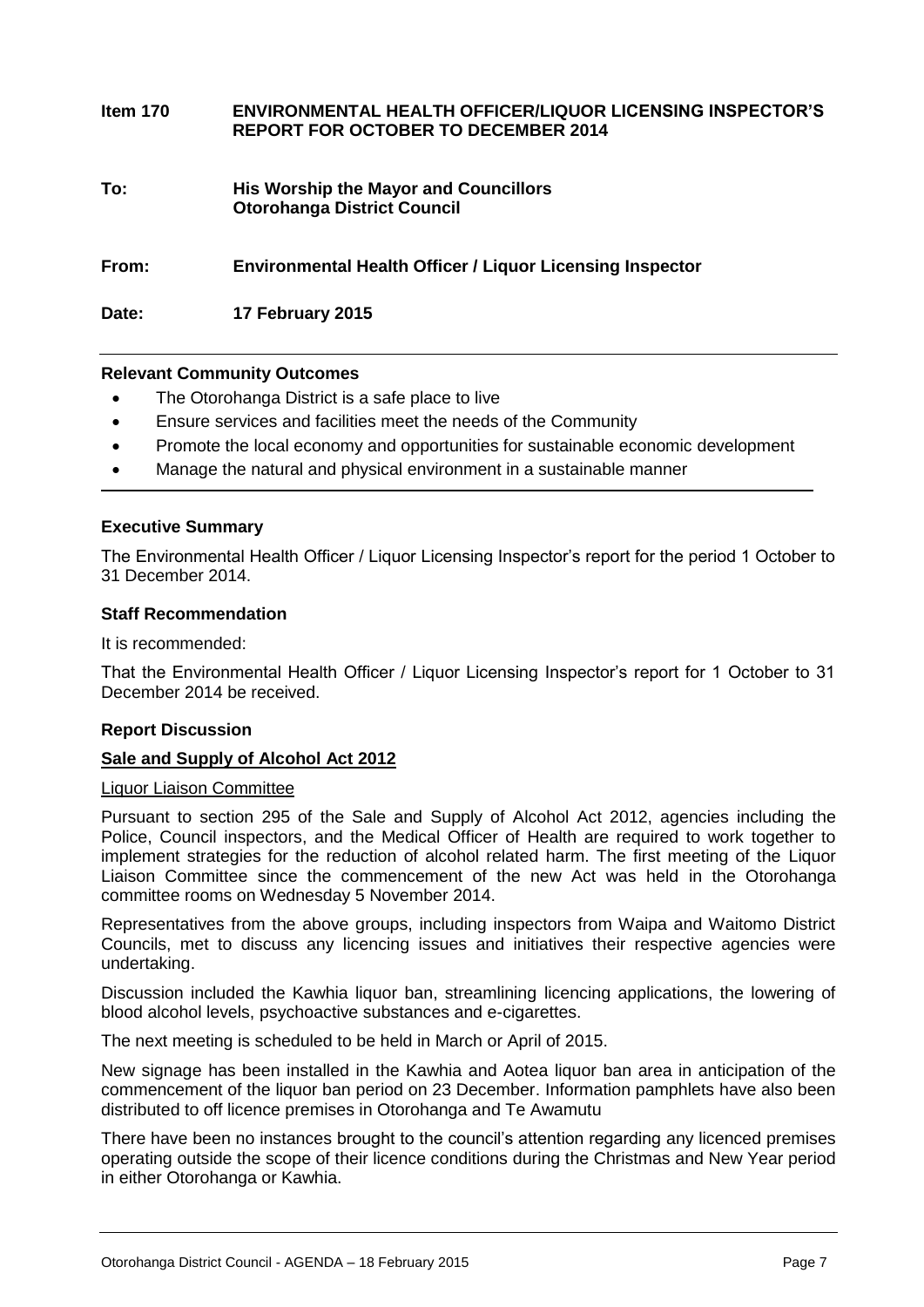# **Liquor Licensing Statistics**

| On Licences               | New        |    |
|---------------------------|------------|----|
|                           | Renewals   |    |
| <b>Off Licences</b>       | <b>New</b> |    |
|                           | Renewals   |    |
| <b>Club Licences</b>      | <b>New</b> | 1  |
|                           | Renewals   | 1  |
| Managers certificates     | <b>New</b> | 3  |
|                           | Renewals   | 10 |
| Special licences          |            | 6  |
| <b>Temporary Licences</b> |            |    |

# **The Health Act 1956**

# Food and Food premises

I have been involved with providing information and guidance to the upcoming Kawhia food festival. Guidance on how to set up a stall and its requirements has been forwarded to the committee. We have had two overseas enquiries regarding the event.

We have received a food registration application from Thai Aroma Restaurant, for new food premises at 87 Maniapoto Street, Otorohanga which are being refurbished for the new business. They have also submitted application for an alcohol licence which is currently being processed.

# Infectious Diseases

There were five infectious diseases cases reported to Otorohanga District Council this quarter. Four of these cases were children and one adult. All were sporadic and not part of an outbreak. Probable causation ranged from consuming own contaminated water supply, contaminated food, infected animal to person and person to person transfer. One case was cause unknown. General advice was given to prevent transmission and recurrence.

# Nuisance

We received one complaint regarding improper disposal of household rubbish complaint and one odour complaint relating to activity near to a rural dwelling. Both were investigated and remedied.

# **Resource Management Act 1991**

# Noise

There were two noise complaints responses during the quarter, one at a rural address and the other in Otorohanga. In both instances the occupier complied with the Noise Control Officer's instruction and turned off the stereo.

# **Mary Fernandez ENVIRONMENTAL HEALTH OFFICER / LIQUOR LICENSING INSPECTOR**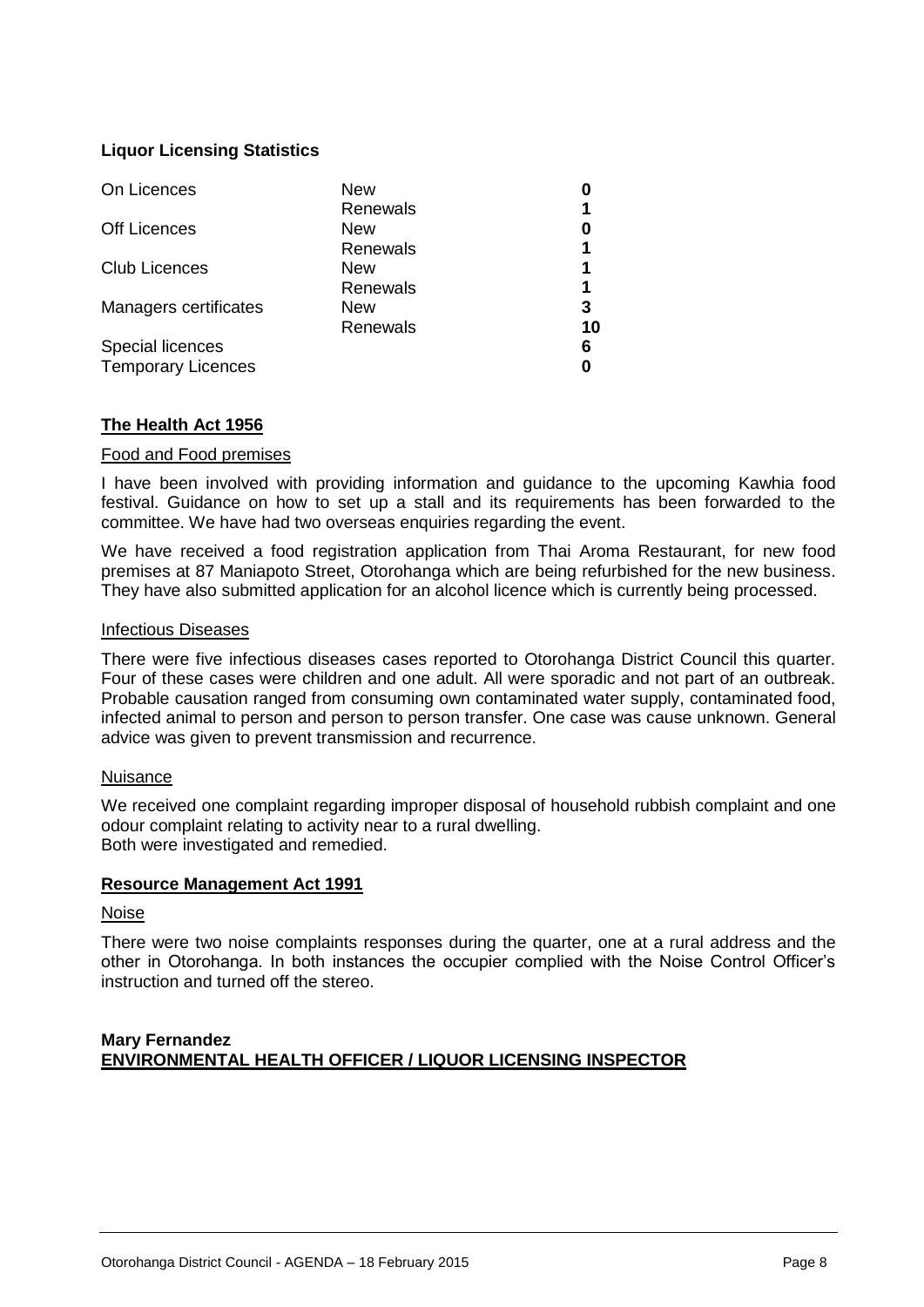| <b>Item 171</b> | AMENDMENT OF THE KEEPING OF STOCK, POULTRY AND BEES<br><b>BYLAW 2009</b>    |
|-----------------|-----------------------------------------------------------------------------|
| To:             | His Worship the Mayor and Councillors<br><b>Otorohanga District Council</b> |
| From:           | <b>Environmental Services Manager</b>                                       |
| Date:           | 18 February 2015                                                            |

# **Executive Summary**

Following a review of the current bylaw in November 2015 it was proposed that the scope of the bylaw be extend to cover beehives located on or adjacent to rural roads. The Summary of Proposal which includes the amended bylaw is attached to this report.

# **Staff Recommendation**

It is recommended that:

- 1. The report by the Environmental Services Manager be received, and
- 2. The proposed amendment of the Keeping of Stock, Poultry and Bees Bylaw be notified for public consultation in accordance with the provisions of the special consultative process of the Local Government Act 2002

# **Report Discussion**

The Otorohanga District Council Keeping of Stock, Poultry and Bees Bylaw 2009 was adopted by Council on 31 March 2009.

The bylaw was reviewed in November 2014, five years after formal adoption. The review process concluded that the bylaw was operating well and had enabled better management of animal related nuisances in Otorohanga and Kawhia. During the review concerns were raised that the practice of placing beehives close to roads in rural areas was causing issues for cyclists. In February 2008 Council adopted a policy whereby it banned the placement of beehives on road reserves controlled by Otorohanga District Council. However this policy does not fully address the concerns raised about hives close to a road reserve or hives located on or beside a road reserve controlled by the New Zealand Transport Agency (the State Highway network).

It was proposed that the bylaw be amended so that the provisions and controls of the bylaw apply to beehives located in close proximity to a road. To implement this change the bylaw has been amended by introducing a clause 6.2 that gives effect to the prohibition adopted in 2008 and a new clause 6.3 that prohibits beehives beside a road reserve which in the opinion of the Authorised Officer, are, or are likely to cause nuisance. Clauses 2.1 and 6.4 have been amended to have regard to clauses 6.2 and 6.3 which will now apply District wide.

The adoption of this report will start the special consultative process. The Summary of Proposal including the amended bylaw will be publically advertised with copies available for viewing on line and at the Council office and libraries. The consultation period will run for a month, finally closing on 10 April 2015.

# **AR Loe ENVIRONMENTAL SERVICES MANAGER**

# **Attachments**

- a. Keeping of Stock, Poultry and Bees Bylaw 2009 Proposed amendment
- b. Keeping of Stock, Poultry and Bees Bylaw 2009 Summary of Proposal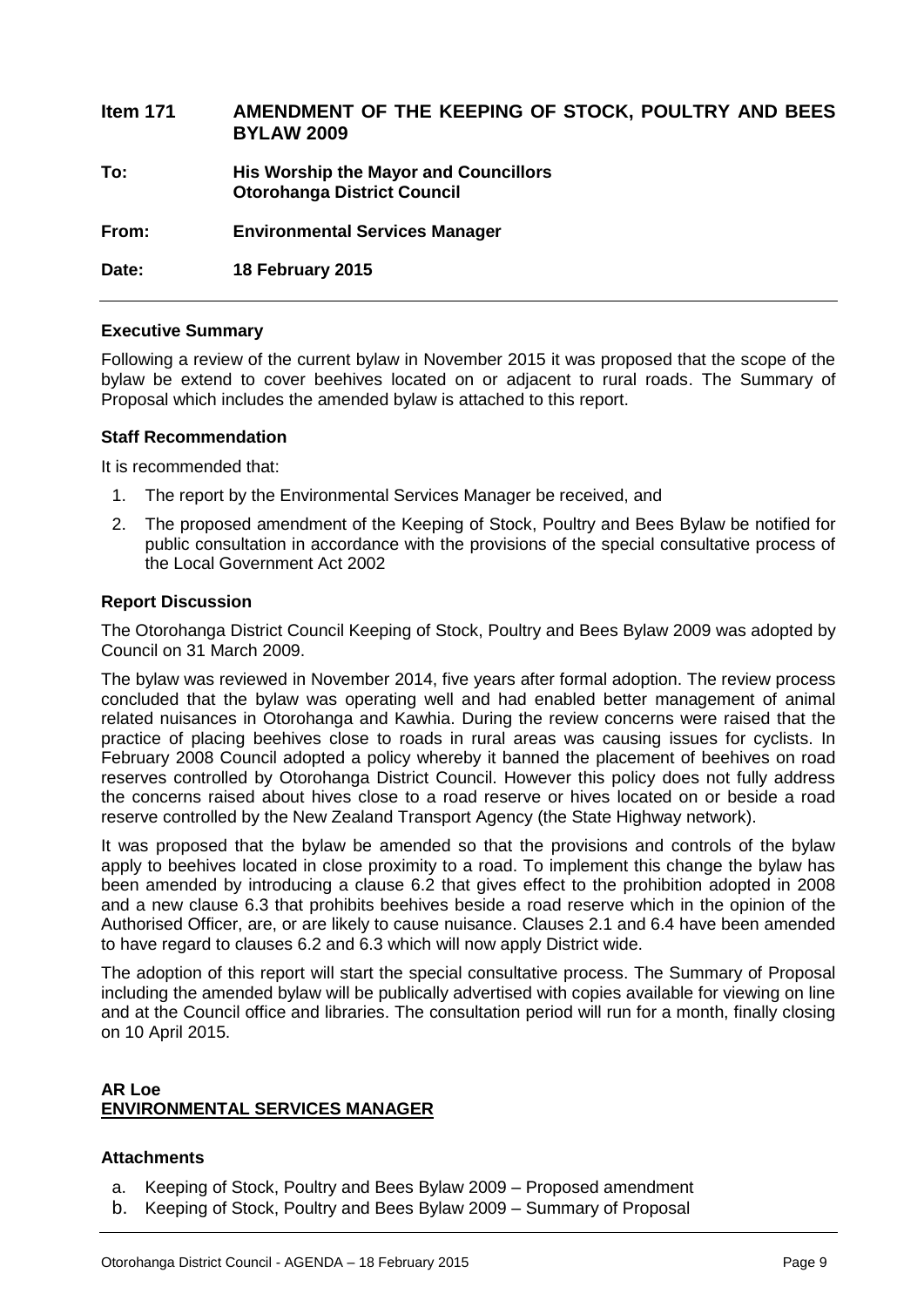# **2015 Proposed Amendment of the Keeping of Stock, Poultry and Bees Bylaw 2009**

# **Summary of Proposal**

Otorohanga District Council hereby gives notice that, pursuant to sections 146 and 156 of the Local Government Act 2002, it proposes to amend the Keeping of Stock, Poultry and Bees Bylaw 2009 and that it will consult with the community on this proposal.

# **About the Proposed Amendment of the Keeping of Stock, Poultry and Bees Bylaw**

The Keeping of Stock, Poultry and Bees Bylaw was adopted to address nuisances caused by stock, poultry or bees that are kept within the Otorohanga and Kawhia Community boundaries. In accordance with the provisions of the Local Government Act the bylaw was reviewed in late 2104, five years after formal adoption. The review process concluded that the bylaw was operating well and had enabled better management of animal related nuisances in Otorohanga and Kawhia. During the review concerns were raised that the practice of placing beehives close to roads in rural areas was causing issues for cyclists. In February 2008 Council adopted a policy whereby it banned the placement of beehives on road reserves controlled by Otorohanga District Council. However this policy does not fully address the concerns raised about hives close to a road reserve or hives located on or beside a road reserve controlled by the New Zealand Transport Agency (the State Highway network).

It was proposed that the bylaw be amended so that the provisions and controls of the bylaw apply to beehives located in close proximity to a road. To implement this change the bylaw has been amended by introducing a clause 6.2 that gives effect to the prohibition adopted in 2008 and a new clause 6.3 that prohibits beehives beside a road reserve which in the opinion of the Authorised Officer, are, or are likely to cause nuisance. Clauses 2.1 and 6.4 have been amended to have regard to clauses 6.2 and 6.3 which will now apply District wide.

The Keeping of Stock, Poultry and Bees Bylaw will continue to apply at all times.

# **More information/ Making a Submission**

Copies of the Summary of Proposal (including the proposed bylaw) and submission forms are available from; Otorohanga District Council, 17 Maniapoto St, Otorohanga, the Otorohanga Library, Maniapoto St, Otorohanga and the Kawhia Library, Pouewe St, Kawhia.

Submissions are invited on this proposal from 9 March to 10 April 2015. You can make a submission to Council supporting, opposing, or suggesting a change to the proposed amendment.

Submissions should be delivered to; The Chief Executive, Otorohanga District Council, 17 Maniapoto St, P.O.Box 11, Otorohanga, fax 07 873 7991 or e-mail *info@otodc.govt.nz.* 

Submissions must clearly state your name, address, telephone number and e-mail address and should be received no later than **4.00pm on Friday 10 April.**

Council will read and consider all submissions. Please clearly state if you wish to speak to Council in support of your submission. Please note that any submissions made will be available to the public, and that any hearings and meetings on this proposed amendment of the bylaw will be open to the public.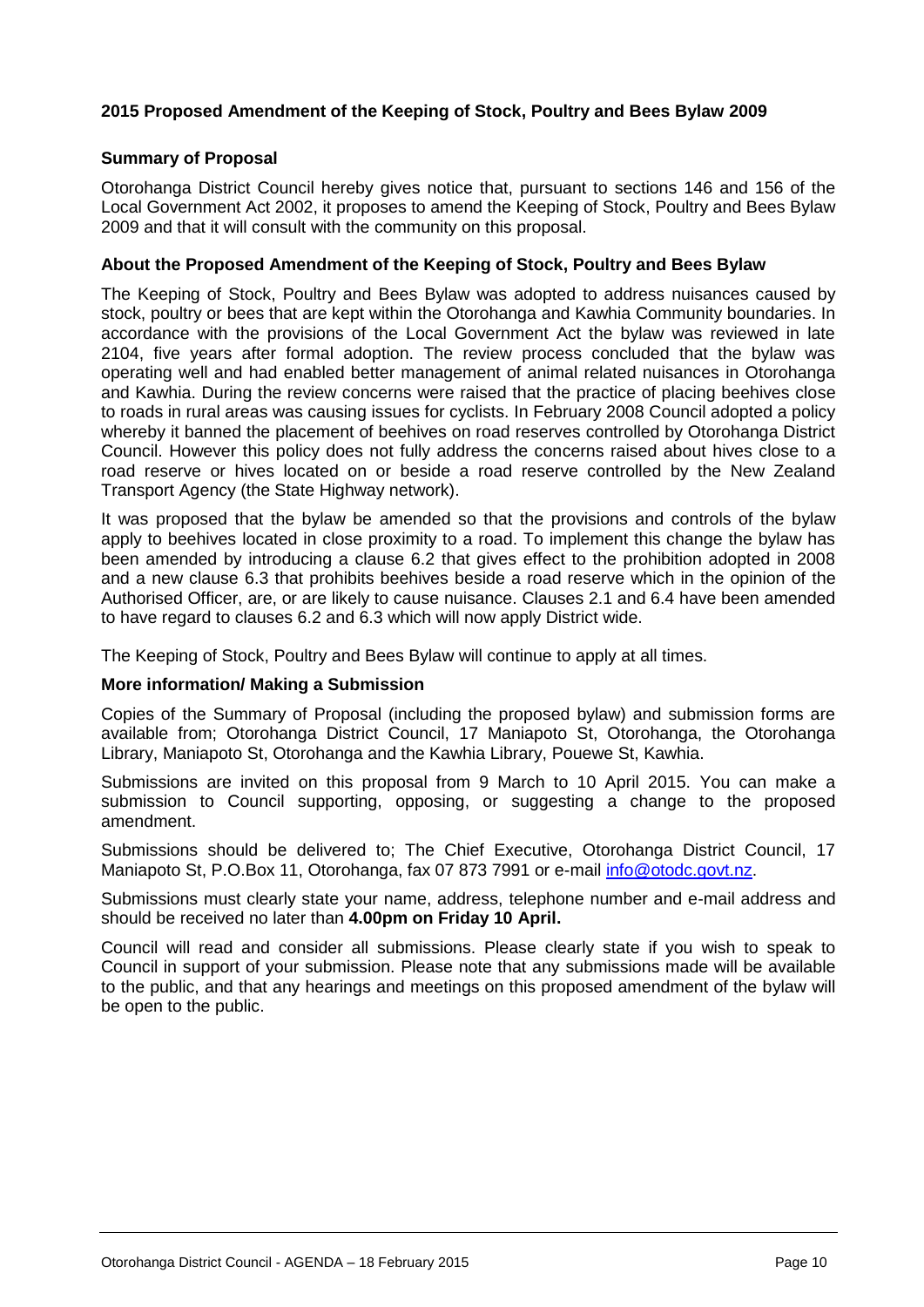# **OTOROHANGA DISTRICT COUNCIL**

# **PROPOSED AMENDMENT OF**

# **THE KEEPING OF STOCK, POULTRY AND BEES BYLAW 2009**

In pursuance and exercise of the powers and authorities vested in it by Sections 145 and 146 of the Local Government Act 2002 and Section 64 of the Health Act 1956 and of each and every other power and authority thereto enabling it, Otorohanga District Council makes and ordains this Bylaw.

# **1. TITLE**

This Bylaw shall be cited and referred to as the "Otorohanga District Council Keeping of Stock, Poultry and Bees Bylaw 2009".

# **2. PURPOSE OF THE BYLAW**

- 2.1 The purpose of this Bylaw is to:
	- (a) Protect the public from nuisance; and
	- (b) Regulate the keeping of stock, poultry and bees; and
	- (c) Protect, promote and maintain public health and safety.
- 2.1 This Bylaw applies only in the Kawhia Community Boundary and the Otorohanga Community Boundary with the exception of Clauses 6.2 and 6.3 which apply district wide.

# **3. DEFINITIONS**

In this Bylaw, unless the context otherwise requires:

**"Authorised Officer"** means any person appointed by the Council as an Enforcement Officer under the Local Government Act 2002 or a Dog Control Officer under the Dog Control Act 1996 and includes any other person authorised by Council to administer or enforce this Bylaw.

**"Council"** means the Otorohanga District Council.

**"Poultry"** includes turkeys, geese, ducks, pigeons, ostrich, emu, rhea, and domestic fowl and pets of all descriptions.

**"Stock"** includes horses, cattle, deer, asses, mules, sheep, pigs, goats, llamas, alpacas, or farmed animals of any description.

**"Kawhia Community"** means the area within the Kawhia Community Boundary (including Aotea Village) as shown on the map in the First Schedule to this Bylaw.

**"Nuisance"** means the keeping of any stock, poultry, or bees in such numbers, or in such a manner or condition, so as to be dangerous or offensive or injurious to the health of any person.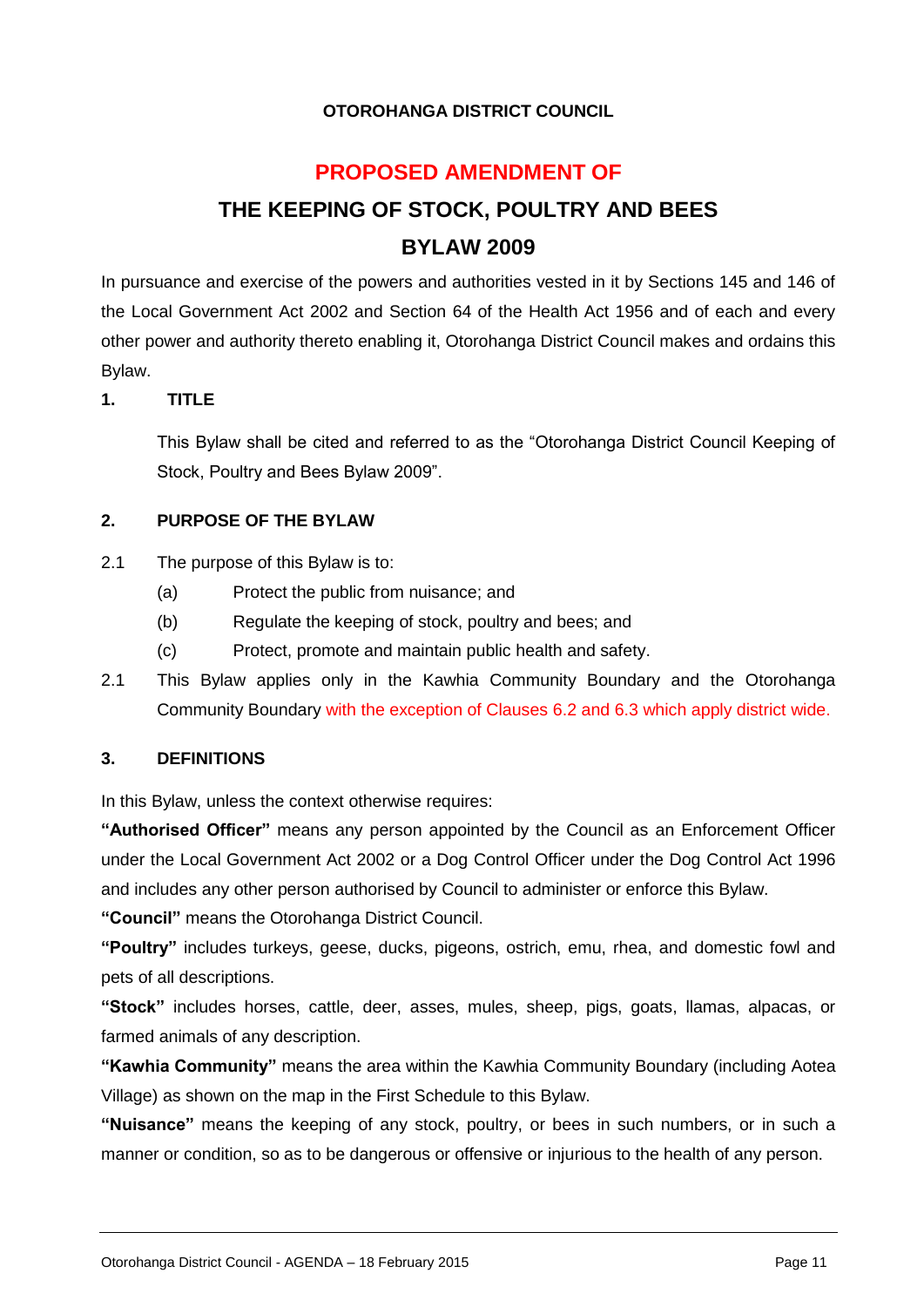**"Occupier"** includes an owner, tenant, licensee, invitee or any agent, manager or other person apparently acting in the general management of any premises.

**"Otorohanga Community"** means the area within the Otorohanga Community Boundary, as shown on the map in the Second Schedule to this Bylaw.

# **4. KEEPING OF STOCK**

- 4.1 No person shall keep any stallion (including any proud-cut stallion) within the Kawhia Community or Otorohanga Community.
- 4.2 No person shall keep any stock within the Kawhia Community or Otorohanga Community which, in the opinion of the Authorised Officer, is or is likely to, cause a nuisance.
- 4.3 Any person who is keeping stock in contravention of clause 4.2 may be required by the Authorised Officer to remove the stock, reduce the number of stock, or to improve or modify the conditions within which those stock are being kept, so as to prevent any nuisance which is being created.

# **5. KEEPING OF POULTRY**

- 5.1 No person shall keep any rooster within the Kawhia Community or Otorohanga Community.
- 5.2 No person shall keep any poultry in such numbers or conditions within the Kawhia Community or Otorohanga Community which, in the opinion of the Authorised Officer, is, or is likely to, cause a nuisance.
- 5.3 Any person who is keeping poultry in contravention of clause 5.2 may be required by the Authorised Officer to remove the poultry, reduce the number of poultry, or to improve or modify the conditions within which those poultry are being kept, so as to prevent any nuisance which is being created.

# **6. KEEPING OF BEES**

- 6.1 No person shall keep any bees within the Kawhia Community or Otorohanga Community which, in the opinion of the Authorised Officer, is, or is likely to, cause a nuisance.
- 6.2 No person shall keep any bees on any road or road reserve that is under the control of Otorohanga District Council.
- 6.3 No person shall keep any bees, on, adjacent to, or in close proximity to any road or road reserve, which, in the opinion of the Authorised Officer, is, or is likely to, cause a nuisance.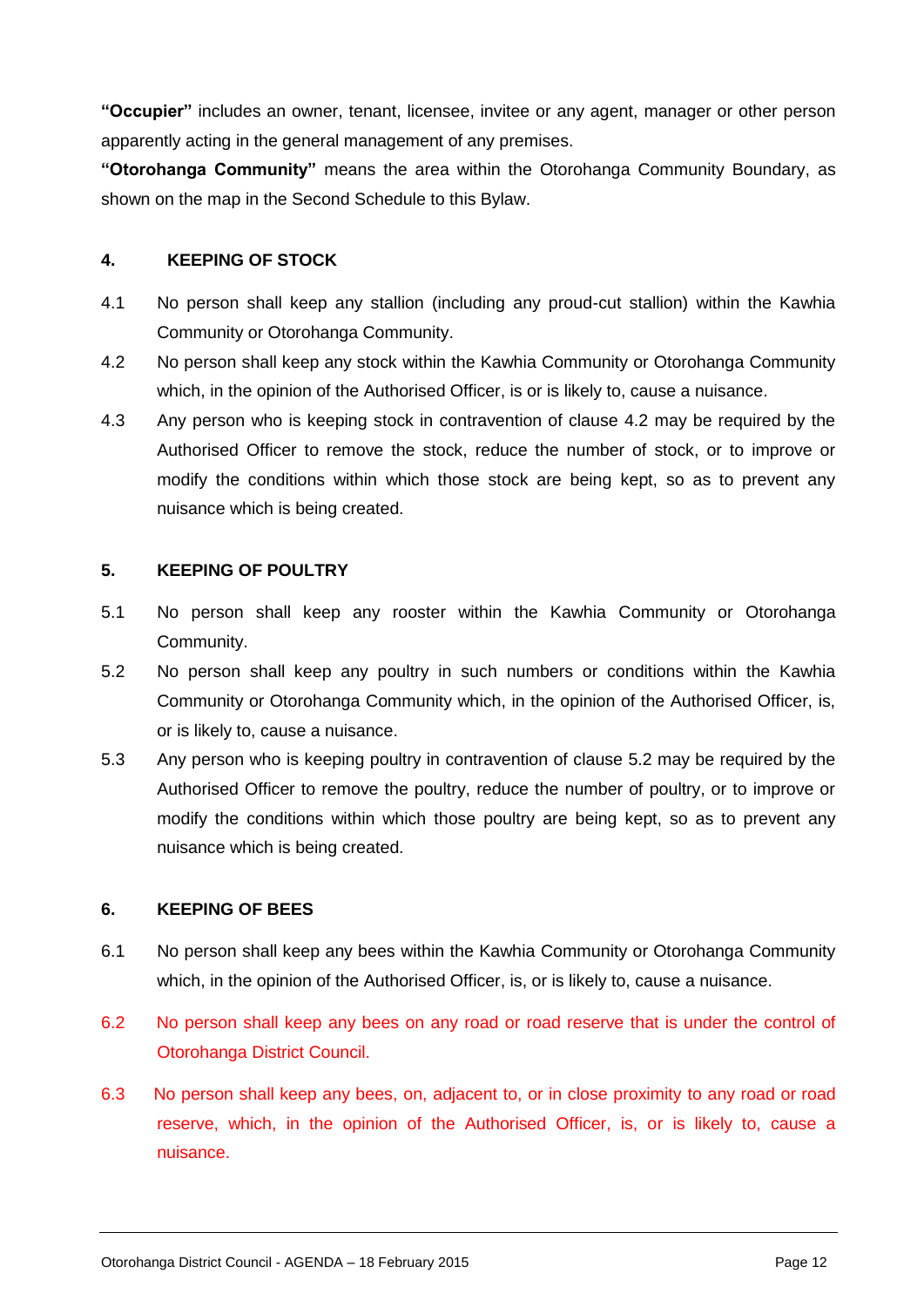6.4 Any person who is keeping bees in contravention of clauses 6.1, 6.2 and 6.3 may be required by the Authorised Officer to remove the bees, reduce the number of bees, or to improve or modify the conditions within which those bees are being kept, so as to prevent any nuisance which is being created.

# **7. WANDERING AND UNLAWFULLY TETHERED STOCK**

7.1 Any wandering or unlawfully tethered stock within the Kawhia Community or Otorohanga Community shall be subject to the provisions of the Impounding Act 1955 or any replacement legislation.

# **8. DISPOSAL OF DEAD STOCK AND POULTRY**

8.1 The owner of any dead stock or poultry shall dispose of the carcasses of such stock or poultry promptly, and in an appropriate manner having regard to the nature of the particular stock or poultry being disposed of.

# **9. OFFENCES AND PENALTIES**

9.1 Any person who does, or causes or allows to be done, anything in contravention of this Bylaw, or who omits to neglects to do, or knowingly permits to remain undone, any matter or thing required under this Bylaw, commits an offence, and shall be liable to a fine not exceeding \$20,000.00.

# **SCHEDULES**

- **1. Kawhia Community Map**
- **2. Otorohanga Community Map**

# **THIS BYLAW WAS CONFIRMED BY COUNCIL ON 31ST MARCH 2009**

**THE RESOLUTION BY WAY OF SPECIAL CONSULTATIVE PROCEDURE TO AMEND THIS BYLAW** was passed by **THE OTOROHANGA DISTRICT COUNCIL** at a meeting of the Otorohanga District Council held (to be confirmed).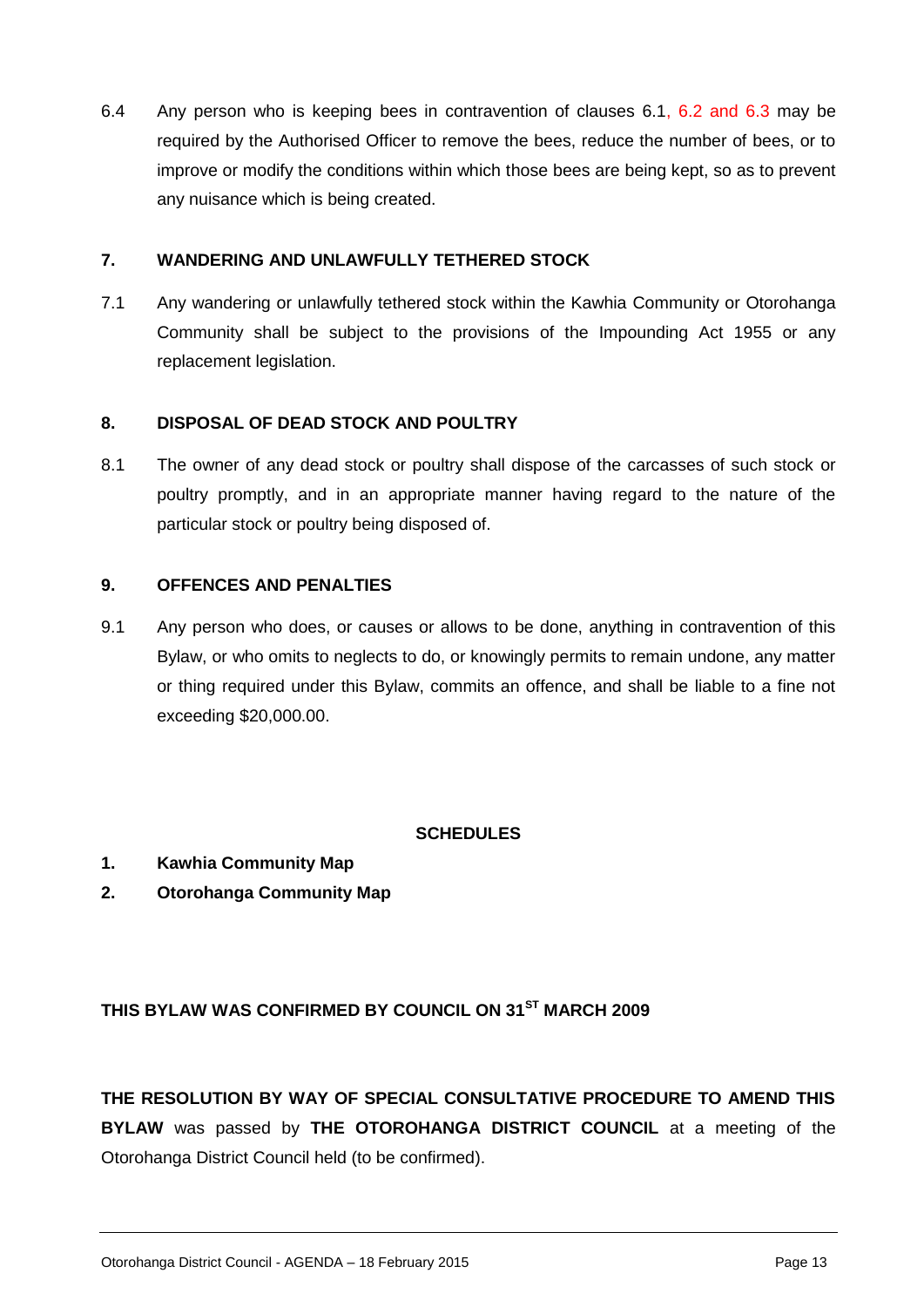**Item 172 REQUEST TO WAIVE INFRINGEMENT FEE**

**To: His Worship & Councillors Otorohanga District Council**

**From: Environmental Services Manager**

**Date: 18 February 2015**

# **Relevant Community Outcomes**

- The Otorohanga District is a safe place to live
- Ensure services and facilities meet the needs of the Community
- Foster an involved and engaged Community

# **Executive Summary**

Gavin Higgins has appealed a Dog Control Infringement Notice issued for not registering his dog. He states that he did not receive sufficient notification and that the infringement fee will be a financial burden.

# **Staff Recommendation**

It is recommended that:

- 1. The report be received
- 2. The request to waive the infringement fee be declined.

# **Report Discussion**

On 8 October 2014 Councils Dog Control Officer issued an infringement notice to Gavin Higgins for failing to register Trix, a seven year old brown and white bull terrier. In 2014 Mr Higgins moved to Otorohanga from Cambridge. On 14 August 2014 Waipa Disitrict Council advised that Mr Higgins and Trix had relocated and were now resident in Otorohanga. The same day Mr Higgins was sent a dog registration form which included the 50% penalty for late payment, making the registration fee a total of \$81.00.

Mr Higgins phoned to advise he was not happy that a penalty had been added to the registration fee. He was told that the dog control fees and registration requirements had been publically advertised and the 50% penalty applied to all dogs not registered on 1 August. The record of that conversation notes that he was told to write to Council if he wanted the penalty removed. However the attached letter indicates that he expected to receive an amended registration form with the penalty deducted.

Consequently there was no further action and an infringement for 'not registering' was issued on 8 October 2014.

The Otorohanga District Council Dog Control Policy states that any person served with an Infringement Notice is entitled to object and request to be heard by Council. A written objection was received from Gavin Higgins on 1 December 2014. His letter covers the issues I have listed in my report and he states that he cannot afford to pay the \$300 infringement. Mr Higgins paid the \$81.00 registration fee on 14 January 2014.

I have recommended that this request be declined. It is the responsibility of dog owners to inform Council promptly of any change of address and to keep their dog registered at all times. The 50% penalty is a provision of the Dog Control Act and is applied by all Councils. Furthermore the annual registration for dogs occurs at the same time very year in every territorial authority. Mr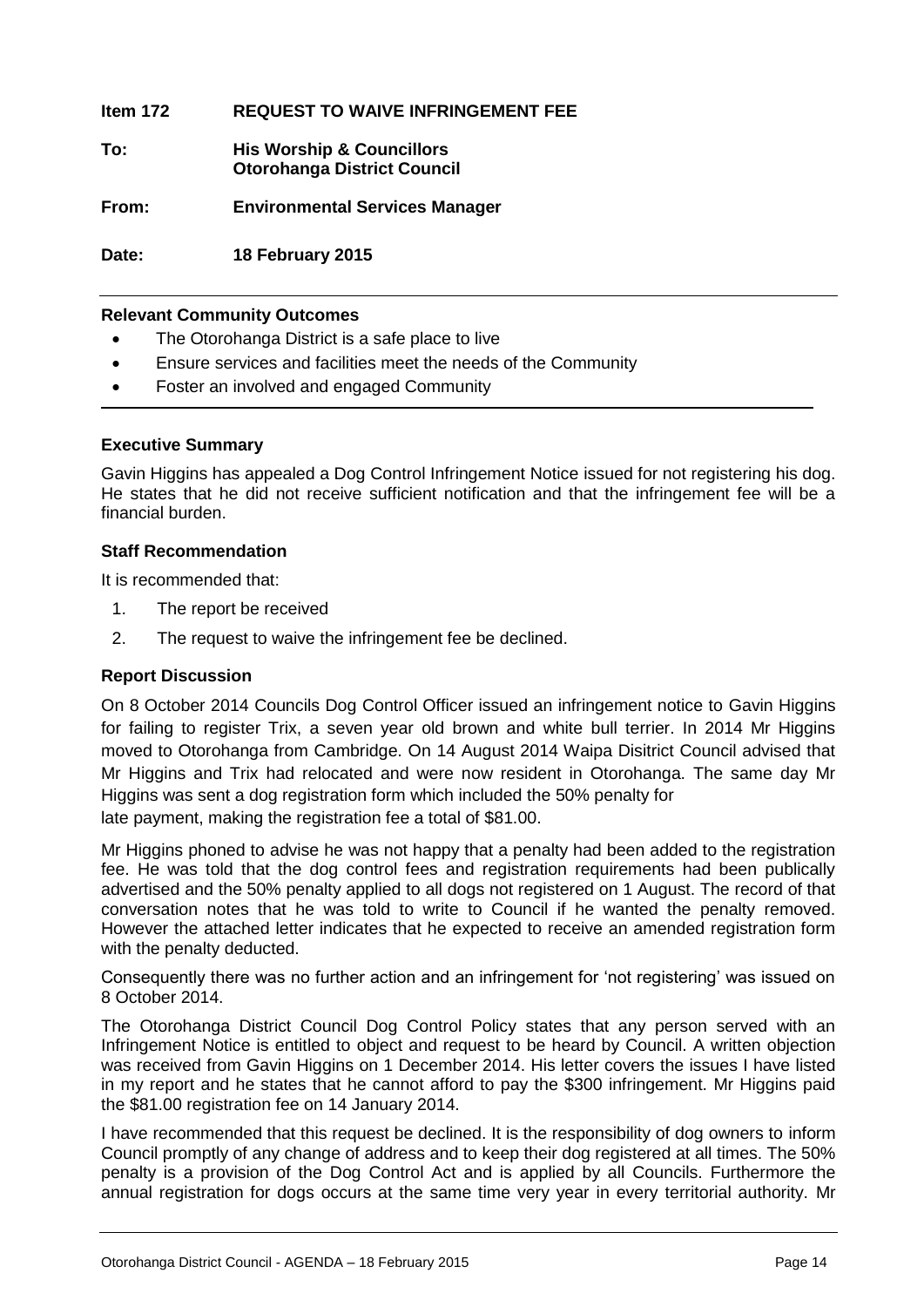Higgins has requested that he be allowed to speak to his objection at the Council meeting when this matter is discussed. A copy of his letter and the dog owner record for Trix are attached.

# **AR Loe ENVIRONMENTAL SERVICES MANAGER**

# **Attachments**

- a. Letter from G Higgins
- b. Dog owner record Trix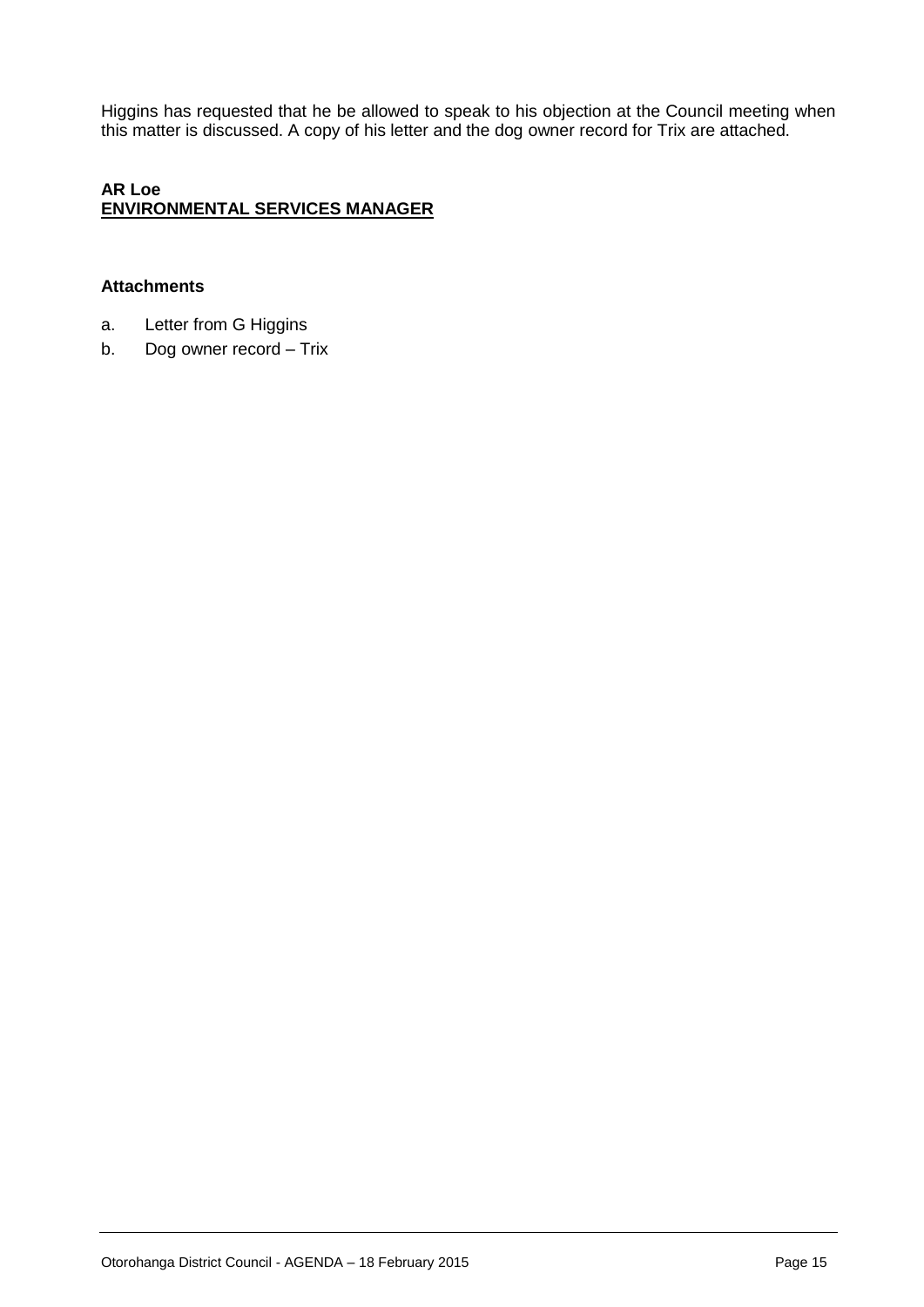informent  $28/4/4$  $GD$  Higgins DEC<sub>2014</sub> 10 stewar Rd Discrimination otorohanger. Diorohana<br>Diorohana To whom ncer/ have been unlivity treated in regard to my dogs registration I approached Council about my days fee as I had shrilled to doroking from Cambridge and didn't know when dog fee's where due Council sent me a Rego form with a late penally added. I have been wating for a new amended form hence why ± hadn't paid yet. I cannot afford to pay the  $$300$ infingement, but can afford to pay dog rego. Yours Sinsery<br>Clavin Higgins

Otorohanga District Council - AGENDA – 18 February 2015 Page 16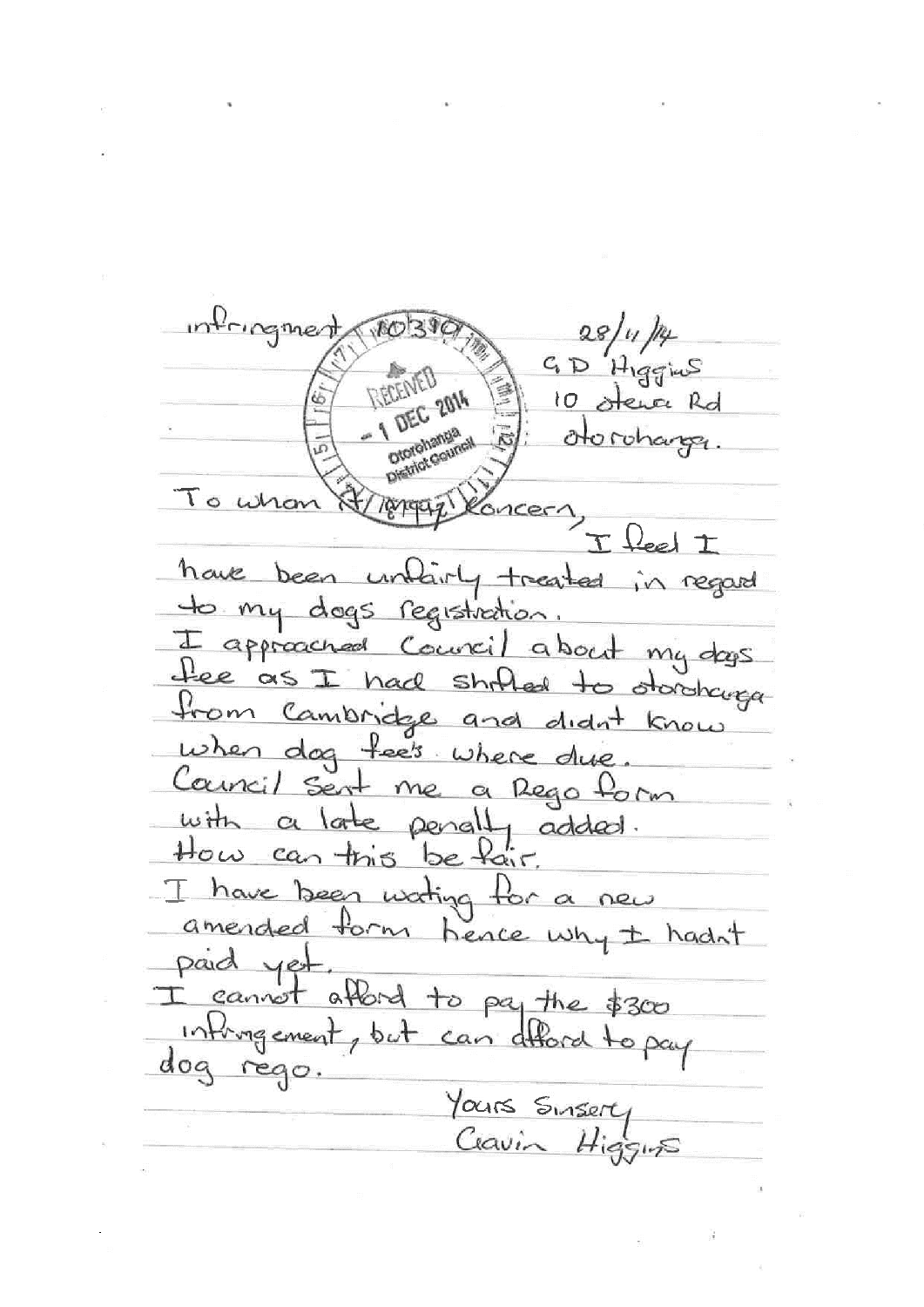# **Dog Owner Record – Trix**

| 14/01/15 | <b>File Note</b>               | Un-registered! Trix was unregistered from 142371 back to TT6867.                                                                                                                                                                                                                                                                                                                                                                                                                     |
|----------|--------------------------------|--------------------------------------------------------------------------------------------------------------------------------------------------------------------------------------------------------------------------------------------------------------------------------------------------------------------------------------------------------------------------------------------------------------------------------------------------------------------------------------|
| 14/01/15 | <b>File Note</b>               | 142371<br>Trix<br>Andrew Loe has advised Staff that the appeal letter he received (1 Dec) will not be<br>considered until the next Council Meeting on Feb 20th 2015. Do not send the<br>Infringement to Court until a decision has been made. (Jo Morrissey)                                                                                                                                                                                                                         |
| 28/11/14 | <b>File Note</b>               | TT6867<br>Trix<br>Received a call from Gavin who was not happy about receiving an Infringement Notice.<br>Have told him if he wishes to appeal it and have Council consider it then he needs to put<br>this into writing. (Jo Morrissey)                                                                                                                                                                                                                                             |
| 8/10/14  | Infringement                   | Failing to register Dog10310: SP10 Reminder sent - ON HOLD: TT6867: Trix<br>: Terrier, Bull/Terrie: Brown/White: F                                                                                                                                                                                                                                                                                                                                                                   |
| 21/08/14 | <b>File Note</b>               | TT6867<br>Trix<br>Gavin called to object to the penalty being applied to his account. He shifted in to the<br>district recently and claims to have not received the original notification of registration<br>that<br>Waipa.<br>I<br>explained<br>dog<br>registration<br>from<br>is due at the same time every year and that it was advertised in the paper. Also advised<br>that he could put his request to have the penalty removed in writting to Council. (Jody<br>van der Hoek) |
| 14/08/14 | Change<br>οf<br><b>Address</b> | 1402513As requested please change postal address to 10 Otewa Road                                                                                                                                                                                                                                                                                                                                                                                                                    |
| 14/08/14 | <b>File Note</b>               | TT6867<br>Trix<br>Notification received from Waipa that Owner & Dog are now in the Otorohanga District.<br>Penalty notice sent. (Jo Morrissey)                                                                                                                                                                                                                                                                                                                                       |

\* 7 history records located \*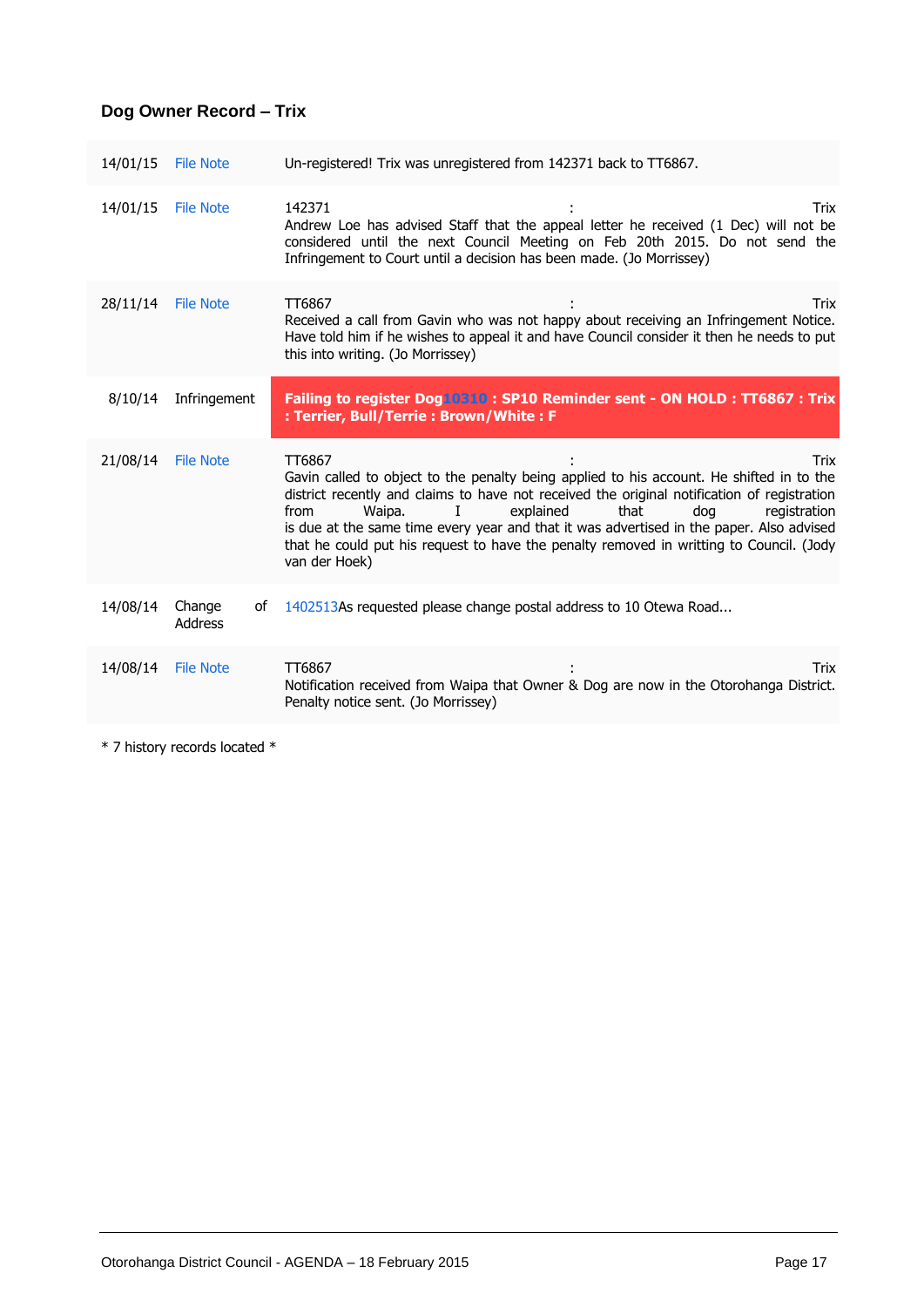# **Item 173 APPROVAL OF THE DELEGATION & POLICY MANUAL 2014**

# **To: His Worship the Mayor & Councillors Otorohanga District Council**

**From: Environmental Services Manager**

**Date: 18 February 2015**

# **Relevant Community Outcomes**

- Ensure services and facilities meet the needs of the Community
- Promote the local economy and opportunities for sustainable economic development
- Manage the natural and physical environment in a sustainable manner
- Foster an involved and engaged Community

# **Executive Summary**

The approval of Council is required for the Policy and Delegation Manual which was revised and updated in 2014.

# **Staff Recommendation**

It is recommended:

That the Policy and Delegation Manual be approved subject to any amendments adopted at the meeting.

# **Report Discussion**

The latest revision of the Delegation and Policy Manual was presented to Councillors at the last Council meeting of 2014. As a result of changes to Council staff, their job descriptions and changes to Council policies required by the commencement of the [Local Government](http://www.legislation.govt.nz/act/public/2002/0084/latest/link.aspx?search=ts_act%40bill%40regulation%40deemedreg_local+governmen*_resel_25_a&p=1&id=DLM5706802)  [Amendment Act, the manual underwent a major revision o](http://www.legislation.govt.nz/act/public/2002/0084/latest/link.aspx?search=ts_act%40bill%40regulation%40deemedreg_local+governmen*_resel_25_a&p=1&id=DLM5706802)f both content and format. The manual sets out the various powers and authorities that have been delegated to council officers. It also contains a small number of discretional policies and a register of all other council policies. The last section of the manual is a schedule of the various warrants issued to council officers.

Following any discussion on the content of the manual I recommend formal approval of this revision.

# **AR Loe ENVIRONMENTAL SERVICES MANAGER**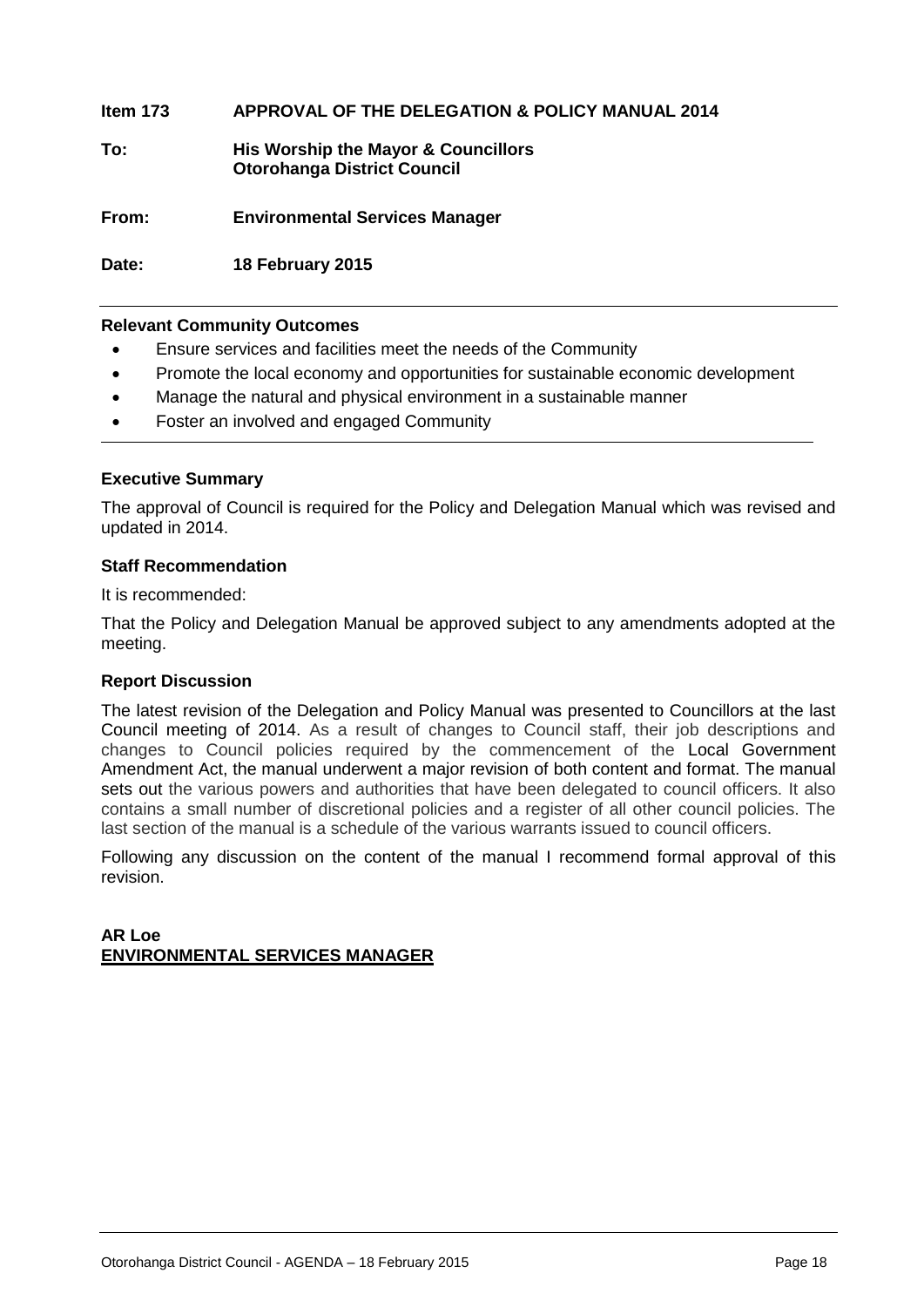**Item 174 DRAFT RATES REMISSION POLICY & DRAFT POLICY FOR REMISSION AND POSTPONEMENT OF RATES ON MAORI FREEHOLD LAND**

**To: His Worship the Mayor & Councillors Otorohanga District Council**

**From: Finance and Administration Manager**

**Date: 18 February 2015**

# **Relevant Community Outcomes**

- Ensure services and facilities meet the needs of the Community
- Promote the local economy and opportunities for sustainable economic development
- Foster an involved and engaged Community

# **Executive Summary**

Council considered the Rates Remission policies at a workshop in November 2014.

# **Staff Recommendation**

It is recommended:

That the Draft Rates Remission Policy and Draft Policy for Remission and Postponement of Rates on Maori Freehold Land be adopted and included in the Long Term Plan 2015-2025 subject to consultation as required by Section 82 of the Local Government Act

# **Report Discussion**

Council considered a Draft Rates Remission Policy and Policy for Remission and Postponement of Rates on Maori Freehold Land at a workshop in November and then at a further workshop in December Council considered a Remission of Rates for Economic Development, which was agreed to be included in the draft Rates Remission Policy.

The amended policies now require adoption by Council before they can be included in the Long-Term Plan 2015-2025. They are also subject to consultation under Section 82 of the Local Government Act. This will be for a two week period in March.

# **GD Bunn FINANCE AND ADMINISTRATION MANAGER**

# **Attachments**

- c. Rates Remission Policy
- d. Policy for Remission and Postponement of Rates on Maori Freehold Land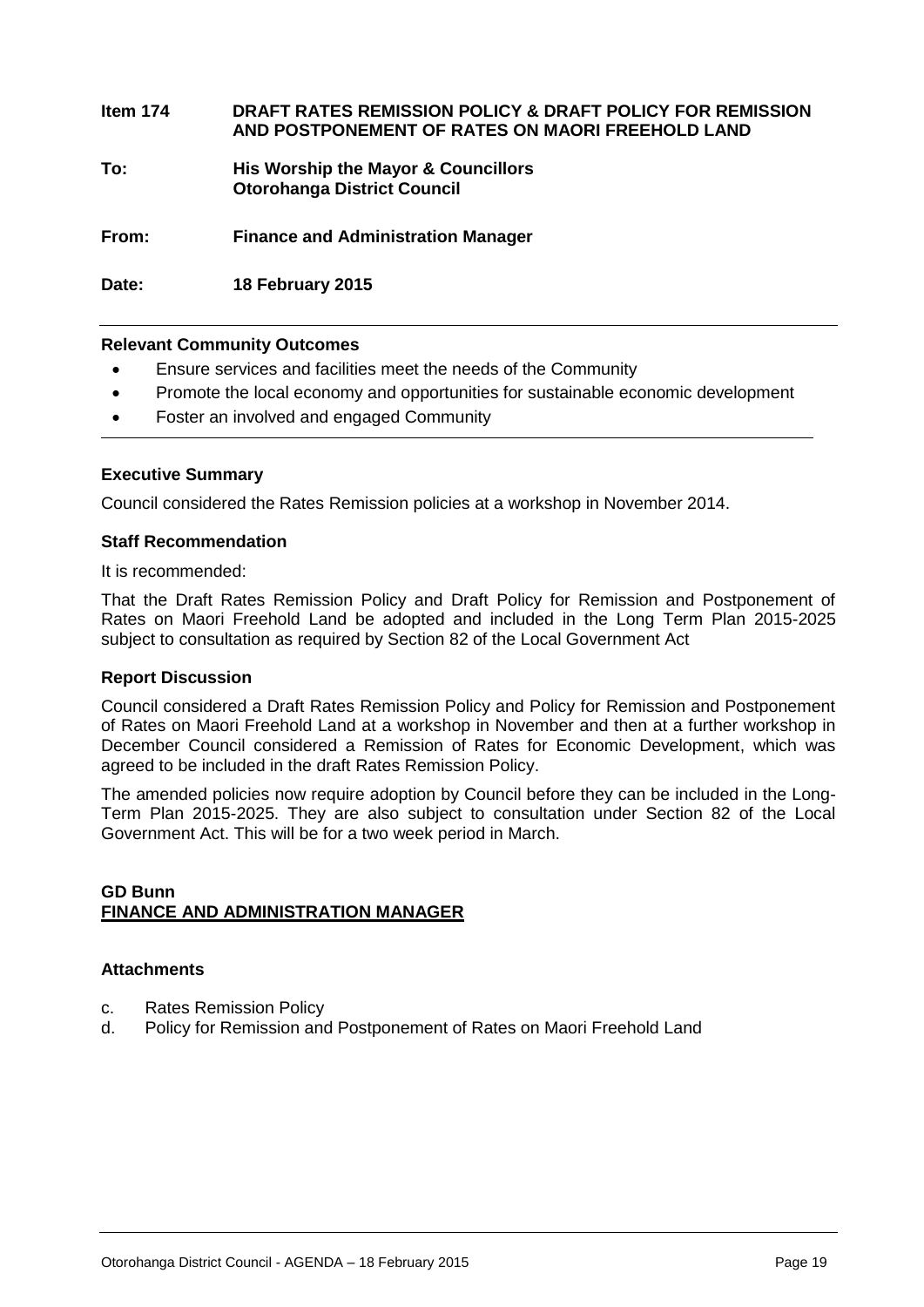

# **RATES REMISSION POLICY**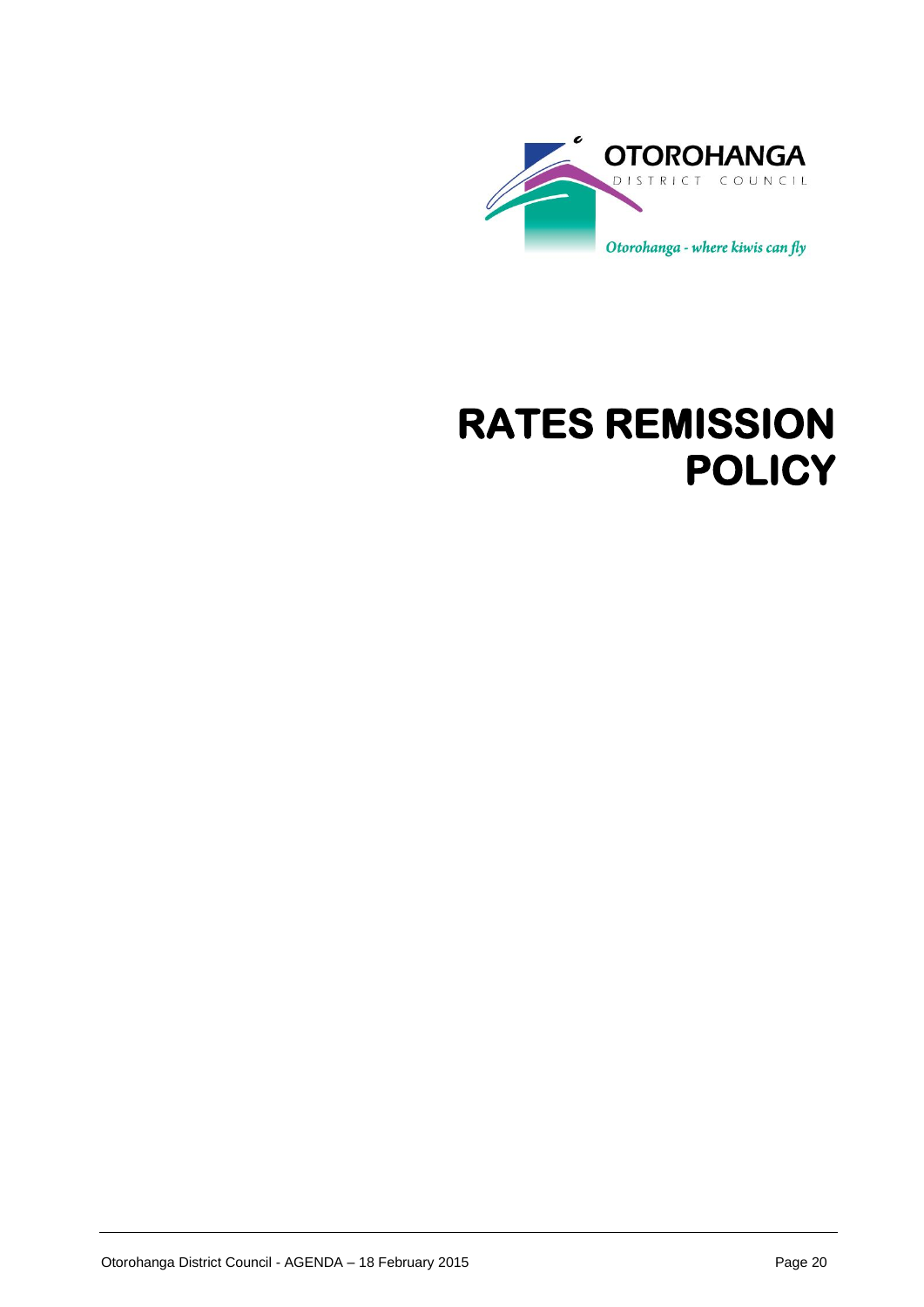# **General**

This Policy is prepared pursuant to Section 109 of the Local Government Act 2002.

Section 85 of the Local Government (Rating) Act 2002 states a Council can remit all or part of the rates if a Remission policy has been adopted and notice to the ratepayers is given.

This policy includes :

- The objectives sought to be achieved by remission of rates : and
- Conditions and criteria to be met in order for rates to be remitted.
- The policy may be amended or revoked using the Special Consultative Procedure
- For the purpose of Rates Remissions Rates includes penalties payable on unpaid rates.

# **1 Remission of Instalment Penalties**

A remission of 100% instalment penalties will be granted in the following circumstances, where:

- The ratepayer elects to pay the annual rates by way of a regular payment arrangement to have rates cleared by 31/5.
- The ratepayer has omitted to pay a rates instalment in time due to extraordinary circumstances.
- The ratepayer has missed a penalty date but has otherwise a record of paying rates on time.

# **1.1 Objectives**

- To facilitate the payment of rates allowing ratepayers to pay their rates by way of an agreed regular payment arrangement over a specified time period.
- To recognise the occurrence of late rates instalment payments in certain circumstances

# **1.2 Conditions and Criteria**

- Ratepayers paying their rates by way of payment arrangements must make regular payments of specified amounts, as agreed by the Council.
- The ratepayer has made a late payment, but has made all rates payments on time during the previous three years; or if the ratepayer has owned the property for less than three years, from the time they purchased the property.
- The ratepayer can demonstrate that late payment has been made because of extraordinary circumstances.
- The Finance and Administration Manager has delegated authority to determine whether a request for remission should be granted or refused.

# **2 Six-Monthly Penalties where a payment arrangement is in place**

A remission of 100% of six-monthly penalties may be applied to rates accounts in respect of which a payment arrangement is in place and is being honoured, i.e. regular payments of specified amounts are made as agreed between the ratepayer and Council which will allow outstanding rates to be repaid in full .

# **2.1 Objective**

 To facilitate the payment of rates by allowing ratepayers to pay their rates by way of an agreed payment arrangement.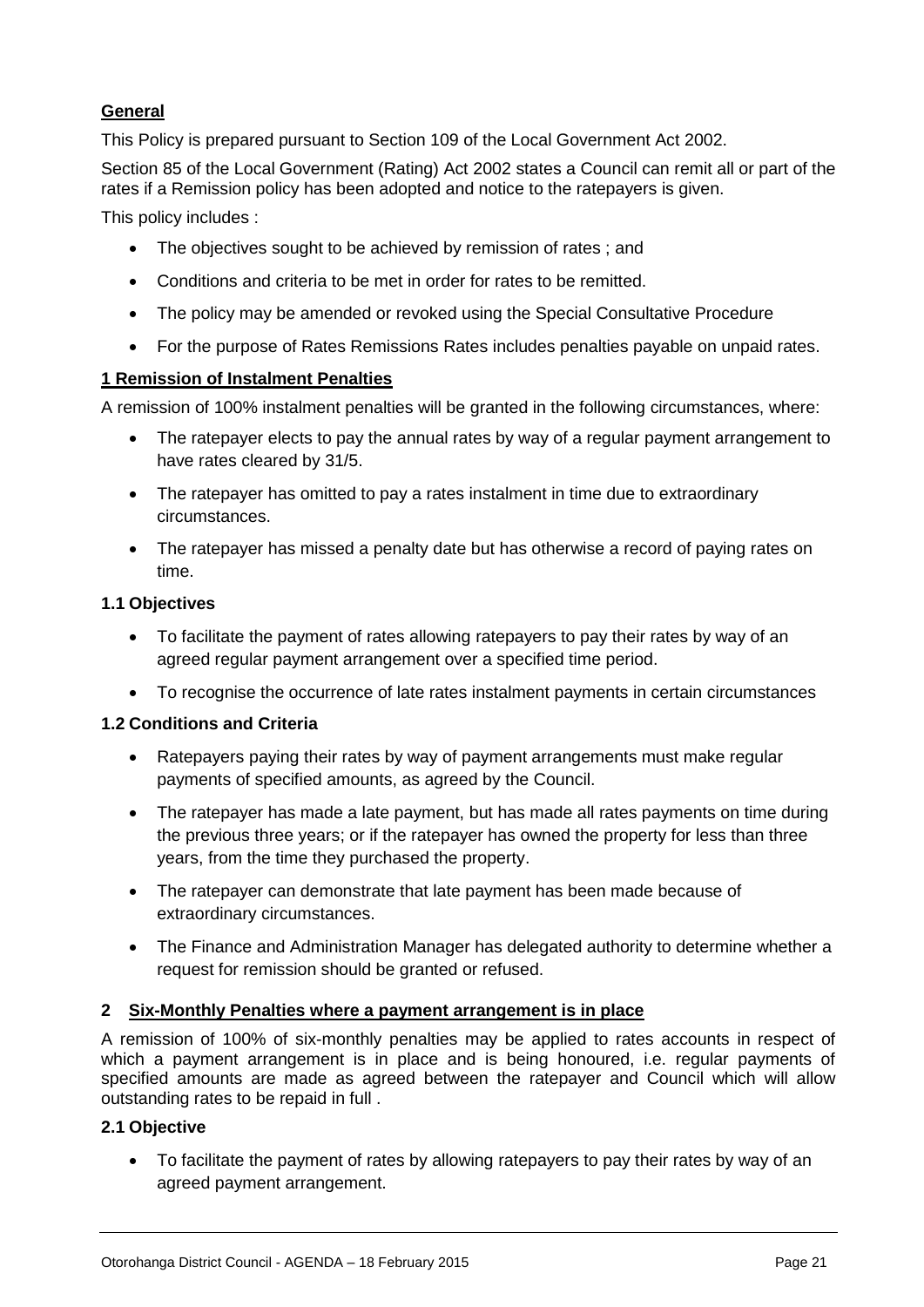# **2.2 Conditions and Criteria**

- The payment arrangement is being honoured, i.e. ratepayers must pay certain amounts at regular intervals as agreed between the ratepayer and Council.
- If current rates and rate arrears are paid through a payment arrangement, the payments must have the effect of reducing rate arrears, before a remission of six-monthly penalties is considered.
- In considering whether a remission is granted in respect of rates accounts with outstanding balances, the Council may take into account the reasons for the arrears.
- The Finance and Administration Manager has delegated authority to grant or refuse remission in respect of accounts with outstanding balances.

# **3 Remission of Rates for Community, Sporting and other Organisations**

# **3.1 Objectives**

This policy is intended to facilitate the ongoing provision of non-commercial community services and recreational opportunities for the residents of the Otorohanga District. The purpose of granting rates remission to an organisation is to:

- 1) Assist the organisation's survival; and
- 2) Make membership of the organisation more accessible and affordable to Otorohanga District residents and ratepayers

# **3.2 Conditions and Criteria**

This part of the policy will apply to land owned and occupied by a charitable organisation, which is used exclusively or principally for sporting, recreation, or community purposes.

This policy does not apply to organisations operated for private pecuniary profit. Nor will it apply to groups or organisations who engage in recreational, sporting or community services as a secondary purpose only.

Remission will be applied as follows to all rates with the exception of targeted rates for water supply, sewage disposal or refuse collection:

- A remission of the 50 percent residual rates will be given to those societies and associations who qualify for the 50 percent non-rateable category under Schedule 1, Part 2 of the Local Government (Rating) Act 2002, including those who have a club licence under the Sale of Liquor act 1989.
- All other community and sporting organisations fitting the criteria stated in this policy will receive a full remission of rates.

# **4 Remission of Wastewater charges to Schools**

# **4.1 Objectives**

 To provide relief and assistance to educational establishments in paying wastewater charges.

# **4.2 Conditions and Criteria**

The policy will apply to educational establishments as defined in Schedule 1 Part 1 clause 6 (a-b) of the Local Government (Rating) Act 2002.

The policy does not apply to school houses or any part of a school used for residential purposes.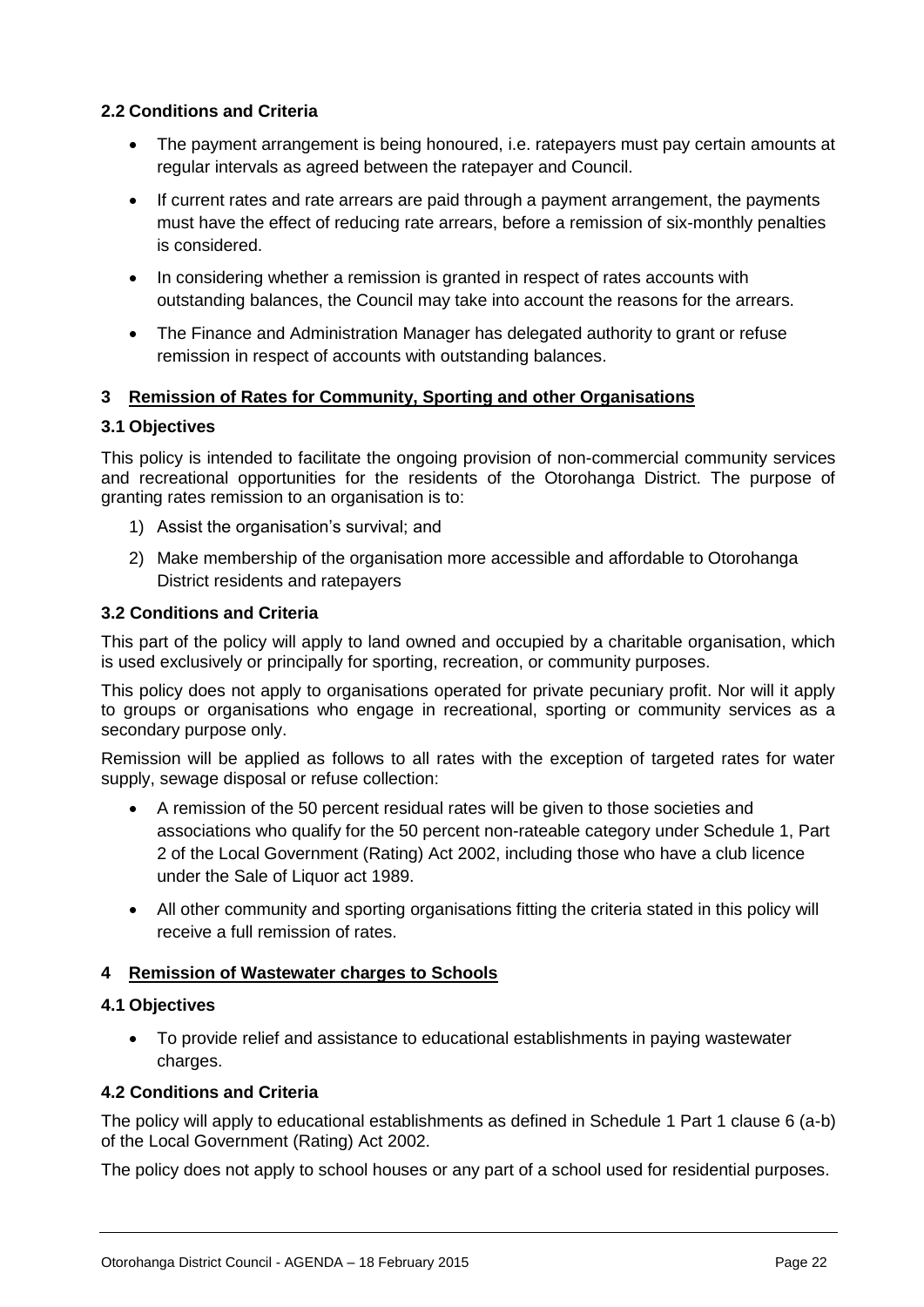Wastewater charges for schools will be calculated based upon a notional number of pans as follows:

# *Staff plus pupils/ 20 = number of pans*

The wastewater charge for the educational establishment will be charged at:

- 100% for the first four pans then
- The fifth to tenth pan charges will be discounted to 75% and
- All pan charges exceeding ten will be discounted to 50%

The student numbers is the number of students on the roll on March 1 in the year immediately before the year in which the charge relates.

The number of staff is the number of full time equivalent and administration staff employed on 1 March immediately before the year in which the charge relates.

The policy applies to all Wastewater charges including Uniform Targeted Rates and Targeted Rates for debt servicing.

# **5 Rates Remission for Land held for Conservation or Preservation purposes.**

# **5.1 Objectives**

 To enable the Council to assist in the preservation and conservation of land and its native fauna and flora for the benefits of, and visitors to, the Otorohanga District.

# **5.2 Conditions and Criteria**

On application of a ratepayer and provided that:

- A portion of a rating unit has been set aside as a conservation area, covered by a Queen Elizabeth 2 Trust covenant; and
- Documented evidence of the covenant is provided; then,

The Council may remit that portion of the rates calculated on the area so covenanted. Upon receipt of the application the Council will direct its valuation service provider to inspect the rating unit and prepare a valuation for that part of the rating unit, which has been covenanted. (Note: The valuation service provider's decision is final as there is no statutory right of objection, or appeal, for valuations completed this way).

Decisions for remission of rates on land set aside for conservation purposes will be delegated to the Finance and Administration Manager as set out in Council's delegation manual.

# **6 Rates Remission for a Rating Unit affected by Calamity**

# **6.1 Objectives**

• The objective of this remission policy is to permit the Council to remit part or whole of the rates charged in any financial year on any land that has been detrimentally affected by erosion, subsidence, submersion, or other calamity.

# **6.2 Conditions and Criteria**

The Council may remit the rates charged on a rating unit if:

- Land is detrimentally affected by erosion, subsidence, submersion, or other natural calamity or
- The land is unable to support the activity which it was used prior to the calamity. For example a residence or commercial building that is unable to be occupied as a result of a calamity.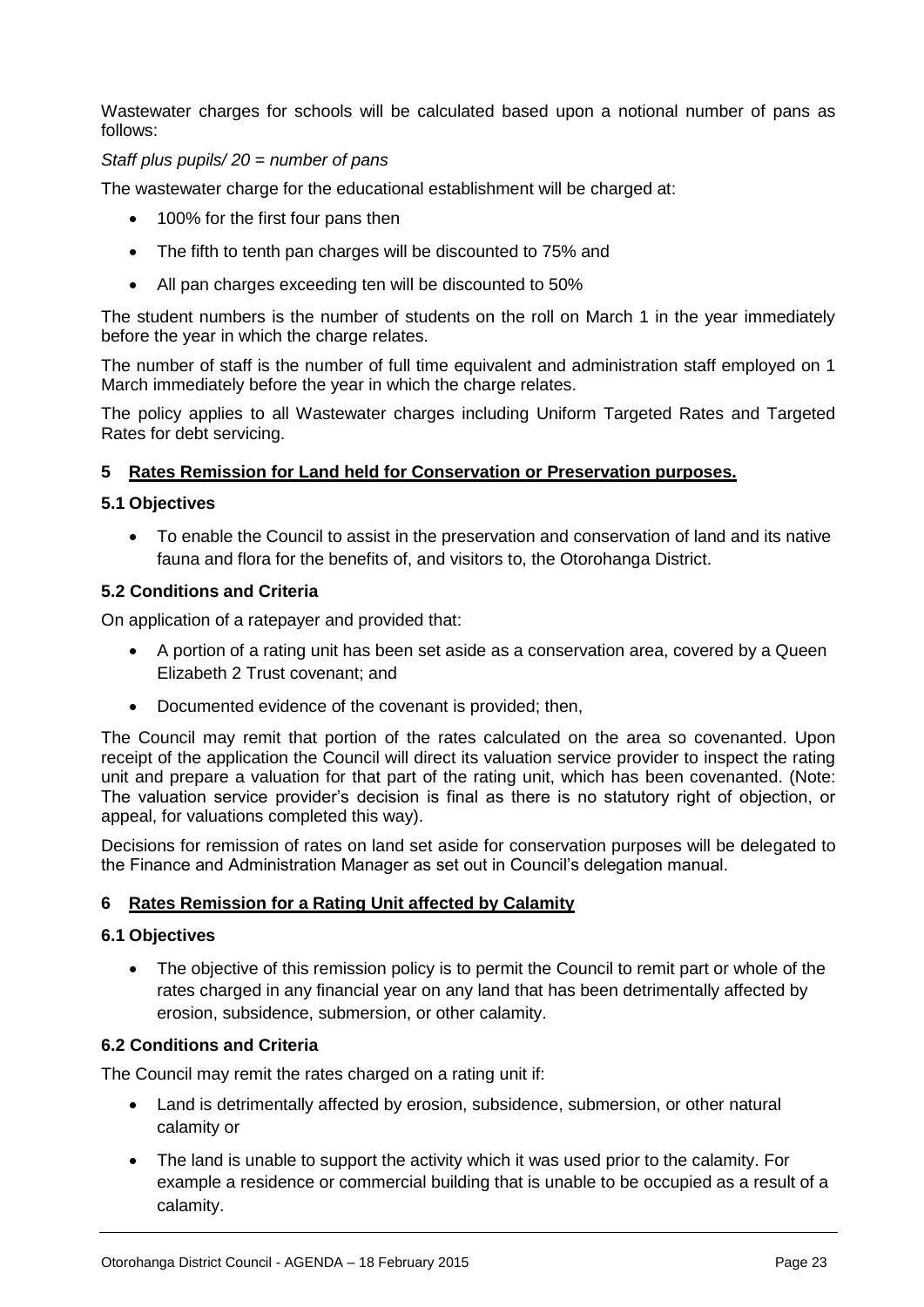Rates remissions will only be considered and made following the receipt of an application by a qualifying property in respect of the financial year in which the application was received. There will be no backdating of rates remissions.

Rates remissions (for part or all) may be applied to all rates charged on qualifying properties.

# **7 Rates Remission for new subdivisions**

A remission of all Uniform Charges with the exception of targeted rates for Refuse, Water and Sewerage may be remitted for the second and subsequent lots of a new subdivision as long as the lots remain unsold and unoccupied.

# **7.1 Objectives**

To facilitate subdivision development in the Otorohanga District.

# **7.2 Conditions and Criteria**

- The subdivided new lots must be unsold and unoccupied
- Rates remission will apply to the second and subsequent lots of the subdivision

# **8 Remission of Uniform Charges on contiguous properties**

# Definition of Contiguous:

Sharing an edge or boundary; touching; or separated only by a road, railway, drain, water race, river or stream.

All ratepayers will pay at least one set of uniform targeted rates. A set of uniform targeted rates refers to the Uniform Annual General Charge and all Uniform Targeted rates with the exception of targeted rates for Refuse, Water and Sewerage

# **8.1 Objectives**

This policy provides for the remission of rates where two or more sets of uniform targeted rates are set on rating units that are:

- Contiguous and
- Owned and/or occupied by the same person or persons and
- Used jointly for a single residential or farming use

# **8.2 Conditions and Criteria**

The rating unit must be contiguous

The policy applies to ratepayers who are recorded as ratepayers of two or more separate rating units. Each rating unit will attract a set of uniform targeted rates.

The rating unit must:

- In the case of an urban property, be owned by the same ratepayer/s who use the rating units jointly as a single residential property, or
- In the case of a rural property, be separately occupied by the same ratepayer/s who uses the rating units jointly as a single purpose.
- The application for remission must be made to the Council prior to commencement of the rating year (1 July). Applications received during a rating year will be applicable from the commencement of the following rating year. Applications will not be backdated.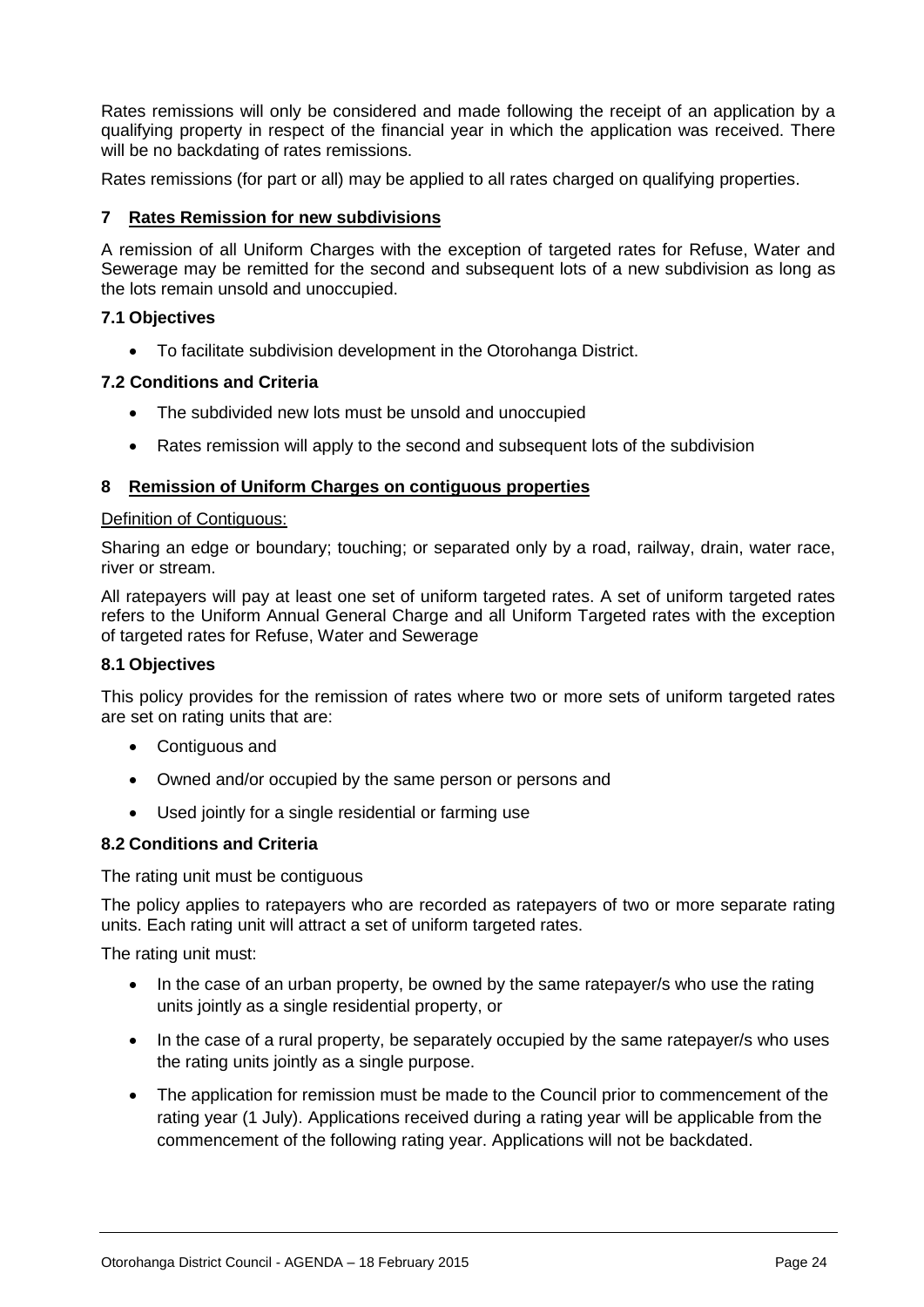# **9 Remission of Rates on Rating units with a capital value of \$1,000 or less**

# **9.1 Objectives**

To allow Council to act fairly, reasonably and efficiently where rating units have capital valuations of \$1,000 or less

# **9.2 Conditions and Criteria**

Rating units that have a registered capital value of \$1,000 or less held in the District Valuation Roll as at 30 June for the current rating year are eligible for remission of rates.

The remission applied will be 100 per cent of all Otorohanga District Council rates that have been assessed for the rating unit. The Finance and Administration Manager under delegated authority may apply this remission on the ratepayers behalf.

# **10 Remission of Rates for Excess Water Consumption**

# **10.1 Objectives**

To enable the Council to provide relief to ratepayers who have metered properties and have suffered excessive water consumption due to a leak or other similar circumstances.

# **10.2 Conditions and Criteria**

On written application of the ratepayer, and provided that:

- Excess water consumption has occurred through a broken or leaking pipe that realistically was not observable or otherwise noticeable or some other exceptional circumstances; and
- Evidence is provided that the fault has been remedied; and
- No other application for remission for excess water use on the particular meter had been granted in the previous two years; then,

The Council may remit 100% of excess water use for the first affected billing period, and 50% for the second affected billing period. After two consecutive periods, no remission will apply.

Decisions for remission of water-by-volume rates for rating units will be delegated to the Finance and Administration Manager.

# **11 Rating Units containing two separately habitable units**

# **11.1 Objectives**

To enable the Council to provide relief for ratepayers who own a rating unit containing two habitable units but who use the second unit only to accommodate non-paying guests and family.

# **11.2 Conditions and Criteria**

On written application of a ratepayer annually, and provided that:

- Their rating unit contains two habitable units; and
- The second unit is used only for family or friends of the occupants of the first unit on a non-paying basis; and
- The application is accompanied by a Statutory Declaration made by the ratepayer that declares that the previous bullet point has been complied with for the current rating year and will continue to be complied with in the ensuing year; then,

The Council may remit second targeted rates for Water, Wastewater and Refuse Collection. If a rating unit contains more than two habitable units used by non-paying guests and family, only one is entitled to remission.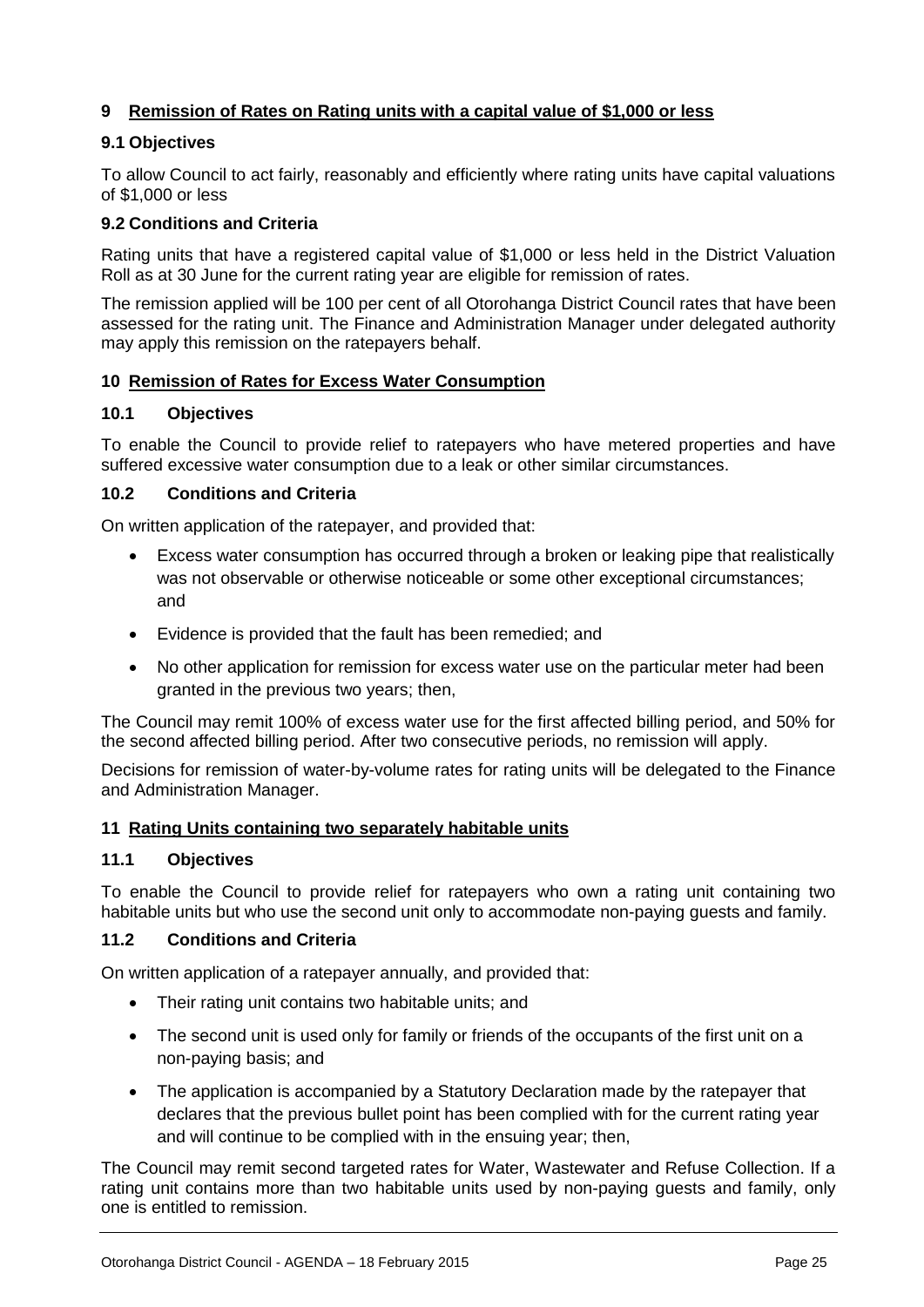The application for remission must be made to the Council prior to commencement of the rating year (1 July). Applications received during a rating year will be applicable from the commencement of the following rating year. Applications will not be backdated.

# **12 Extreme Financial Hardship**

Where an application for rates relief due to financial hardship is received, the Council may remit all or part of rates relating to a rating unit.

# **12.1 Objectives**

To assist ratepayers who experience extreme financial hardship which affects their ability to pay rates.

# **12.2 Conditions and Criteria**

- The policy does does not apply to vacant land
- A ratepayer making an application must be the registered owner and occupier of the property in respect of which rates relief is sought.
- The ratepayer must not own any other property in the Otorohanga District or any district.
- The ratepayer must supply sufficient evidence, including financial statements, to satisfy the Council that extreme financial hardship exists.
- When considering an application, the ratepayer's personal circumstances will be relevant such as age, physical or mental ability, injury, illness and family circumstances.
- It is expected that the ratepayer pays a minimum of \$520.00 per annum towards their rates account, i.e. \$10.00 per week. However, each case will be considered on it's merits.
- The Chief Executive has delegated authority to decline an application or remit rates, including rates arrears, of up to \$2,000.
- Any appeals against a decision of the Chief Executive will be referred to Council for final determination.
- A six-monthly summary of all approved hardship applications must be submitted to Council.
- The term rates includes penalties payable on unpaid rates.
- Remissions for Extreme Financial Hardship will be of limited duration, and not ongoing.

# **13 Care for the Elderly and Disadvantaged Persons**

A 100% remission of all rates excluding targeted rates for Water, Wastewater and Refuse Collection may be applied to land owned or used by charitable institutions and groups which provide care of the aged and disadvantaged persons.

# **13.1 Objectives**

- To facilitate the operation of charitable groups and institutions.
- To support the services provided by such groups and institutions

# **13.2 Conditions and Criteria**

Charitable organisations must provide care on a non-profit basis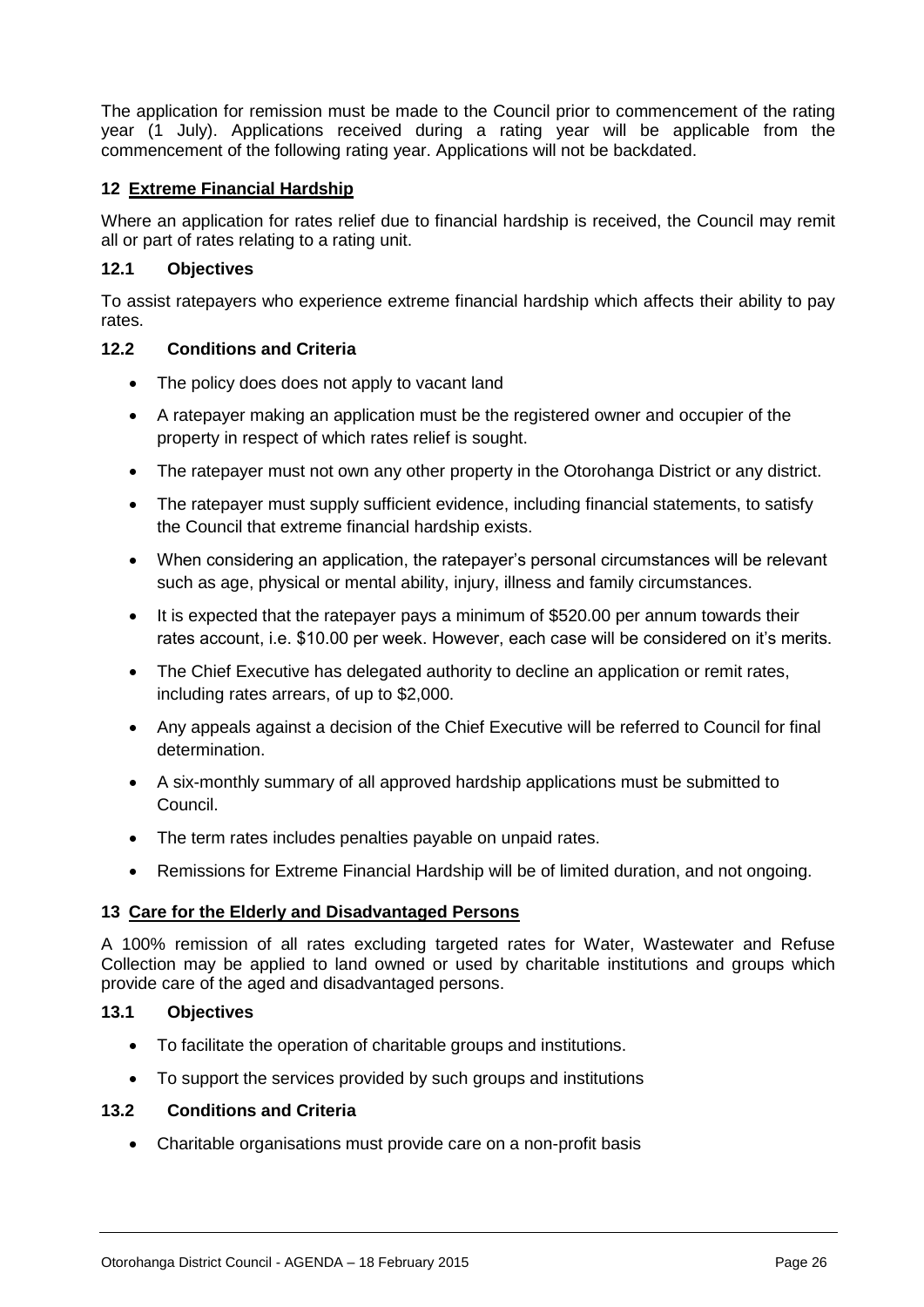- An application for rates remission must be made to the Council prior to the commencement of the rating year; rates remissions will not be applied during the rating year or retrospectively.
- The application must include the following information in support of the application:
	- a) Objectives of the organisation.
	- b) Funding and financial information
	- c) Information on activities and programmes
- The Finance and Administration Manager has delegated authority to determine whether the organisation qualifies for rates remission.
- No rates remission will be granted in respect of Targeted rates for Water, Wastewater or Refuse Collection.
- The term rates includes penalties payable on unpaid rates.

# **14 Economic Development**

# **14.1 Objectives**

 To facilitate new business investment in the district that will significantly increase employment opportunities and strengthen the local economy.

# **14.2 Conditions and Criteria**

Temporary full or partial remissions of all rates excluding targeted rates for water, wastewater and refuse collection may be granted in response to investments in commercial and/or industrial development that involves the construction, erection or alteration of any building or buildings, fixed plant and machinery or other works intended to be used for industrial, commercial or administrative purposes, or any combination of these purposes.

To be eligible for rates remission such investments must exceed \$500,000 or result in increases in rateable value that are likely to exceed \$250,000, and be expected to provide long term sustainable economic benefits to the local community.

The following will however generally not be eligible for such remissions:

- Development of new businesses which in Council's opinion will be primarily servicing the local community and in direct competition with multiple other existing local businesses.
- Residential property development (unless an integral part of a new business development that otherwise qualifies with the criteria of this policy).
- Development of businesses of a type that are already widespread in the district.
- Developments or investments for which the relief of rates is considered very unlikely to significantly influence the undertaking of that development or investment.
- Works that are required by law or are otherwise required to maintain an existing business at its current level.

Decisions in respect of remissions for economic development shall in every instance be at the sole discretion of Council. Satisfaction of the conditions and criteria contained in this policy does not guarantee a remission of rates.

The maximum level of remissions granted will be based on the estimated rateable value associated with the new financial investment.

It will generally be assumed that the associated change in rateable value will be 50% of the financial investment, unless or until it can be demonstrated otherwise.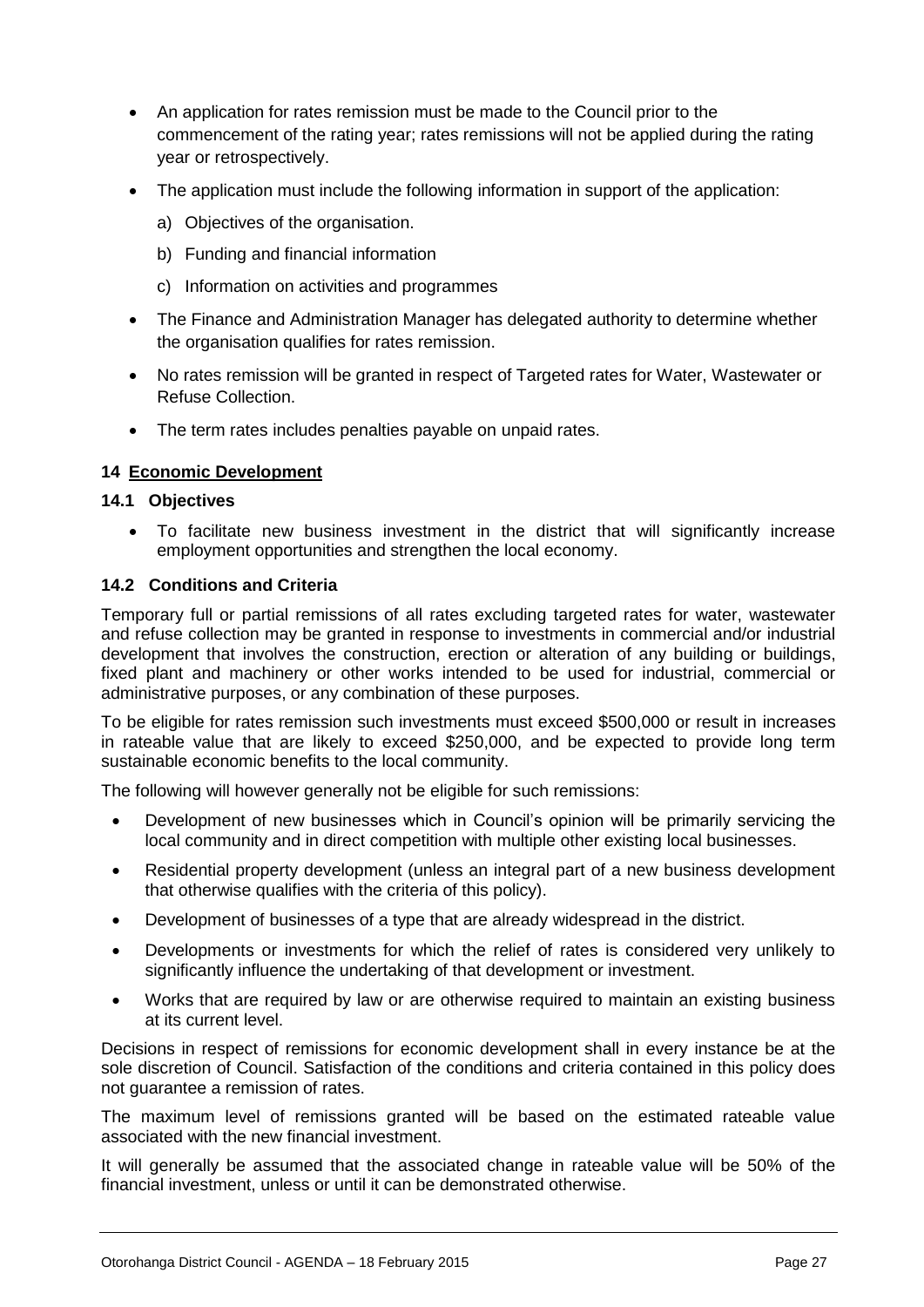Where a remission is granted it will be based on either 100% or 50% of the estimated rateable value associated with the investment, depending on the perceived merits of the development, which will determined by Council, taking account of factors that include the following:

- 1. The likely benefits to the district, including job creation.
- 2. The degree to which the business can contribute to diversification and sustainability or growth of the local economy.
- 3. The potential for the development to stimulate other associated economic development, such as other supporting or complimentary businesses.
- 4. The extent to which the development is likely to place additional burdens on Council infrastructure for which the costs may not be fully recovered from that business.
- 5. The perceived sustainability of the business.
- 6. Other contributions that the business may make to the community.
- 7. Whether previous economic development rates remissions have been granted to that same business.

Where the applicable estimated rateable value of the development that is indicated to be eligible for remission exceeds the current rateable value of the associated property, then 100% of all current rates for the property (excluding targeted rates for water, wastewater and refuse collection) shall be remitted.

Remissions for economic development shall generally be for a period of three years, commencing when the development is substantially completed.

Council may specify certain conditions before a remission is granted. Applicants may be required to agree in writing to these conditions and to repay any remitted rates if these conditions are not met.

Applications for the remission for economic development should be made at the planning stage and will be considered by Council.

Applications must be made in writing, and contain the following:

- A description of the development
- A plan of the development (where possible)
- An estimate of costs
- An estimate of associated benefits to the local economy, such as number of jobs created, financial injections into local community, potential for other supporting or complimentary businesses etc.

In considering applications Council may decide to seek independent verification of any information provided in an application.

Remissions in respect of economic development will not be granted if an application for such remission has not been made prior to the substantial completion of the development.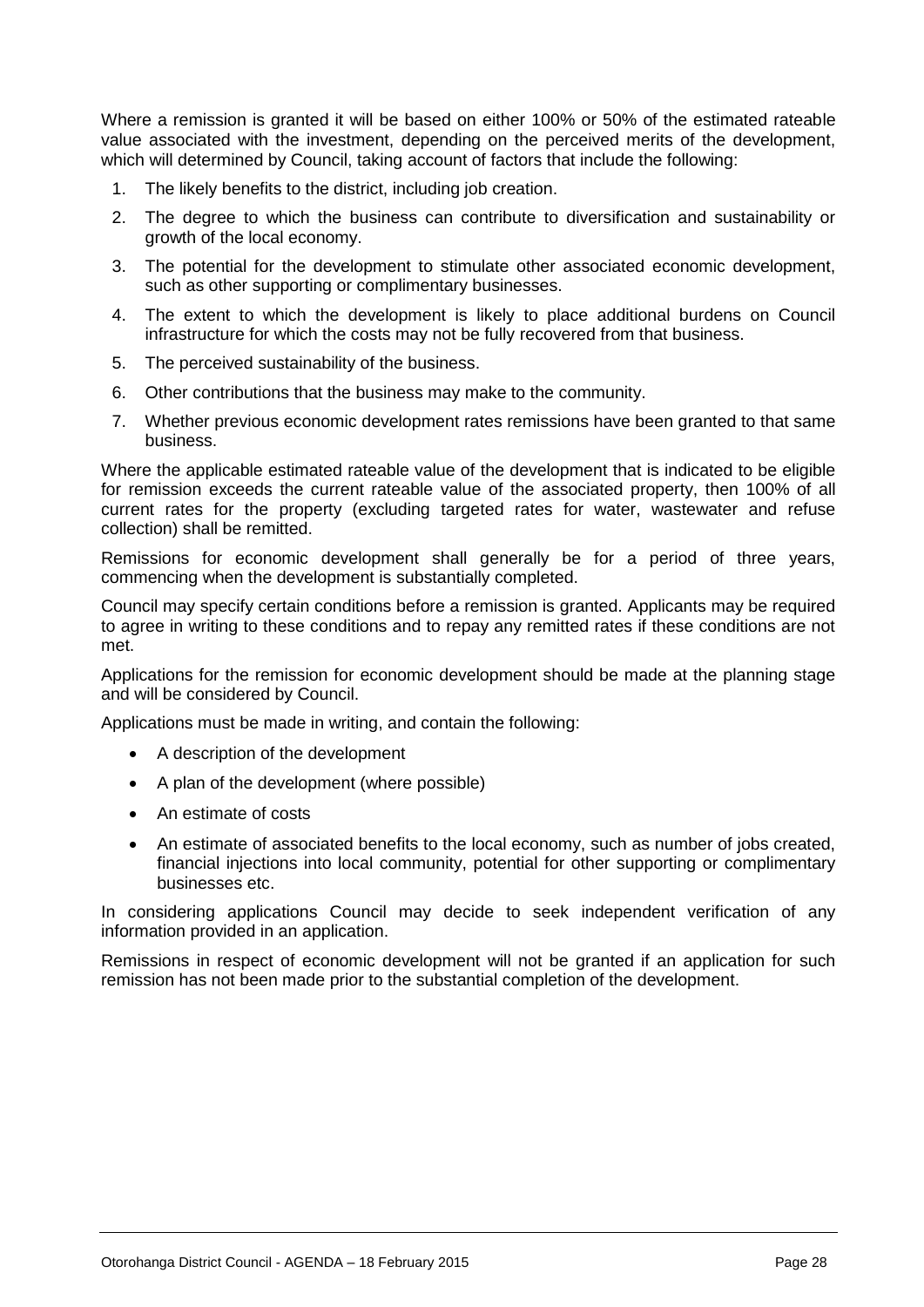

# **REMISSION AND POSTPONEMENT OF RATES ON MAORI FREEHOLD LAND POLICY**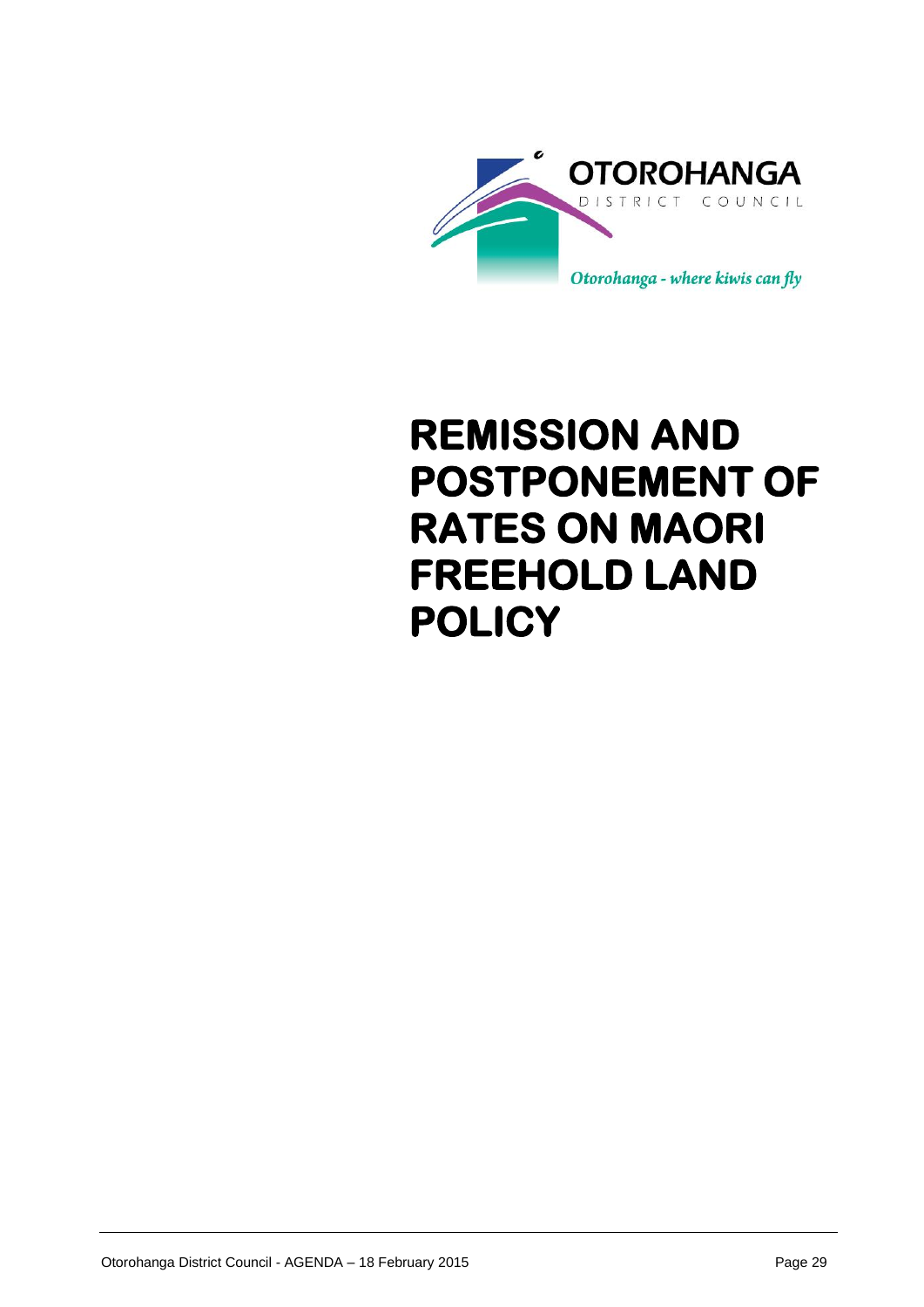# *Introduction*

Maori freehold land is defined in the Local Government (Rating) Act 2002 as land whose beneficial ownership has been determined by a freehold order issued by the Maori Land Court. Only land that is the subject of such an order may qualify for remission under this policy. Whether rates are remitted in any individual case will depend on the individual circumstances of each application. The policy has been formulated for the purposes of:

Ensuring the fair and equitable collection of rates from all sectors of the community by recognising that certain Maori owned lands have particular conditions features, ownership structures, or other circumstances that make it appropriate to provide relief from rates.

Meeting the requirements of Section 102 and 108 and the matters in Schedule 11 of the Local Government Act 2002 to have a policy on the remission and postponement of rates on Maori freehold land.

# *Objective*

The objectives of this policy are:

**To recognise situations where there is no occupier or person gaining an economic or** financial benefit from the land.

- **To** set aside land that is better set aside for non-use because of its natural features (whenua rahui)
- $\sqrt{\bullet}$  To recognise matters related to the physical accessibility of the land.

To recognise and take account of the presence of waahi tapu that may affect the use of the land for other purposes.

# *Conditions and Criteria*

Application for this remission should be made prior to commencement of the rating year. Applications made after the commencement of the rating year may be accepted at the discretion of Council.

Owners or trustees making application should include the following information in their applications:

 $\sqrt{2}$  details of the rating units involved

- $\sqrt{2}$  the objectives that will be achieved by providing a remission
- **C** documentation that shows the land which is the subject of the application is Maori freehold land

Council may of its own volition investigate and grant remission of rates on any Maori freehold land in the district.

Relief, and the extent thereof, is at the sole discretion of Council and may be cancelled or reduced at any time.

Council may give a remission of up to 100% of all rates, except targeted rates set for water supply or waste disposal based on the following criteria:

 $\sqrt{\bullet}$  The land is unoccupied and no income is derived from the use or occupation of that land, or

**The land is better set aside for non-use (whenua rahui) because of its natural features, or** is unoccupied, and no income is derived from the use or occupation of that land

 $\sqrt{\mathbf{x}}$  The land is inaccessible and is unoccupied.

 $\sqrt{2}$  The property carries a best potential use value that is significantly in excess of the economic value arising from its actual use.

The property is not used for residential purposes, and its value is significantly less than the value assess.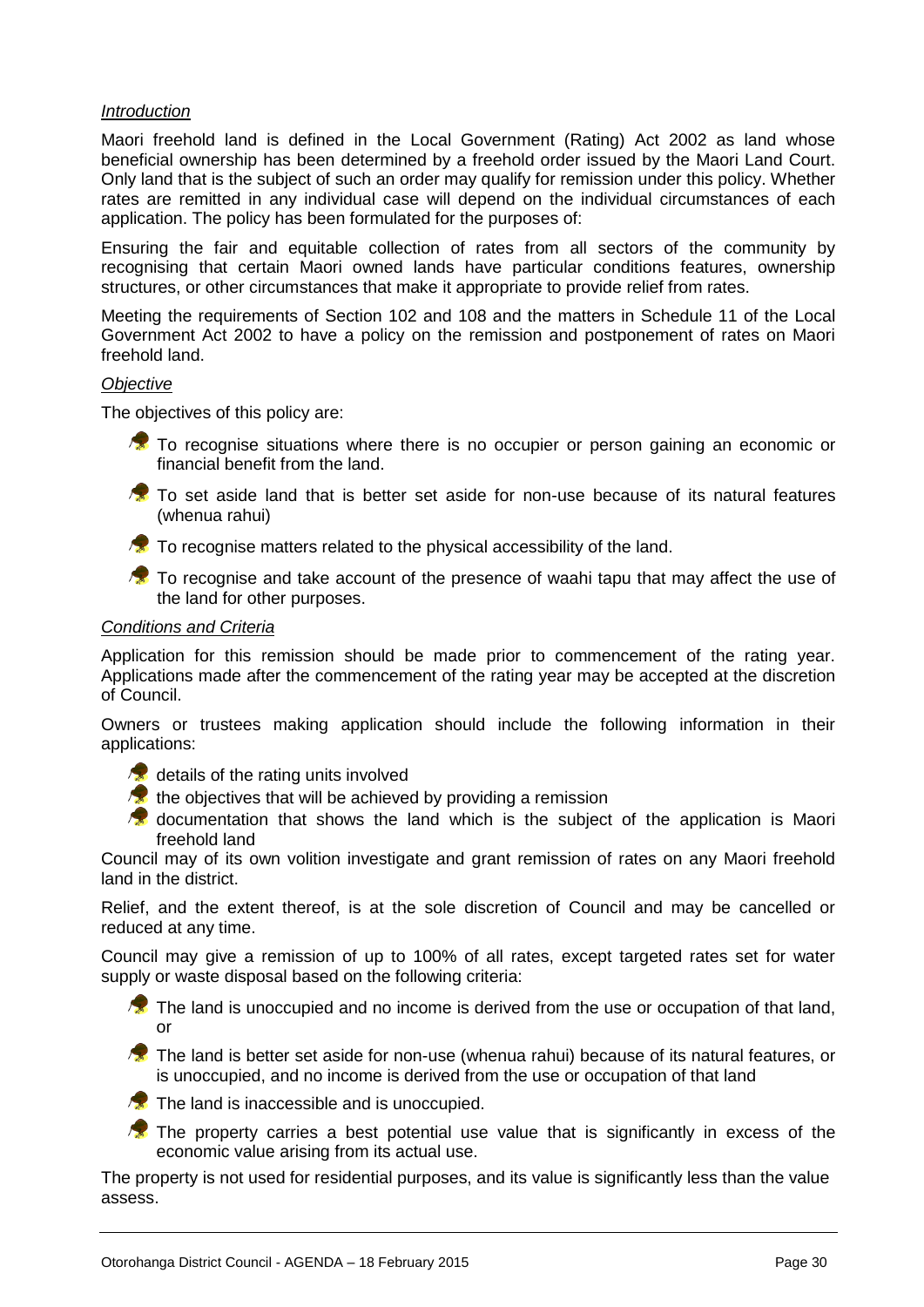# **Item 175 MANAGEMENT ACCOUNTS FOR THE PERIOD ENDING 31 DECEMBER 2014 To: His Worship the Mayor & Councillors Otorohanga District Council From: District Accountant**

**Date: 18 February 2015**

# **Relevant Community Outcomes**

- Ensure services and facilities meet the needs of the Community
- Promote the local economy and opportunities for sustainable economic development
- Foster an involved and engaged Community

# **Executive Summary**

The Draft Management Accounts for the period ended 31 December 2014 are attached under separate cover.

# **Staff Recommendation**

It is recommended:

That the Draft Management Accounts for the period ended 31 December 2014 be received.

**Brendan O'Callaghan DISTRICT ACCOUNTANT**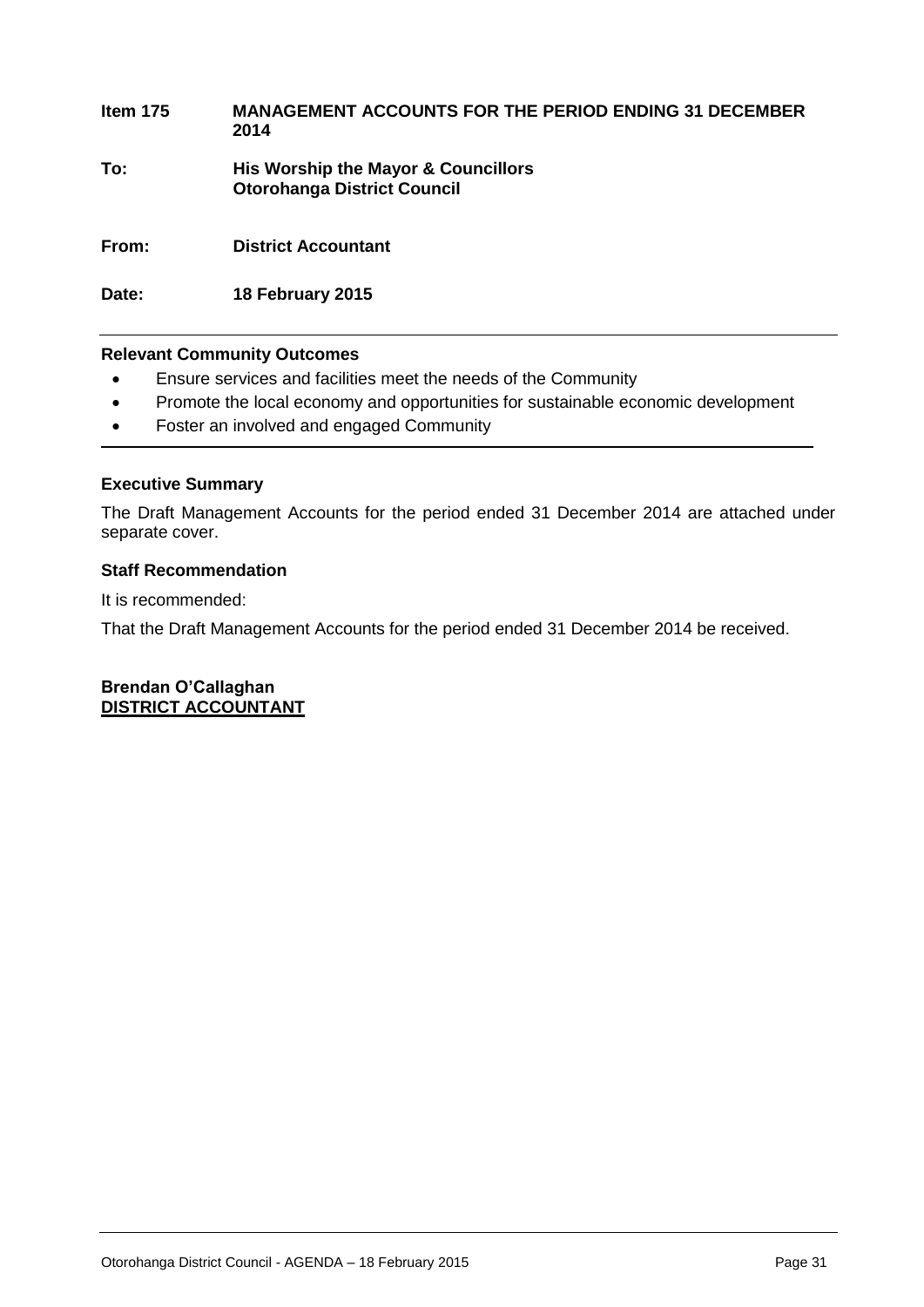# **Item 176 ROUTINE ENGINEERING REPORT**

**To: Mayor and Councillors Otorohanga District Council**

**From: Engineering Manager**

**Date: 18 February 2015**

# **Relevant Community Outcomes**

- The Otorohanga District is a safe place to live
- Ensure services and facilities meet the needs of the Community

# **Executive Summary**

This is a routine report on engineering matters for the period November 2014 to January 2015.

# **Staff Recommendation**

It is recommended:

That the report be received.

# **Report Discussion**

# **Section 1: Road Maintenance**

# **Contract 963 Road Maintenance (Inframax Construction)**

All the sealed pavement repairs including the pre-reseal repairs for the year have been completed. This has again been a great result with Inframax using Gideon Contractors as their sub-contractors.

Several unsealed roads have been badly affected by corrugations, the only way to remove them is to cut them out completely with a grader but during long dry spells this can destroy the hard pavement. Once the roads are moist following rain they will be graded and rolled to remove all defects.

We are currently in second mowing round using between two and four tractors cutting the roadside vegetation. A high level mowing round will be undertaken in late March/ April.

With winter coming up we are undertaking some targeted culvert replacements and looking to ensure our drainage and culvert inlets and outlets are up to scratch.

# **Contract 981 Pavement Marking (Roadrunner Markers)**

Some road marking was undertaken before Christmas, with the remaining sites to be completed in conjunction with marking of the reseal sites.

# **Contract 982 Street lighting (The Lines Company)**

This Contract has been running with no major new problems. Waipa Networks have investigated the reasons for occasional switching off of street lights in Kawhia last year, but no new explanation – other that the possible interference of branches etc with supply lines during periods of strong wind – has been forthcoming.

A trial of LED lights is underway on McKenzie Avenue and Alex Telfer Drive. Light readings have been taken before and after on McKenzie Avenue, with satisfactory results obtained.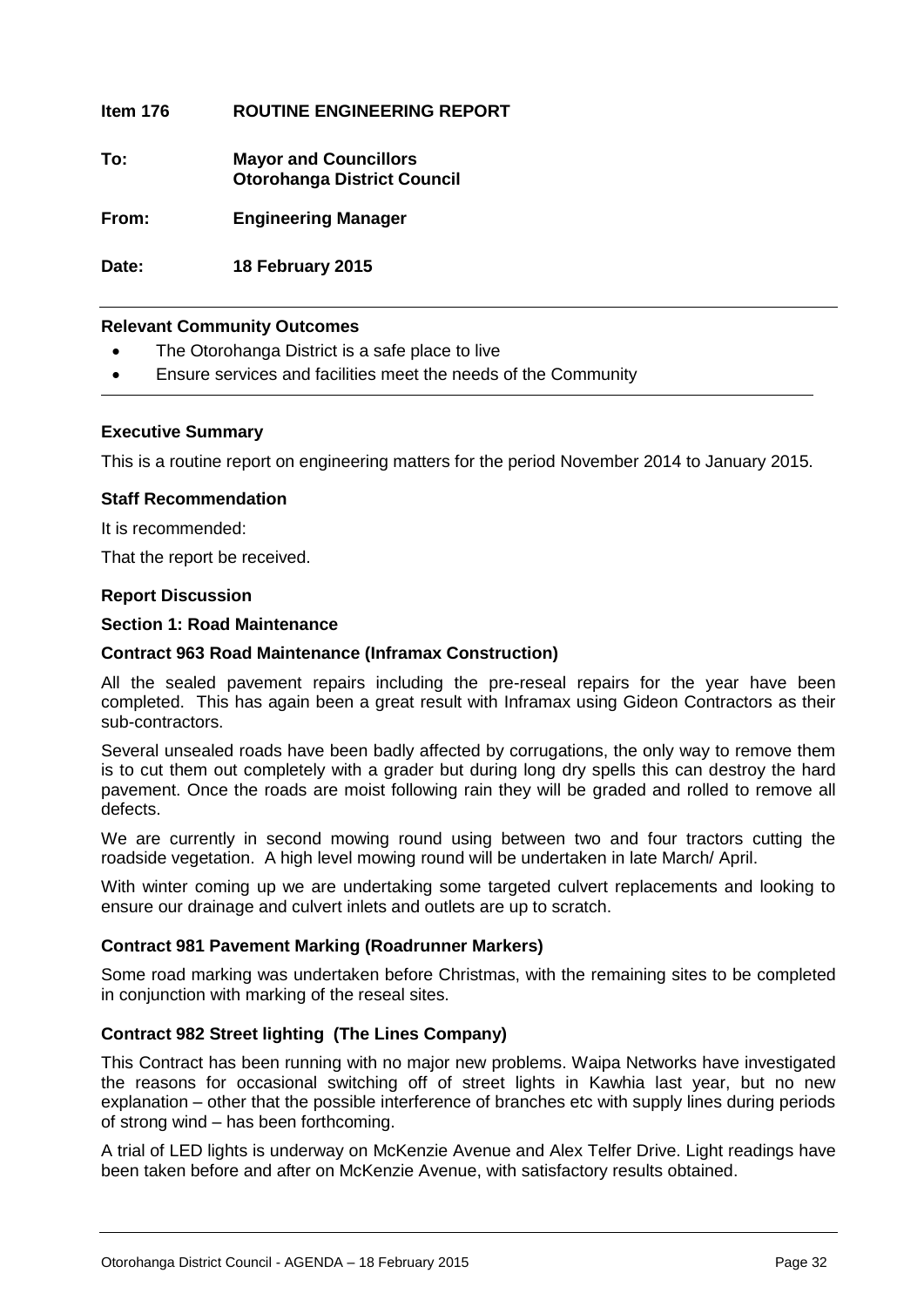We are waiting on two new poles to be installed on Alex Telfer Drive before the completion of monitoring photos are undertaken with the results being available early April.

# **Contract 994 2nd Coats & Reseals (Higgins Construction)**

Physical works have started with a scheduled completion of 6 March 2015 with the possibility of this moving to around the 16 March due to a couple of wet and colder days holding work up, this is no cause for concern.

# **Contract 980 Bulk Metalling (Inframax Construction)**

All of the required aggregate will have been produced by the end of March with the placement of this aggregate on roads awaiting damper conditions, but to be completed before the end of June. The next financially separable portion of this contract will start in July with the intention of completing these works before October.

# **Contract 973 Area Wide Pavement Treatment (Inframax Construction)**

The site on Harbour Road has been completed, work on the Otewa Road site started on 10 February, with the contractor re-establishing on Turitea Road on 16 February to complete those works. The remaining two Te Kawa Road sites will commence in due course. Contract is on target to complete these sites by the end of March.

The scheduled sites for 2015/16 are on Waipapa Road, Te Kawa Road and Lurman Road and staff are currently awaiting confirmation of NZTA funding before these are progressed further.

# **Contract 1000 Footpath Construction & Maintenance**

This Contract is for repairs, maintenance and construction projects for footpath, kerb and channel, pram crossings, entrances, and vehicle crossings on various sites within the Otorohanga Township.

Tenders for this contract closed on 3 December 2014 with two tenders being received as follows:

Inframax Construction \$189,211 Schick Construction and Cartage \$215,179

The engineers estimate was \$131,220.

Whilst the prices received were substantially higher than the engineers estimate, it was considered appropriate to award the work because a similar situation had occurred the previous year, with that work not being awarded, but carried forward for inclusion into this year's contract, and it did not appear sensible to continue to defer works in this way. The contract was therefore awarded to Inframax, who have indicated 2 March as being their start date.

Subsequent discussion involving staff and members of the Otorohanga Community Board has however suggested that in future a different approach needs to be taken to the tendering of such works, with larger more infrequent contracts.

# **Contract 968 Mangaphio Bridge Painting**

This Contract is for cleaning existing steelwork, blasting rust and flaked paint, priming and repainting with specific environmental controls. It had been previously tendered in the 2013/14 year, but the contract was not awarded at that time as the tendered prices were significantly higher than the engineer's assessment and the allocated budget, both of which were subsequently judged to be too low.

The work was re-tendered in 2014, with tenders closing on 28 November 2014.

Six tenders were received as follows:

Avalon Industrial Services Ltd **\$252,147** and \$252,147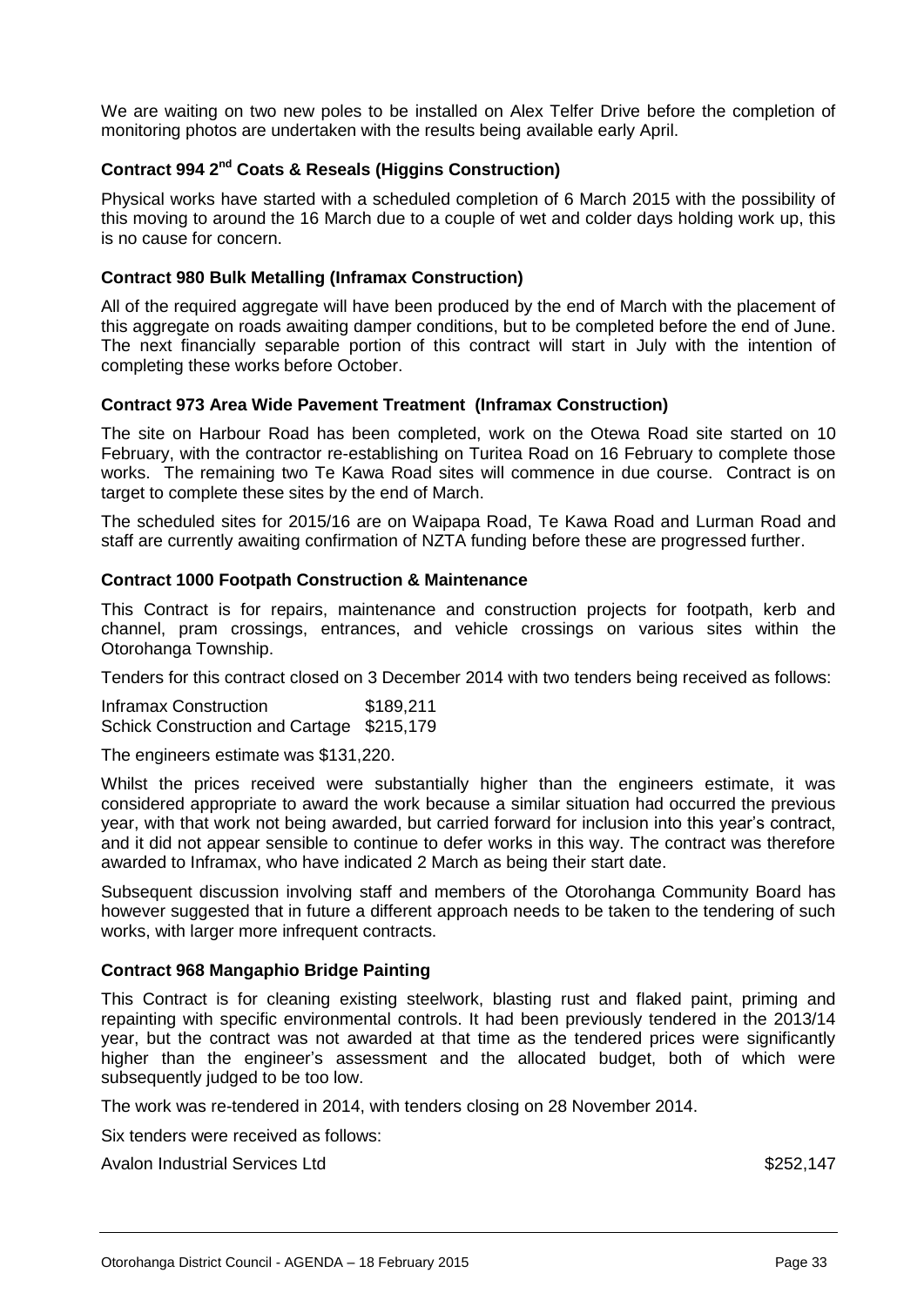| <b>TBS Farnsworth</b>                | \$299,696 |
|--------------------------------------|-----------|
| <b>Fitzroy Engineering Group Ltd</b> | \$355,000 |
| <b>Rustproof Coatings</b>            | \$373,000 |
| <b>NSB Protective Coatings</b>       | \$425,000 |
| Intergroup Ltd                       | \$436,224 |
|                                      |           |

The revised Engineer's Market Assessment was \$350,000.

The contract was awarded to Avalon Industrial Services Ltd.

An initial inspection of the bridge by the contractor prior to the commencement of works indicated that some asbestos material was present from the initial construction of the bridge, and some additional cost has been incurred in developing a means by which this can be managed.

# **Road Gritting and Associated Issues**

The prolonged very hot weather in January resulted in bleeding of seal to various degrees at a number of different locations in the district.

The conventional treatment of such bleeding through the application of grit was conducted at some of these sites, but a number of traffic accidents have been associated with this.

This has further intensified the recent focus of Council staff on ensuring that appropriate warning signage is placed by the contractor, but it has also highlighted that appropriate caution from drivers is also an essential component of road safety, as in some cases vehicles have lost control on grit after travelling more than 100 metres along the gritted section and after passing a number of warning signs, suggesting that the drivers have failed to adjust their speed accordingly despite the obvious presence of the potential hazard.

# **Section 2: Other Roading Activities**

# **Contract 995 Wharepuhunga Road Sealed Smoothing (Inframax Construction)**

Earthworks and drainage items have been completed with a large variation to the culvert located at RP 900.

Stabilisation of the second half of the pavement has now been completed with sealing expected to be completed before this report reaches Council.

The project is currently within budget and the works are expected to be completed mid March within the contingency amount.

# **Contract 997 Harbour Road Sealed Smoothing**

Consultation with all residents and landowners has taken place in all cases reaching positive compensation agreements. An initial design completed by Southtec (the engineering business unit of South Waikato District Council) has been revised to make more use of the available fill to address issues identified by ODC staff and parties consulted.

The initial design from Southtec was however received later than expected, and this combined with delays associated with consultation means that it is too late in the construction year to get this contract out for tender as further resource consent requirements from Waikato Regional Council will need to be addressed. Preparation works on the specification will continue and this contract will go to tender early next financial year for completion in 2015/16, in conjunction with further works on Harbour Road.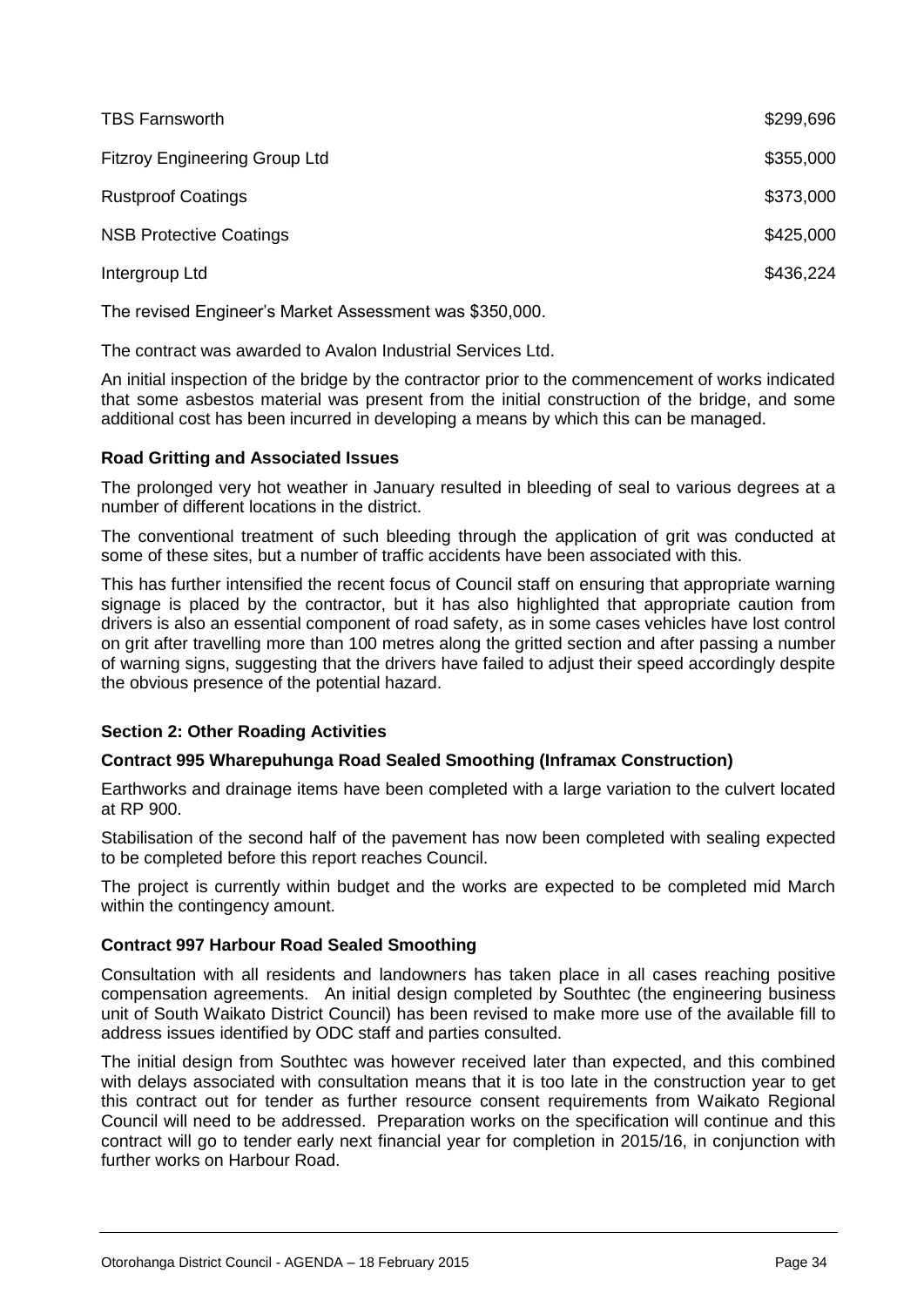# **Contract 1013 Hauturu Road Slip and Slump**

A comprehensive survey and report has been prepared by the Engineering Officer (Projects) to give various options on remedial works for these sites.

# **Contract 1012 Kawhia Foreshore Seawall**

Invitations to price this project have been sent to five parties, tenders will close on 27 February, with works to be completed by 30 April 2014.

# **Contract 1002 Ouruwhero Road Sealed Smoothing**

Initial survey and design has commenced on this project for completion in the 2015/16 construction year.

# **Underpasses**

No applications have yet been received this financial year, but typically these will come in April and May.

# **Section 3: Water Services**

# **Kawhia Water Supply**

The Kawhia township had an uninterrupted water supply over the Christmas and New Year period despite soaring temperatures and an even larger number of visitors than usual.

The water plant upgrade has continued to run without significant issues and water services staff are now up to speed with the maintenance and operational changes required by the upgrade.

There is a possibility that a reduction to a 3 log credit requirement is achievable if there are no cryptosporidium and giardia present in the raw (untreated) water. The first test yielded a result of <0.8/10l, the drinking water standard for log 3 credits is <0.75/10l, therefore the test result looks good but is not conclusive. A decision will need to be made on whether it is worthwhile to complete a whole annual programme of such tests which would cost in the order of \$24 000.

There have been some minor leaks occur in the reticulation which were dealt with quickly and efficiently by the water services team. No major leaks occurred.

Costs and income for the year to date are within budget.

# **Arohena Water Supply**

The supply of potable water during the quarter was consistent from each of the three treatment plants with no major supply issues and the quality of the water continued to be acceptable.

There are no known significant issues with any of the reticulation pipework.

The Taupaki sand filter has been reconditioned and the sand media replaced. Work has also been completed to replace the old actuator valves with new valves and associated pipework.

The Huirimu dugout cover has been replaced and it appears that the reticulation chlorine levels are now more stable. There is currently no way of monitoring the actual chlorine levels in the water leaving the dug-out. Ideally a chlorine analyser linked to the plant would remedy this but the cost would be significant, possibly as much as \$25 000. This has been signalled as a possible budget item in 2024 however should further issues occur with chlorine levels in the reticulation this may have to be considered at an earlier date.

Costs and income for the year to date are within budget.

# **Tihiroa Water Supply**

The supply and quality of potable water during the quarter was maintained despite high demand.

The sand filter nozzles were cleaned in September and have been performing well since.

The current status of the capital expenditure items included in the 2014/15 budget is as follows:-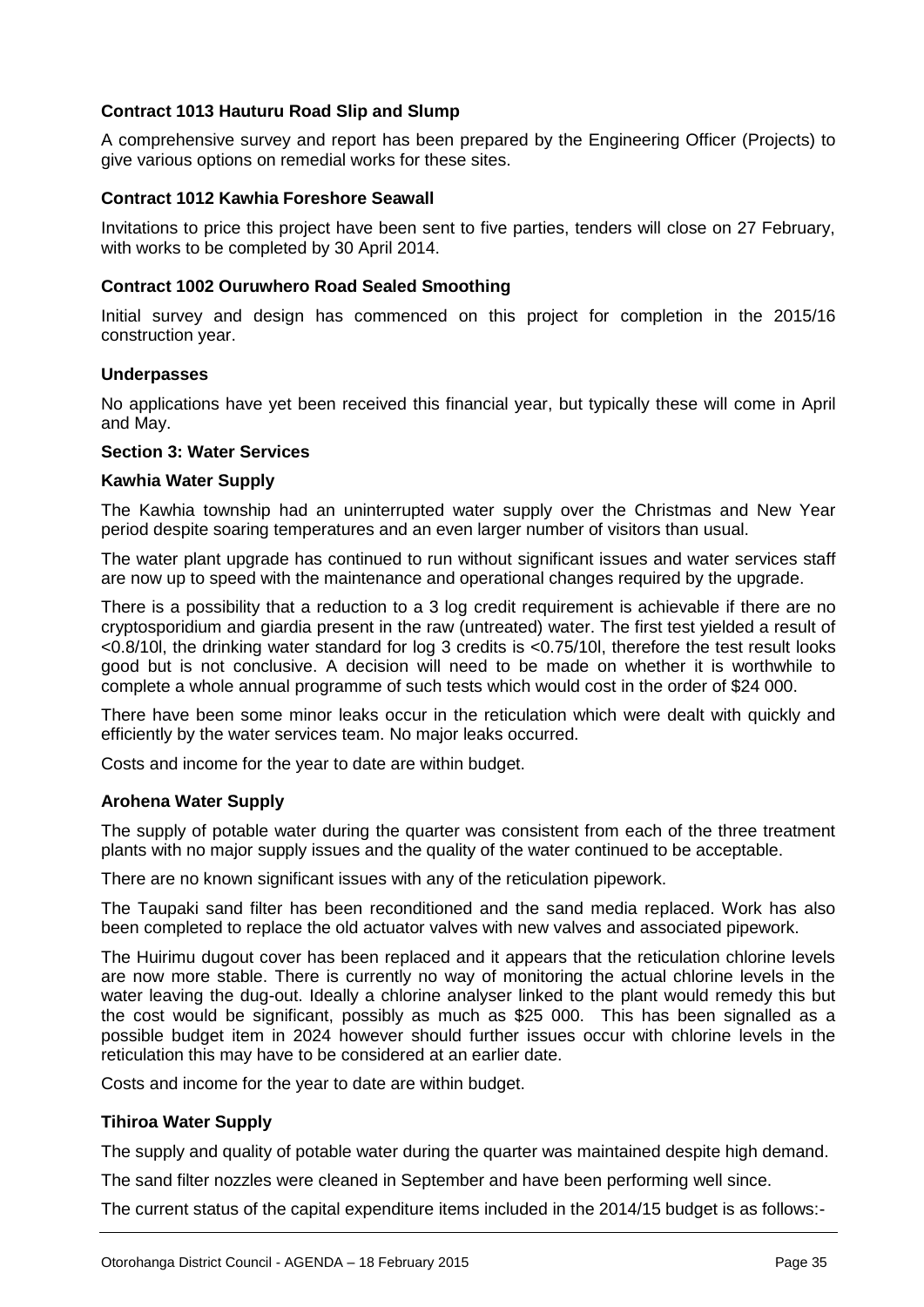- Filter refurbishment, budget of \$52,000 no action to date, decision is with the Tihiroa RWS Committee as to desired course of action. Current thinking is to wait and see what may occur with the Nova Energy power station.
- Switchboard upgrade, budget of \$45,000 work has been awarded at a cost of \$45,000, installation has been put on hold until April / May due to current drought conditions and high water demand.
- Pipeline over Tihiroa bridge, budget of \$9,000 prices obtained for work were much higher than budgeted. There is a need to explore more cost effective ways of doing the work. No further holes have occurred in the last six months.
- Flushing valves, budget \$5,000 work will be completed before the end of June.

Costs and income for the to year to date are within budget.

# **Ranginui Water Supply**

The supply of potable water during the quarter was maintained and there were further issues with the functionality of the water take inlet structure and low-lift pumps. The quality of the water continued to be acceptable.

As stated last year there are ongoing challenges with the intake sump which is prone to being filled by sand and gravel. Low flow levels in the summer months are also problematical. Some improvements to the intake screen and adjacent river bed have been made to help alleviate this, further relatively minor works are still required but a permanent solution would require more comprehensive works. Professional Engineer Cliff Boyt was asked to help design the most cost effective solution and it is estimated that this work may cost in the region of \$25 000 which has been budgeted for the 2016 financial year.

At the annual RWS meeting the Committee expressed a view that with the additional work required and increased maintenance costs requiring an increase in the rate of \$0.08 per m3 they may not wish to continue with the scheme and may well supply their own water through bores. It was decided to convene a workshop to discuss the costs and implications of closing the scheme. This workshop will be facilitated by council.

The plant, whilst aging, is running well. One of the high lift pumps will require replacement soon and this has been budgeted for the 2017 year.

There are no known significant issues with the reticulation pipework.

As per the last report the operating expenditure has exceeded the budget. Year to date variance is an overrun of \$12 977, down from \$16 231 at the end of October. Income is up by \$3 416 and capital expenditure also down by \$2 116 giving a net year to date budget overrun of \$7 445.

# **Otorohanga and Waipa Water Supplies**

The Otorohanga water treatment plant continues to run well. All pumps are performing as required and there are no known significant issues with any of the reticulation pipework. Peak demand over January has been met (4000m<sup>3</sup> per day). A single informal request for water conservation has been issued and this together with some rain has reduced demand which has enabled the plant to keep on top of things.

There have been a number of minor leaks in the pipework fittings due to age on both the Otorohanga and Waipa reticulation lines which have been repaired and this trend continues.

The replacement of the low lift pumps has been successfully undertaken by Spartan Construction Limited.

Waipa RWS costs and income year to date are within budget.

Otorohanga water supply costs and income year to date are within budget.

Otorohanga water treatment plant costs and income year to date are within budget.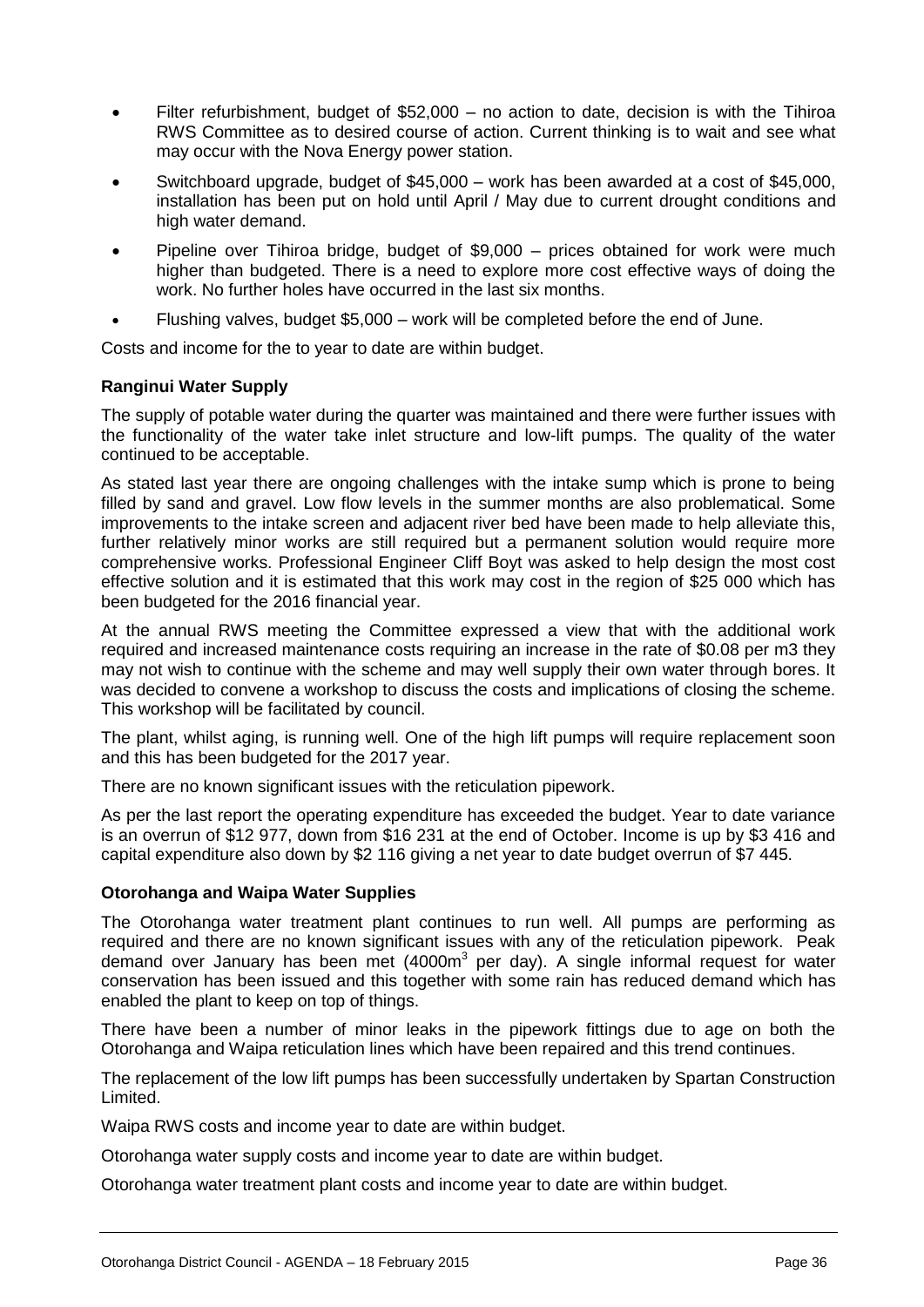# **Storm Water and Sewer Pump Stations**

No issues have arisen with the pump stations during this period which is usually the case in the summer months.

Costs and income for the year to date are within budget.

# **Otorohanga Waste Water**

The waste water treatment plant is functioning well; the additional bottom fed aeration system has continued to operate without problems.

Due to high temperatures and low inlet flows there have been some reports of odour in the Otorohanga Township. This has been exacerbated by an outbreak of avian botulism resulting the death of many ducks on the treatment ponds. The botulism management was implemented and both the Regional Council and Fish and Game are happy with the steps taken. Both of these issues appear to be over with no issues over the last week.

Despite the above issues discharge effluent quality levels for test taken in mid-January were excellent. February test results will be interesting.

There were no significant issues with the sewer reticulation.

Costs and income for the year to date are within budget.

# **Section 4: Parks Reserves and Facilities**

# **Parks and Reserves**

# **Otorohanga**

The parks and reserves throughout the District are being well maintained. There were no significant issues however concerns were raised by the public about the large branches falling from the two redwoods in Memorial Park during high winds. An arborist report has been requested on these trees with the current thinking being that they should be kept if at all possible.

A significant chestnut tree near the Otorohanga College has dropped some limbs and an arborist's report on this recommends the tree be felled as it is in very poor health.

Costs for the year to date are within budget.

# **Memorial Swimming Pool and Gym**

The operations of the pool and gym have run smoothly over the last three months. The outdoor pool has been well utilised and enjoyed by the community.

There was a fire in the electrical control box just prior to the pool opening which was resolved quickly with no delays to the planned opening time.

Chemical testing of the pools was carried out diligently and CAC (Combined Available Chlorine), Alkalinity, TDS (Total Dissolved Solids) and calcium were within limits 100% of the time in all three pools. pH was within limits 100% of the time in the indoor and toddlers pool and 90% in the outdoor pool and FAC (Free Available Chlorine) 99% in the indoor pool, 92% in the outdoor pool and 70% in the toddlers pool. (Keeping FAC high in shallow pools subject to sunlight is very difficult.)

Council did not receive any complaints in this quarter, and costs for the year to date are within budget.

# **Kawhia**

All the Kawhia parks and facilities are being maintained to a good standard. The extension of the cemetery is now underway with the extended burial and metal parking areas formed.

An audit of the Kawhia playground has been completed and it was found to be in sound condition with a couple of minor maintenance issues identified.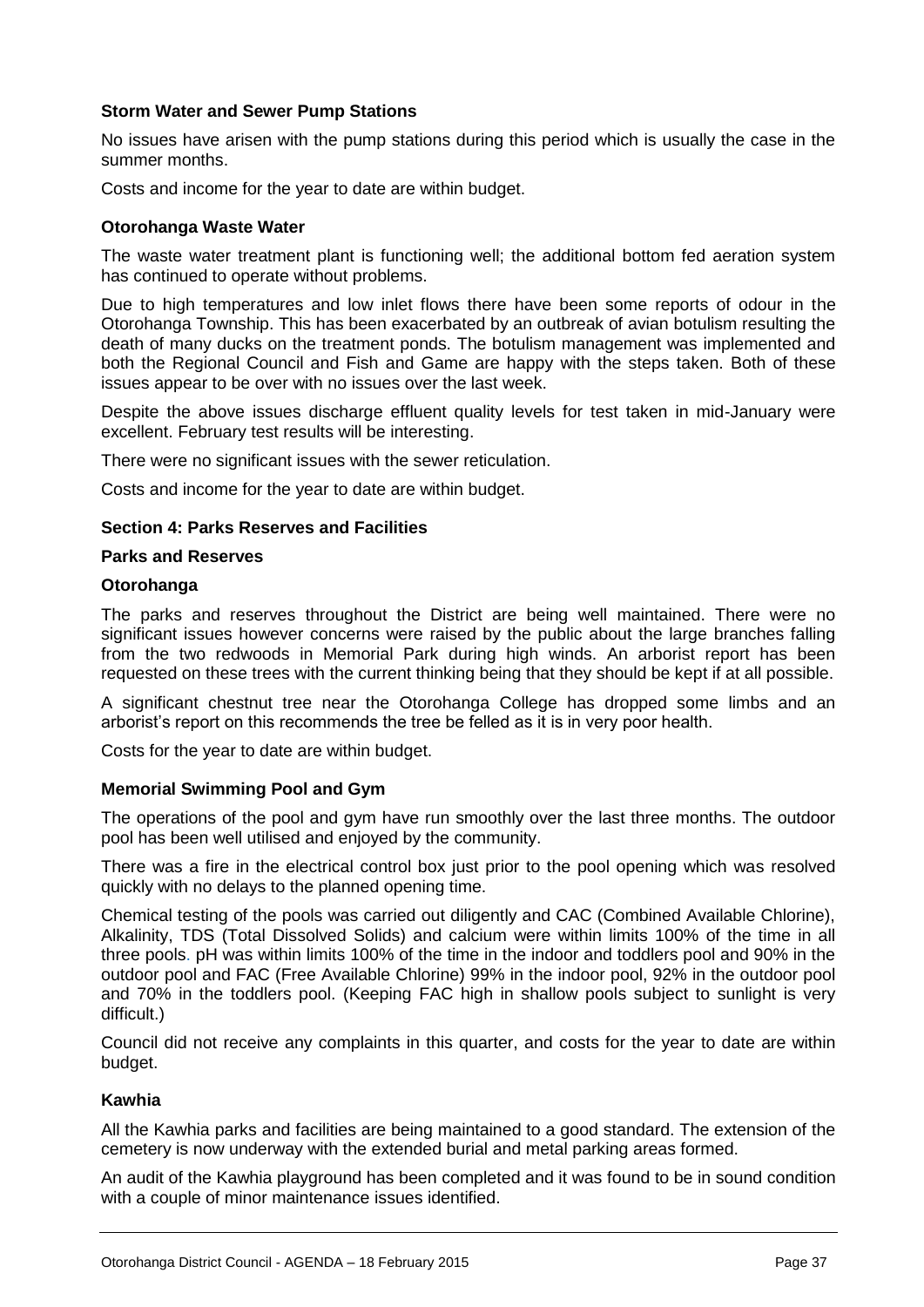Some foreshore maintenance was completed which was required under the terms of the resource consent which consisted of repairing some of the gabions (more work needed next year) and replacing rip-rap which has been washed away from the structures.

**Dave Clibbery ENGINEERING MANAGER**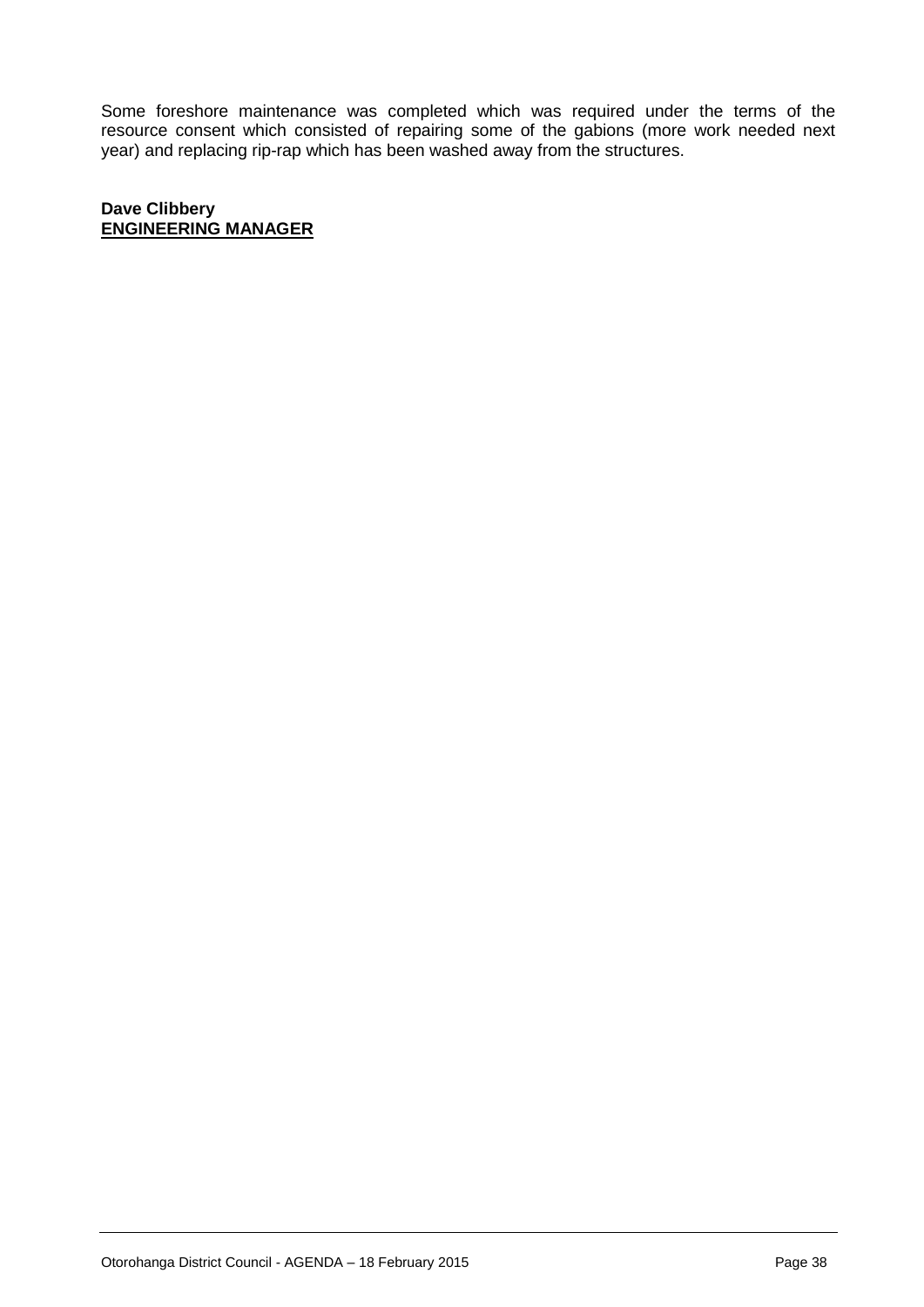| Item 177 | DISTRICT SPORTS COORDINATORS REPORT FOR JULY TO DECEMBER<br>2014          |
|----------|---------------------------------------------------------------------------|
| To:      | His Worship the Mayor & Councillors<br><b>Otorohanga District Council</b> |
| From:    | <b>District Sports Coordinator</b>                                        |
| Date:    | 17 February 2015                                                          |

# **Relevant Community Outcomes**

- The Otorohanga District is a safe place to live
- Ensure services and facilities meet the needs of the Community
- Foster an involved and engaged Community

# **Executive Summary**

The District Sports Coordinators report for the period 1 July to 30 December 2014.

# **Staff Recommendation**

It is recommended that:

The Otorohanga District Coordinator's report for the period July to December 2014 be received.

# **Report Discussion**

| <b>Outcome</b><br><b>Participation</b><br>and<br>Equity:                                                          | - Reducing barriers and increasing participation in recreation and<br>sport                                                                                                                                                                                                                                                                                                                                                                                                                                                                                                                                                                         |
|-------------------------------------------------------------------------------------------------------------------|-----------------------------------------------------------------------------------------------------------------------------------------------------------------------------------------------------------------------------------------------------------------------------------------------------------------------------------------------------------------------------------------------------------------------------------------------------------------------------------------------------------------------------------------------------------------------------------------------------------------------------------------------------|
| <b>KPI</b>                                                                                                        | <b>Evidence/ Measurement</b>                                                                                                                                                                                                                                                                                                                                                                                                                                                                                                                                                                                                                        |
| Coordinate<br>local<br><b>Kiwisport</b><br>initiatives<br>for<br>primary<br>and<br>secondary<br>aged<br>children. | The KiwiSport programme underwent a review resulting in some structural<br>and sport changes. The Otorohanga District Coordinator led a planning<br>process ensuring a collaborative approach with KiwiSport Officers and<br>Energizers. A 2014 calendar was created and distributed to schools early<br>in the year. Outcomes from the plan included a number of have -a-go<br>sessions taking place in a number of schools during class, lunch and<br>afterschool and also within holiday programmes sessions. In December<br>DC coordinated a debrief session around these activities and<br>brainstormed some activities going forward for 2015 |
|                                                                                                                   | KiwiSport Holiday Programme - Football<br>$\bullet$                                                                                                                                                                                                                                                                                                                                                                                                                                                                                                                                                                                                 |
|                                                                                                                   | Supporting North King Country Junior Football to host an ASB Fun<br>Football and development holiday programme in the July school holidays.<br>33 children attended.                                                                                                                                                                                                                                                                                                                                                                                                                                                                                |
|                                                                                                                   | <b>KiwiSport Junior Rugby League</b><br>$\bullet$                                                                                                                                                                                                                                                                                                                                                                                                                                                                                                                                                                                                   |
|                                                                                                                   | Supported Kiwisport Rugby League Officer to host a holiday programme<br>in October at the Island Reserve. 35 children attended the session. Tigers<br>entered a team in the Junior Rugby League competition in Hamilton this                                                                                                                                                                                                                                                                                                                                                                                                                        |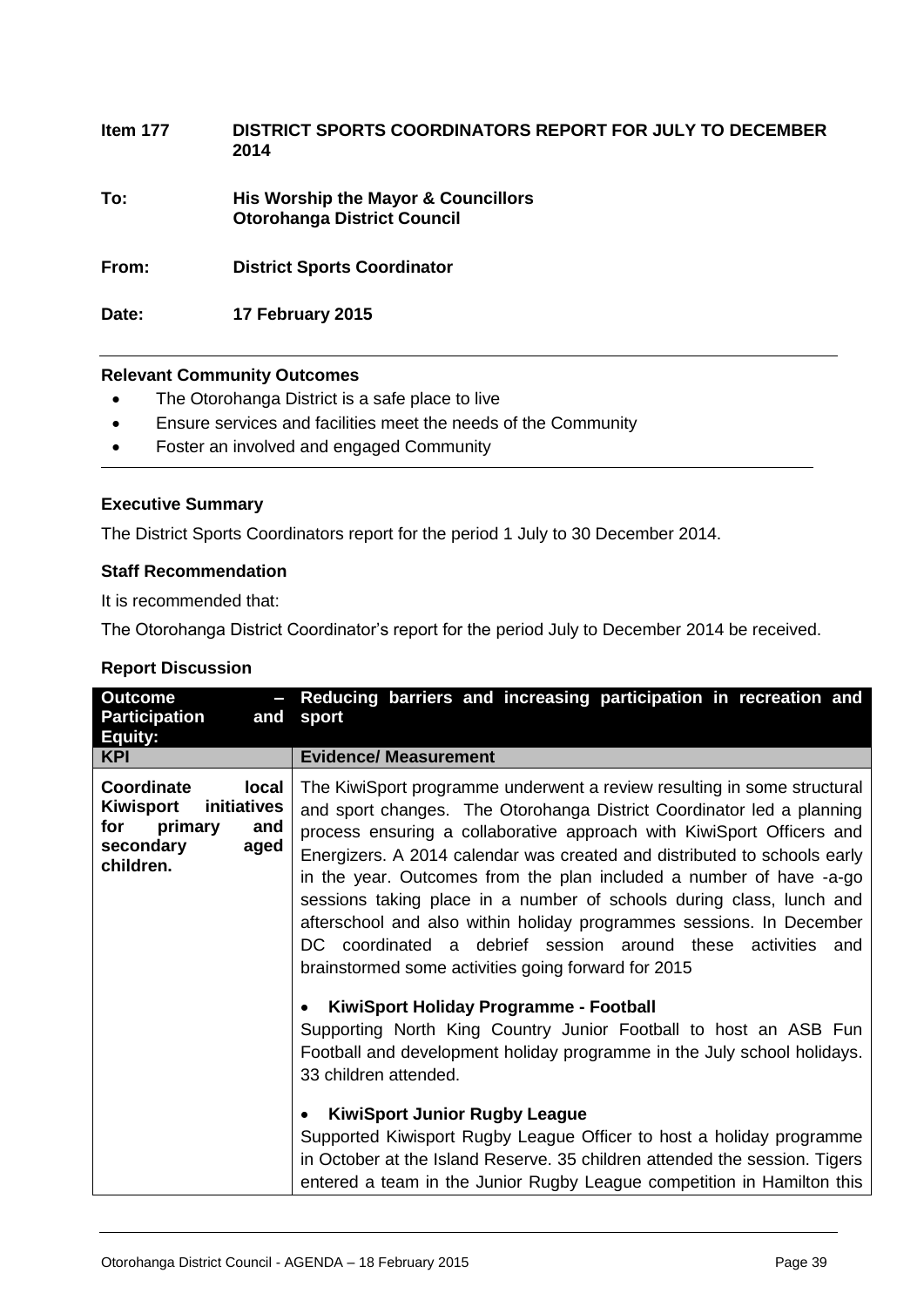|                                                                    | season and were well supported by this programme.                                                                                                                                                                                                                                                                                                                                                                                                        |
|--------------------------------------------------------------------|----------------------------------------------------------------------------------------------------------------------------------------------------------------------------------------------------------------------------------------------------------------------------------------------------------------------------------------------------------------------------------------------------------------------------------------------------------|
|                                                                    | <b>KiwiSport Cricket</b><br>$\bullet$<br>Supported Kiwisport Cricket to host a Holiday programme in the October<br>holidays. 31 children attended. Cricket has under gone a huge growth in<br>Otorohanga and is being well supported by kiwisport sessions in school<br>and also by Sportsforce running free upskilling sessions for coaches and<br>interested parents                                                                                   |
|                                                                    | <b>KiwiSport Hockey</b><br>٠                                                                                                                                                                                                                                                                                                                                                                                                                             |
|                                                                    | Taster sessions were held in Otorohanga schools leading into the start of<br>the North King Country Hockey competition in May through to end of July<br>DC coached and supported 2 Junior teams and 1 Intermediate team to<br>participate in the competition.                                                                                                                                                                                            |
|                                                                    | DC facilitated the Waikato Hockey 'Slicksticks' 8 week development<br>programme in the North King Country. 21 children attended this<br>programme and competed in a 2 day competition held in Hamilton during<br>the July Holidays. 2 Otorohanga boys were selected to play for the King<br>Country Intermediate rep team who participated in the provincial rep<br>tournament in Rotorua early October. DC attended tournament as the<br>teams referee. |
|                                                                    | <b>KiwiSport Touch</b><br>٠                                                                                                                                                                                                                                                                                                                                                                                                                              |
|                                                                    | Supported Kiwisport Touch officer to link in the College to support the<br>Sports Coordinator there who is keen to encourage touch as a sport again<br>within the school. 2 Have a go sessions were held and they now have<br>enough interest to enter 2 teams in a touch competition in Te Awamutu or<br>Hamilton. Will be finalised in the New Year.                                                                                                   |
| Work with Energize                                                 | The 12 Project Energize schools in the district focus on <b>improved</b><br>nutrition and increased physical activity                                                                                                                                                                                                                                                                                                                                    |
| and other partners to<br>increase<br>sport<br>opportunities<br>and | Sessions from term two and three include:<br>Tip sheets and newsletter nuggets<br>$\bullet$<br>Whole school fitness and Huff n Puff                                                                                                                                                                                                                                                                                                                      |
| increase participation                                             | Athletics PD sessions                                                                                                                                                                                                                                                                                                                                                                                                                                    |
| in Primary Schools                                                 | <b>Small Ball Skills sessions.</b>                                                                                                                                                                                                                                                                                                                                                                                                                       |
|                                                                    | Delivered warmup sessions for children at Primary School and<br>٠<br>Inter Primary School athletics days.                                                                                                                                                                                                                                                                                                                                                |
|                                                                    | Delivered Bikewise sessions at South School in conjunction with<br>the local Police for the senior classes.                                                                                                                                                                                                                                                                                                                                              |
|                                                                    | Linked in with local after school provider (Kiwi Kids Club) to run fun<br>activities in the pool during the December holiday period.                                                                                                                                                                                                                                                                                                                     |
|                                                                    | Delivered Kia Rahi sessions in schools.                                                                                                                                                                                                                                                                                                                                                                                                                  |
|                                                                    | Promoted and participated in the Otorohanga and Kawhia Pink<br>$\bullet$<br>Walk events. Energizer and DC facilitated small fun game activities<br>at the Island reserve for families to participate in once they got in<br>from their walk. Over 100 participated in the event in Otorohanga<br>and 35 in Kawhia.                                                                                                                                       |
|                                                                    | Coordinated a 'Whanau Fun Session' at Omimiti Reserve during<br>the October holidays. Collaboration between local health provider,<br>DC, Active & Well and Energize. 46 participants ranging from age<br>3 – 60. Great fun had by all participating in a number of fun active                                                                                                                                                                           |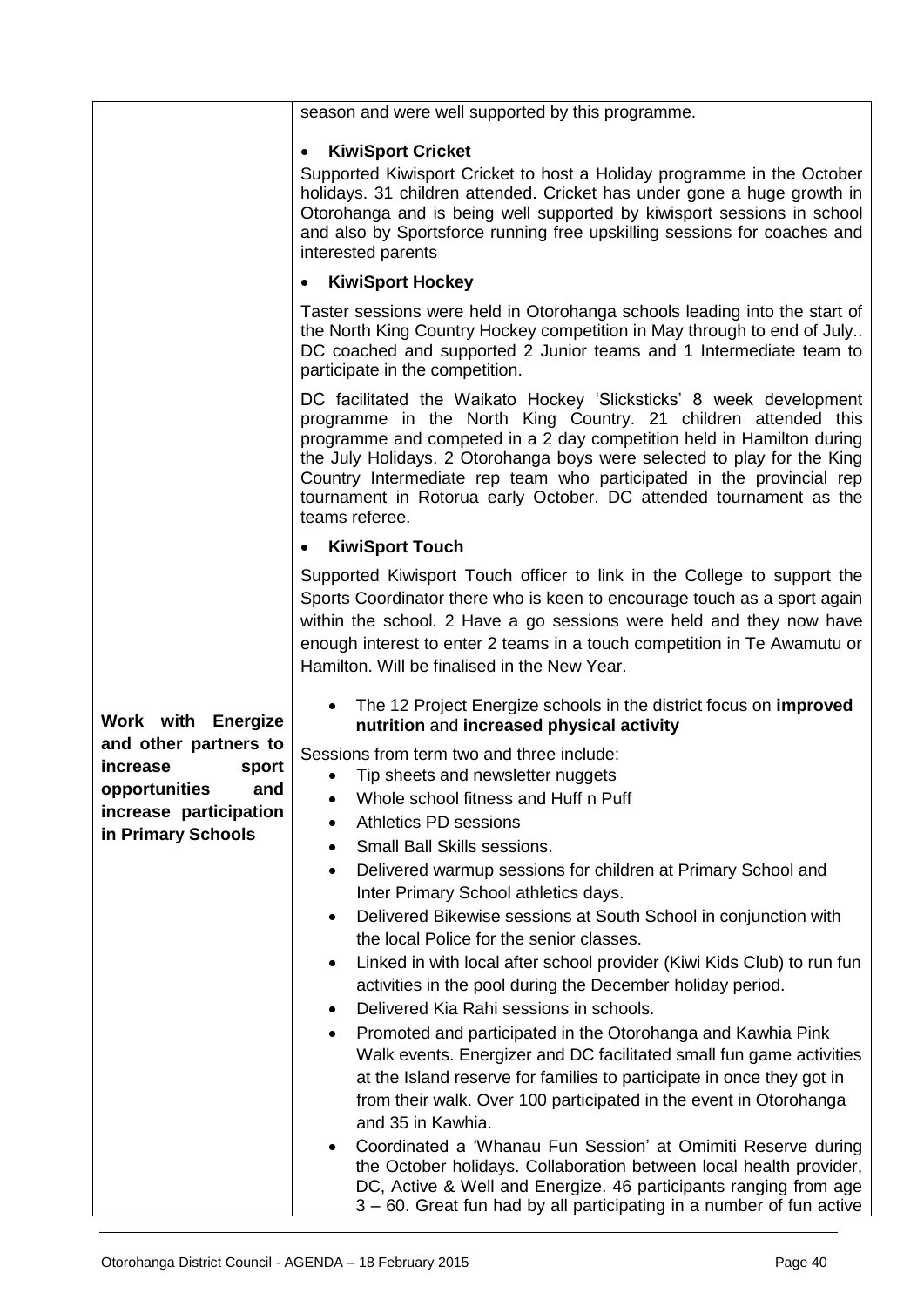|                                                                                                                                                              | games activities.                                                                                                                                                                                                                                                                                                                                                                                                                                                                                                                                                                                                                                                                                                                                                                                                                                                                                                                                                                                                                                                                                                                                                                                                                                                                                                    |
|--------------------------------------------------------------------------------------------------------------------------------------------------------------|----------------------------------------------------------------------------------------------------------------------------------------------------------------------------------------------------------------------------------------------------------------------------------------------------------------------------------------------------------------------------------------------------------------------------------------------------------------------------------------------------------------------------------------------------------------------------------------------------------------------------------------------------------------------------------------------------------------------------------------------------------------------------------------------------------------------------------------------------------------------------------------------------------------------------------------------------------------------------------------------------------------------------------------------------------------------------------------------------------------------------------------------------------------------------------------------------------------------------------------------------------------------------------------------------------------------|
| Work with<br>primary<br>schools sport cluster.<br>To<br>increase<br>sport<br>opportunities<br>and<br>participation                                           | Supported the following events these last two terms:<br>Supported Primary School Cluster (COPS) & Kawhia athletics<br>Supported Primary School Cluster (COPS) & Kawhia cross country<br>North King Country Junior Hockey facilitated a review discussion<br>with the committee to look at changes to competition to further<br>develop the programme they offer.<br>Coached and supported Otorohanga athletics club nights term 4<br>Promoted the rural schools touch tournament held in Te Awamutu<br>in October.<br>Fielded lots of enquires from parents regarding winter sport<br>opportunities for their children and also sounding board for sport<br>related issues. Ongoing.                                                                                                                                                                                                                                                                                                                                                                                                                                                                                                                                                                                                                                 |
| <b>Work with Secondary</b><br><b>Schools</b><br>the<br>in<br>Waikato<br><b>District</b><br>to<br>increase<br>sport<br>opportunities<br>and<br>participation. | Supported the following events these last two terms<br>Supported King Country quad Yr9 & 10 Sports Day. Four sports<br>were offered Flipper Ball, Beach Volleyball, Turbo Touch and 3v3<br>Basketball. Four schools involved Otorohanga, Te Kuiti,<br>Taumarunui & Piopio. This is now a yearly event organised at our<br>Secondary School Coordinator meetings facilitated by Sport<br>Waikato to offer differing sporting opportunities to this year 9 &<br>10 age group while the senior school are having exams.<br>Supported Otorohanga College to participate in the North King<br>Country one day Volleyball tournament held in Te Awamutu.<br>Member of the Otorohanga College Sports Council. A lot more structure<br>around sport within the school with some really positive outcomes.<br>Collaboration between sports coordinator, parents and teachers towards<br>creating positive opportunities to play sport within the school and<br>increasing that sporting pride within the school environment.<br>I can not stress how positive this has been for the College to have this<br>body of parents and teachers working constructively to support sport<br>within the school and community. The increase in the number of children<br>participating in sport within the school is testament to this. |
| <b>Involvement</b><br><u>in</u><br>or<br>working<br>with<br>providers to increase<br>participation in local<br>events.                                       | Facilitate<br><b>Bikewise</b> events in the Otorohanga/Kawhia<br>District.<br>Collaborative planning of activities with North King Country Road Safety<br>Coordinator, Otorohanga District Council and Otorohanga Police.<br>Supported the joint project with Energize & Local Police at<br>Otorohanga South School around safe cycling.<br>Panning for March/April Bikewise promotions<br>Promoted the North King Country Summer Nature Programme (local<br>walks and organised tramps)<br>Promoted the Kaumatua Games in Te Kuiti for our Maniapoto area. 10<br>teams and 86 participants took part.<br>Supported new manager at Otorohanga Pools Complex (TLC) to<br>develop a plan around new programmes to get more community type<br>activities happening. Developed a link through the College Sports<br>Council and TLC. TLC now offer Youth Fit. This programme offers a<br>cheaper membership for ages 13 – 18yrs of age and targets use of the                                                                                                                                                                                                                                                                                                                                                            |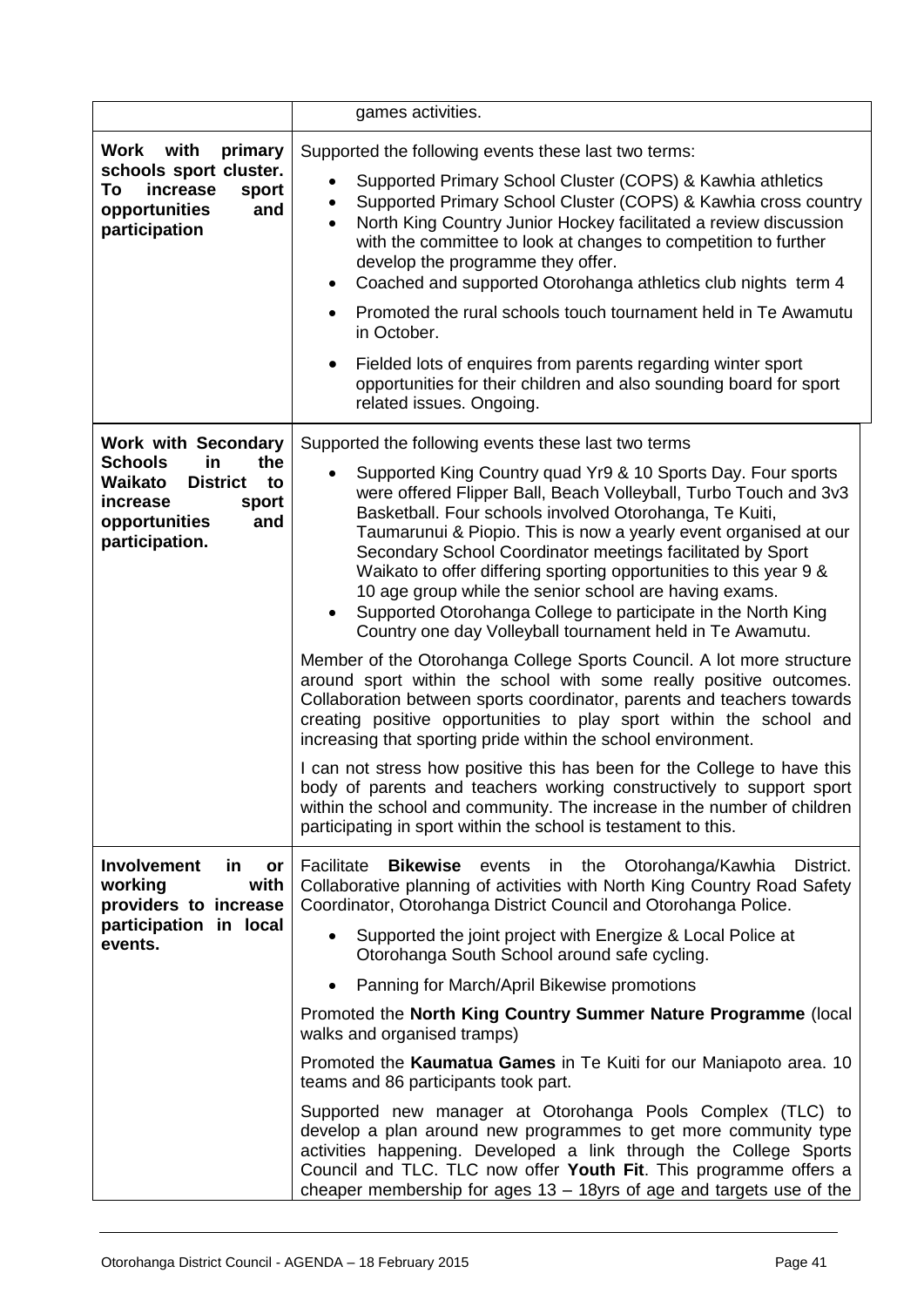|                                                                                                          | gym between 3- 5pm. The College Sports Council is presently looking at<br>ways to develop this relationship even further.                                                                                                                                                                                                                                                                                                                                                                    |
|----------------------------------------------------------------------------------------------------------|----------------------------------------------------------------------------------------------------------------------------------------------------------------------------------------------------------------------------------------------------------------------------------------------------------------------------------------------------------------------------------------------------------------------------------------------------------------------------------------------|
|                                                                                                          | 'Otorohanga Pink Walk & Games in the Park'                                                                                                                                                                                                                                                                                                                                                                                                                                                   |
|                                                                                                          | Co -organised this event. This year we decided to host the event on a<br>Sunday instead of the usual Wednesday evening. DC coordinated the<br>traffic management documentation and marshalling on the day.<br>Produced flyer and promoted in the paper. DC & Energizer ran the fun<br>activities for families in the park once they were back from the walk. Just<br>over 100 participants and over \$1000 dollars raised for Waikato Breast<br>Cancer Trust. Very successful community day. |
|                                                                                                          | 'Kawhia Pink Walk'                                                                                                                                                                                                                                                                                                                                                                                                                                                                           |
|                                                                                                          | Supported Yvonne Hawkes to coordinate a walk and fundraising activity.<br>Provided a flyer, promoted and support on the day. Kawhia raised \$1460<br>for the Waikato Breast Cancer Trust.                                                                                                                                                                                                                                                                                                    |
| holiday<br><b>Support</b><br>programmes                                                                  | Support St Brides church and Harvest Centre when required.<br>Linking<br>in kiwisport and Energize to<br>provide<br>sporting<br>opportunities as part of these two providers.                                                                                                                                                                                                                                                                                                                |
|                                                                                                          | Coordinated a 3day October Holiday programme in Otorohanga.<br>$\bullet$<br>Cricket, Rugby League and Basketball (Skoot & Dunk at the<br>Otorohanga skate park)                                                                                                                                                                                                                                                                                                                              |
|                                                                                                          | Kawhia - DC & Energize Linked in with Hinga & Lloyd Whiu to<br>$\bullet$<br>host a 'Whanau Fun Active Games Day" in Omimiti Reserve. 46<br>participants ranging from ages $3 - 60$ . Excellent day and at the<br>end of the session all groups sat day and talked about future<br>opportunities. Planning under way for more such like sessions.                                                                                                                                             |
| Local<br>community<br>recreation and club<br>development projects<br><b>Focussed</b><br>on<br>increasing | Support for the Waikato Regional Facilities Strategy which has involved<br>collecting base line data on existing facilities. This has since been<br>completed and submitted as part of the process of creating a Waikato<br>Regional Facilities Strategy. It is hoped this document could provide<br>some guiding principles for local facilities                                                                                                                                            |
| participation<br>and or<br>membership                                                                    | Continued involvement with ODDB collecting information towards<br>"HUB' concept. Supporting clubs<br>the Otorohanga<br>and<br>recreational users in investigating sharing of facilities.                                                                                                                                                                                                                                                                                                     |
|                                                                                                          | Supporting King Country Hockey to develop their Junior program<br>and as past of this looking at entering a Junior team in the<br>Waikato Friday night Intermediate age school competition. This<br>will support our King Country rep program.                                                                                                                                                                                                                                               |
|                                                                                                          | Continue to<br>investigate and instigate<br>opportunities<br>for<br>$\bullet$<br>collaboration between Otorohanga and Waitomo districts. Be that<br>events and or development of facilities                                                                                                                                                                                                                                                                                                  |
|                                                                                                          | Continued promotion of Otorohanga's 'Be a Sportie' project<br>$\bullet$                                                                                                                                                                                                                                                                                                                                                                                                                      |
|                                                                                                          | Continued support to Council around promoting Otorohanga<br>district and its cycling opportunities.                                                                                                                                                                                                                                                                                                                                                                                          |
|                                                                                                          | Continued support to any groups considering holding any active<br>٠<br>events (advice, templates, support with traffic management<br>plans, promotion and volunteers)                                                                                                                                                                                                                                                                                                                        |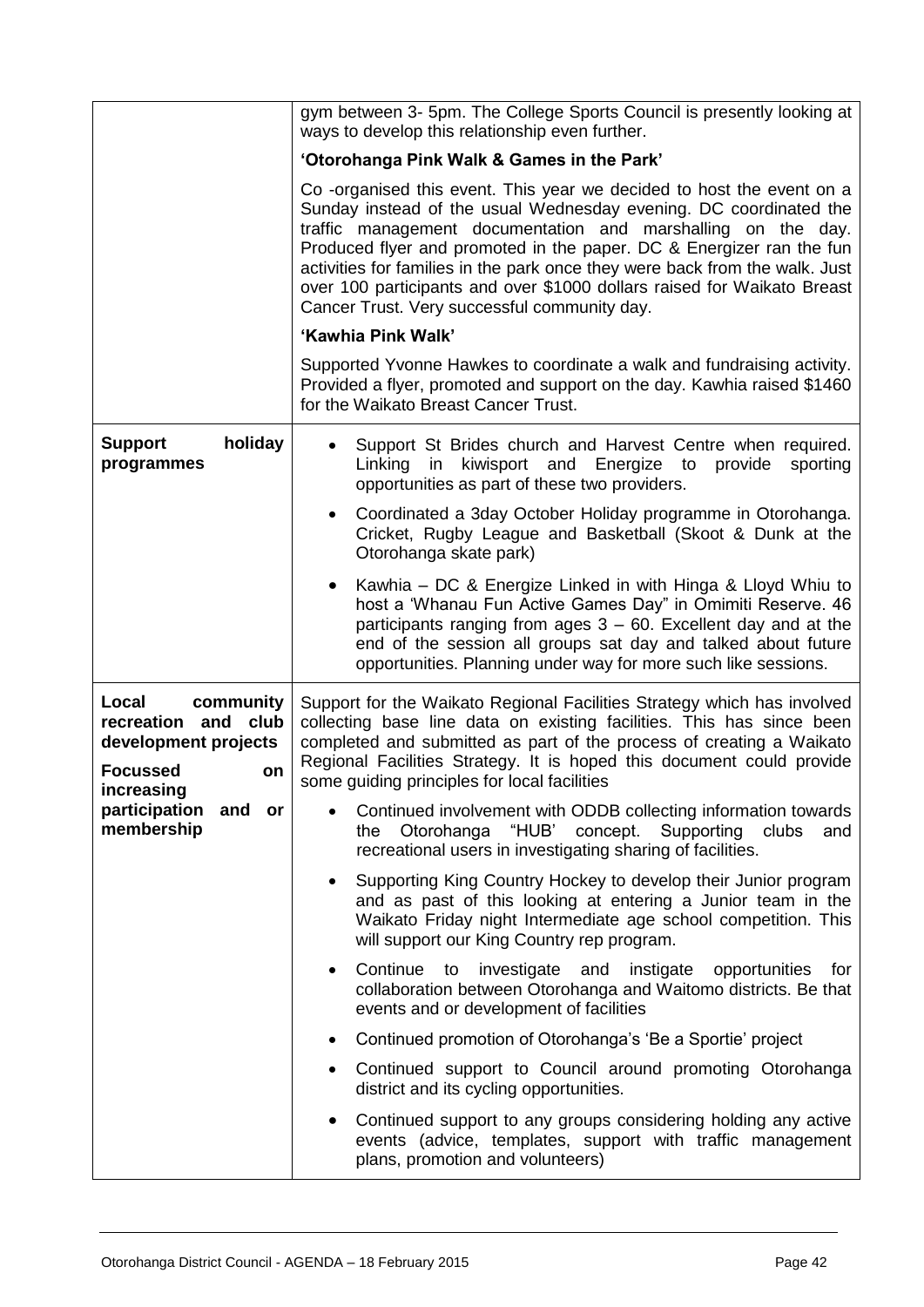| <b>Outcome</b><br><b>Quality of life:</b>                                                                                                                                                         | Increasing physical Activity and improving nutrition for health, fun<br>and as a lifelong habit                                                                                                                                                                                                                                                                                                                                                                                                                                                                                                                                                                                                                                                                                                                                                                                                 |
|---------------------------------------------------------------------------------------------------------------------------------------------------------------------------------------------------|-------------------------------------------------------------------------------------------------------------------------------------------------------------------------------------------------------------------------------------------------------------------------------------------------------------------------------------------------------------------------------------------------------------------------------------------------------------------------------------------------------------------------------------------------------------------------------------------------------------------------------------------------------------------------------------------------------------------------------------------------------------------------------------------------------------------------------------------------------------------------------------------------|
| <b>KPI</b>                                                                                                                                                                                        | <b>Evidence/ Measurement</b>                                                                                                                                                                                                                                                                                                                                                                                                                                                                                                                                                                                                                                                                                                                                                                                                                                                                    |
| <b>Deliver</b><br>parent<br>sessions<br>education<br>related to foundation<br>fundamental<br>and<br>skills.                                                                                       | Under 5's program manager has delivered 3 education workshops at<br>Otorohanga Parent Centre. 28 mothers participated.<br>Supported 'wriggle and rhyme' sessions a joint initiative between libraries<br>and Sport Waikato.                                                                                                                                                                                                                                                                                                                                                                                                                                                                                                                                                                                                                                                                     |
| Raise awareness of<br>the importance<br><b>of</b><br>fundamental<br>skills<br>through distribution<br><b>of</b><br>KiwiBaby,<br><b>KiwiToddler</b><br>and<br><b>KiwiPreschooler</b><br>manuals    | Resource distribution for the period has included<br>25 Kiwi Baby series manuals<br>$\bullet$<br>28 Active Movement manuals<br>$\bullet$<br>36 healthy eating brochures<br>$\bullet$                                                                                                                                                                                                                                                                                                                                                                                                                                                                                                                                                                                                                                                                                                            |
| <b>Promote and support</b><br>community<br>activity<br>options/groups<br>Increase numbers in<br>target groups<br>and<br>develop<br>new<br>opportunities<br>to<br>meet needs<br>where<br>required. | Regular visits are made to community exercise groups district wide,<br>supporting leaders, providing any training and resources where needed.<br>'What's on in Otorohanga' resource developed and updated<br>ongoing. Lists activity groups and options available in Otorohanga &<br>Kawhia<br>Numerous enquiries within the support house environment with activity<br>options within Otorohanga District information being distributed.<br>12 fit strip booklets given out as well as fit strips<br>$\bullet$<br>16 activity diaries given out with mentoring session around how to<br>$\bullet$<br>use it.<br>72 enquiries over this reporting period<br>Organised and hosted in conjunction with the Otorohanga Business<br>Association the Christmas Parade 'Street Sprints'. 133 participants in total.<br>School sprint relay (Junior & Senior teams of 80<br>Age group 50m sprint races |
| (Kawhia specific)<br><b>Healthy</b><br>lifestyle                                                                                                                                                  | Pre school novelty race - egg & spoon<br>The Thirsty Weta 1km (Open to all)<br>'Kawhia Amazing Race' an exciting event planned in March/April.<br>Collaborative project with school, sports club, Sport Waikato and other<br>community groups. A community event for all the whanau including all ages<br>to be held in the Kawhia township.<br>Healthy Lifestyle Coach has joined the Asthma Society Support Group that<br>meets every three weeks at the medical centre and helps deliver messages<br>that complement what the Asthma Society is trying to achieve. 6 resident's<br>members of this group.<br>Planning underway to host more collaborative events with other providers<br>in the district.<br>Collaboration project with DC, Energize and Active & Well Lifestyle Coach                                                                                                       |
| sessions/workshops/<br>events                                                                                                                                                                     | held in August for 6 weeks. 21 participants registered most attended all<br>sessions.<br>6 week 'Shape up your Life'<br>Series of 6 FREE workshops. Topics: Kickstart (how to get                                                                                                                                                                                                                                                                                                                                                                                                                                                                                                                                                                                                                                                                                                               |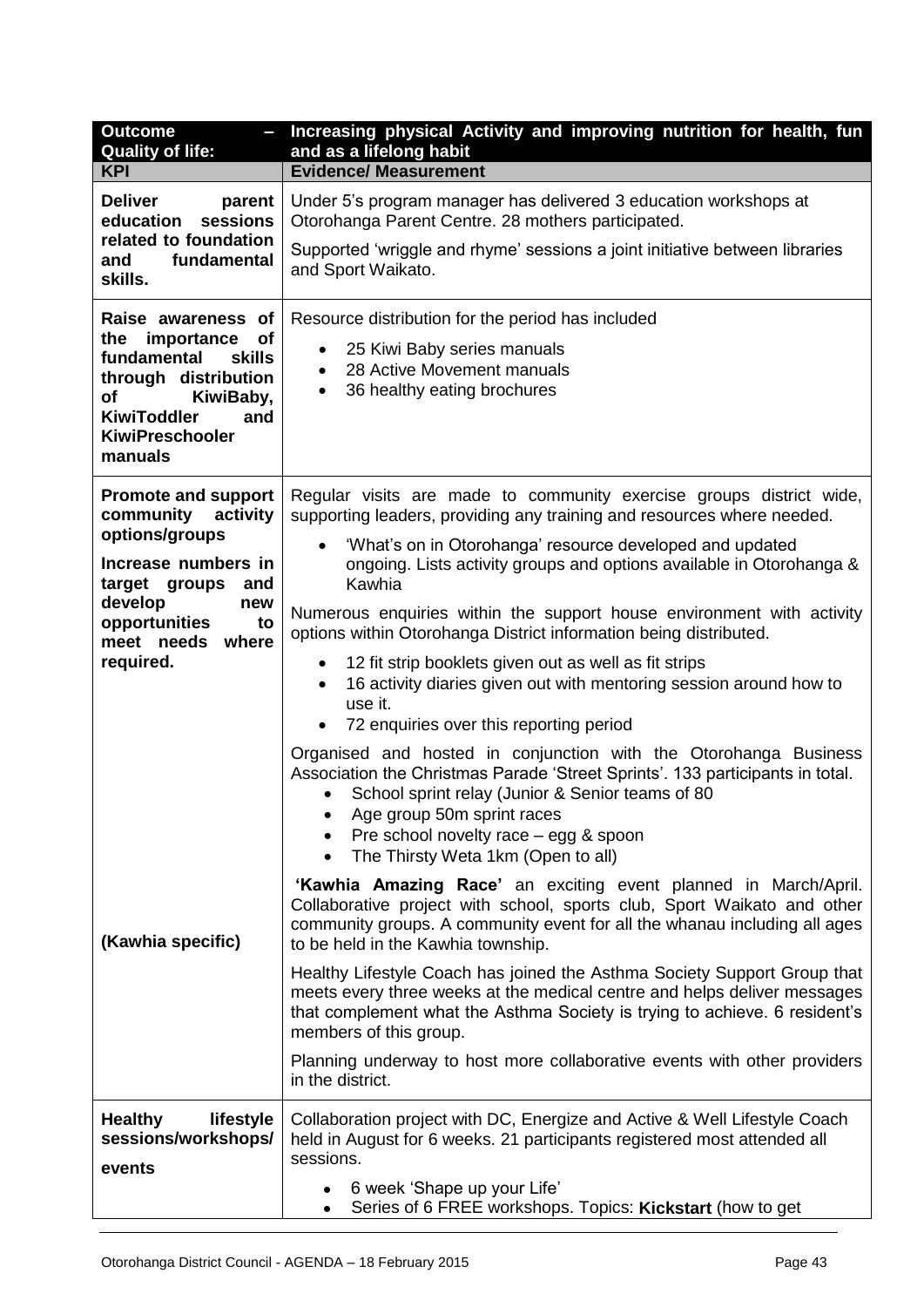|                                                                                              | started), Energize your life (simple activity options to getting more<br>energized), Sorting your Kai (label reading and nutrition<br>workshop), Recipe for life (sharing some recipes and supermarket<br>tour), Up and Going (looking at activity options and sessions in<br>Otorohanga and gym tour), The New Me (celebration, evaluation<br>and continuing positive new habits.<br>Open to all.<br>Sharing the messages from Project Energize to the wider<br>community as well as linking in Green Script opportunities and<br>promoting local opportunities. |
|----------------------------------------------------------------------------------------------|-------------------------------------------------------------------------------------------------------------------------------------------------------------------------------------------------------------------------------------------------------------------------------------------------------------------------------------------------------------------------------------------------------------------------------------------------------------------------------------------------------------------------------------------------------------------|
|                                                                                              | Collaboration project with DC, Active & Well Lifestyle Coach, Ashma<br>Waikato & Waikato DHB dietician held in December. Healthy Lifestyle<br>Workshop. 13 participants attended.                                                                                                                                                                                                                                                                                                                                                                                 |
|                                                                                              | Guest speakers from each organisation gave ideas around healthy<br>eating tips and physical activity ideas to use in a healthy lifestyle<br>toolbox. A fun collaborative session.                                                                                                                                                                                                                                                                                                                                                                                 |
| <b>Support</b><br>Green<br><b>Prescription</b><br>(GRx)<br>in the<br>programmes<br>community | Clients are provided with regular support from Permilla Whitiora our GRX<br>coordinator by phone and/or face-to-face meetings. These clients are<br>encouraged to attend local community activity sessions as part of their<br>transition back into regular exercise.                                                                                                                                                                                                                                                                                             |
|                                                                                              | GRx numbers for the period covering 1 January $-30$ June<br>Otorohanga 21 GRX referrals (13 female & 8 male)<br>Kawhia 8 GRX referrals (6 female & 2 male)<br>$\bullet$                                                                                                                                                                                                                                                                                                                                                                                           |

| <b>Outcome</b><br>$\overline{\phantom{0}}$<br><b>Community</b><br><b>Development:</b> | Developing capability to ensure effective delivery of physical activity,<br>recreation and sport                                                                                                                                     |
|---------------------------------------------------------------------------------------|--------------------------------------------------------------------------------------------------------------------------------------------------------------------------------------------------------------------------------------|
| <b>KPI</b>                                                                            | <b>Evidence/ Measurement</b>                                                                                                                                                                                                         |
| ongoing<br><b>Provide</b>                                                             | <b>Project Energize</b>                                                                                                                                                                                                              |
| training to primary<br>school<br>teachers<br>coaches<br>and<br><u>in</u>              | Term three & four has seen a main focus on athletics PD training and small<br>ball skills sessions.                                                                                                                                  |
| understanding and                                                                     | Whole school Huff & Puff                                                                                                                                                                                                             |
| teaching<br>fundamental skills                                                        | Bikewise sessions in conjunction with local police road safety officer.                                                                                                                                                              |
|                                                                                       | Winter Sports a main focus, with umpiring/coaching courses being run within<br>schools                                                                                                                                               |
|                                                                                       | Educational tip sheets and newsletter nuggets continually given out.                                                                                                                                                                 |
|                                                                                       | Team Energize work with local primary schools to develop individualised<br>annual plans for activity and nutrition which are implemented in each school<br>with their support. Boards of Trustees for each school endorse the plans. |
|                                                                                       | Formed a relationship with local after school care provider (Kiwi Kids Club) to<br>support their program where possible. Helped in the new year with an active<br>water safety session in the pool. 24 kids participated.            |
|                                                                                       | Planning underway with Hinga & Llyod Whiu to continue providing some<br>more active fun whanau sessions.                                                                                                                             |
| Work with primary,<br>intermediate<br>and                                             | Secondary school students are providing a valuable resource for Primary<br>School events and along with that are developing leadership and officiating                                                                               |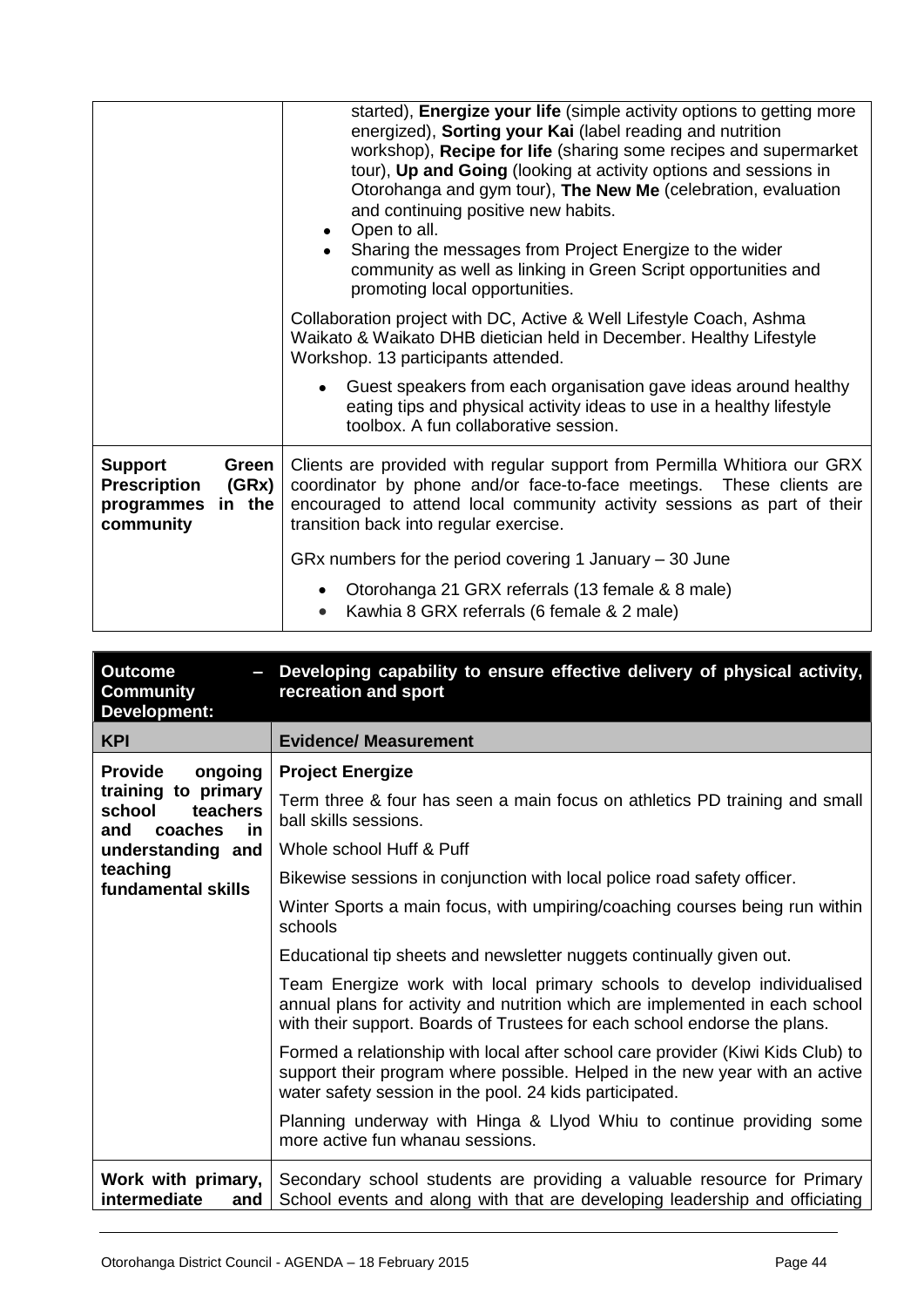| secondary schools                                                                                                                                                                                                                                                                                                                                               | skills.                                                                                                                                                                                                                                                                                                                                                                                                                                                                                                                                                                                                                                                                                                                                                                                                                                                                                                                                                                                                                                                                                                                                                                                                                               |  |
|-----------------------------------------------------------------------------------------------------------------------------------------------------------------------------------------------------------------------------------------------------------------------------------------------------------------------------------------------------------------|---------------------------------------------------------------------------------------------------------------------------------------------------------------------------------------------------------------------------------------------------------------------------------------------------------------------------------------------------------------------------------------------------------------------------------------------------------------------------------------------------------------------------------------------------------------------------------------------------------------------------------------------------------------------------------------------------------------------------------------------------------------------------------------------------------------------------------------------------------------------------------------------------------------------------------------------------------------------------------------------------------------------------------------------------------------------------------------------------------------------------------------------------------------------------------------------------------------------------------------|--|
| facilitate<br>to<br>development<br>and<br>implementation                                                                                                                                                                                                                                                                                                        | Secondary school students have assisted with: Ki O Rahi, Football & Netball<br>& Cricket.                                                                                                                                                                                                                                                                                                                                                                                                                                                                                                                                                                                                                                                                                                                                                                                                                                                                                                                                                                                                                                                                                                                                             |  |
| <b>Provide</b><br>opportunities<br>for<br>secondary school<br>leadership through<br><b>Kiwisport</b><br>local<br>initiatives and other<br>community<br>sport<br>events<br><b>Provide</b><br>development<br>or<br>training<br>for<br>officials'<br>administrators and<br>coaches and clubs.<br><b>Work with agencies</b><br>improve<br>to<br>provision for sport | Instigated and continued involvement with the Otorohanga College<br>Sports Council.<br>Continued involvement with ODDB around Otorohanga 'HUB' Project<br>Development. Michelle Hollands coordinator of the Waikato Regional<br>Facilities Plan has come on board in a mentoring role to help move<br>the 'Hub' project along. DC currently working through with the tennis<br>club and sports club the possibility of relocating to the Island Reserve.<br>Support for the Tigers Sports Club in Otorohanga. Junior Rugby<br>League team now playing in Hamilton competition.<br>Supporting North King Country hockey to develop their hockey<br>$\bullet$<br>program.<br>Continued involvement with the Otorohanga Bowling club to host<br>$\bullet$<br>another successful business house competition. 13 Teams entered<br>the competition.<br>Netball Coaching Course - 13 Attendees<br>٠<br>Football Coaching Course and Holiday programme. 11 Attendees<br>$\bullet$<br>Cricket Coaching Course. Scoring and<br>parents & coaches<br>$\bullet$<br>sessions.14 Attendees<br>Supported Otorohanga junior Cricket club to secure funding for the<br>$\bullet$<br>building of new training nets at the Otorohanga Domain. As a major |  |
|                                                                                                                                                                                                                                                                                                                                                                 | part of their fundraising endeavour the club received a \$5000 grant<br>through ANZ and as part of this ANZ came down and produced a<br>video of Otorohanga Junior Cricket and this can be viewed on the<br>ANZ Grant website. (very cool and great publicity for the huge growth<br>in Junior cricket here in Otorohanga). Lots of local businesses have<br>got in and really supported this new facility. A real asset to the club<br>and community as its open to the public to use as well.                                                                                                                                                                                                                                                                                                                                                                                                                                                                                                                                                                                                                                                                                                                                       |  |
| <b>Community</b><br>Local<br>projects to improve<br>the delivery of local<br>sport                                                                                                                                                                                                                                                                              | Support for the Waikato Regional Facilities Strategy which has involved<br>collecting base line data on existing facilities. This has since been completed<br>and submitted as part of the process of creating a Waikato Regional<br>Facilities Strategy. It is hoped this document could provide some guiding<br>principles for local facilities                                                                                                                                                                                                                                                                                                                                                                                                                                                                                                                                                                                                                                                                                                                                                                                                                                                                                     |  |
|                                                                                                                                                                                                                                                                                                                                                                 | Continued involvement with ODDB collecting information towards the<br>Otorohanga "HUB' concept. Supporting clubs in investigating sharing<br>of facilities. Community Hub Concept - an opportunity seeking<br>exercise around the concept of Community Sport Partnerships. Have<br>developed a questionnaire and meeting with clubs to gather the<br>information. Information gathered and now working through with<br>ODDB, Council & Waikato Regional Facilities Coordinator (Michelle<br>Hollands) regarding the next stages.                                                                                                                                                                                                                                                                                                                                                                                                                                                                                                                                                                                                                                                                                                      |  |
|                                                                                                                                                                                                                                                                                                                                                                 | Investigate and Instigate opportunities for collaboration between<br>$\bullet$<br>Otorohanga and Waitomo districts. Be that events and or<br>development of facilities                                                                                                                                                                                                                                                                                                                                                                                                                                                                                                                                                                                                                                                                                                                                                                                                                                                                                                                                                                                                                                                                |  |
|                                                                                                                                                                                                                                                                                                                                                                 | Continued promotion of Otorohanga's own 'Be a Sportie' project                                                                                                                                                                                                                                                                                                                                                                                                                                                                                                                                                                                                                                                                                                                                                                                                                                                                                                                                                                                                                                                                                                                                                                        |  |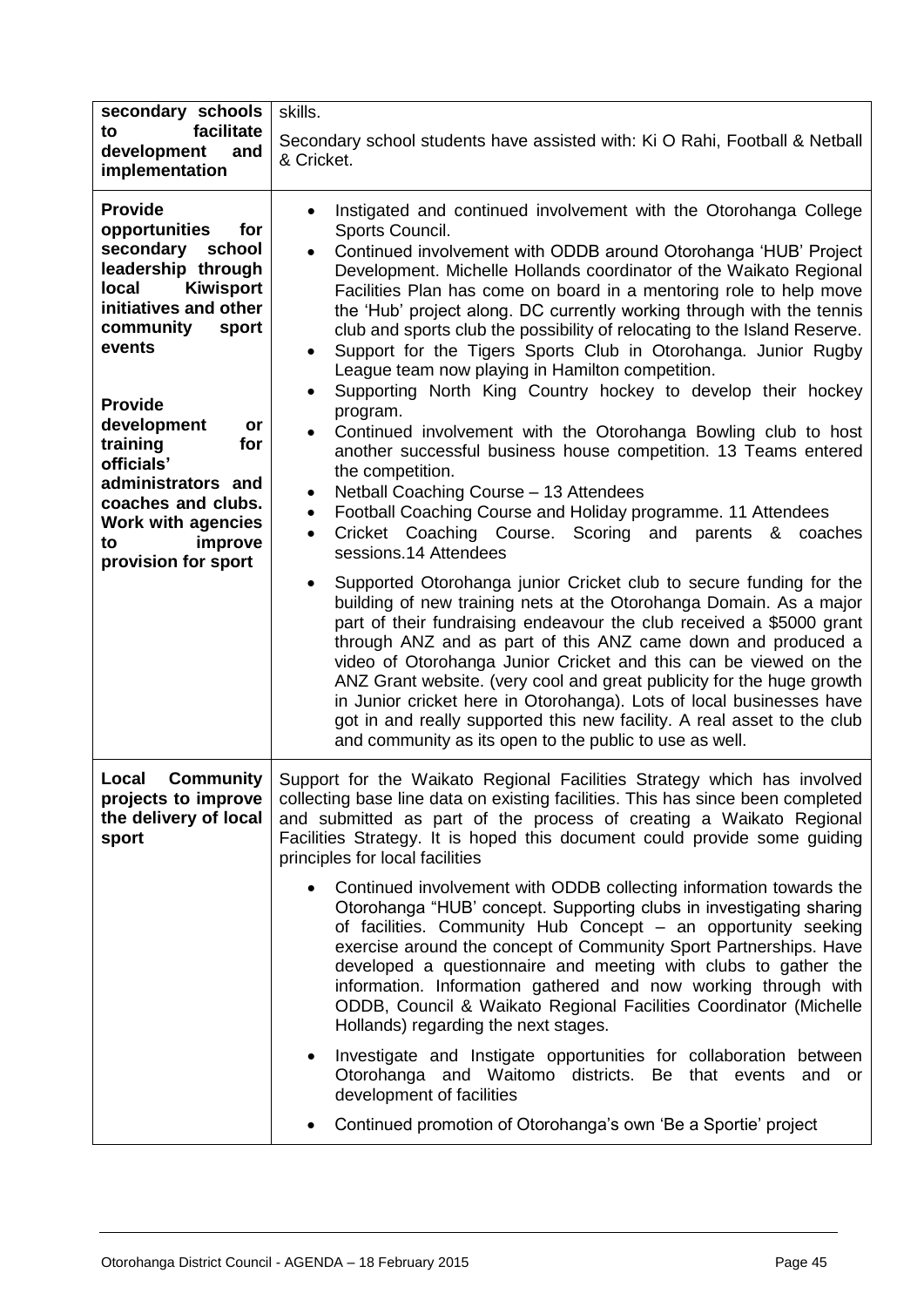| Outcome - Information<br>and promotion:                                                                                                                                                                                                                                                                                       | Improve coordination and promotion of information of all<br>physical activity recreation and sport opportunities in the<br>district                                                                                                                                                                                                                                                                                                                                                                                                                                                                                                                              |
|-------------------------------------------------------------------------------------------------------------------------------------------------------------------------------------------------------------------------------------------------------------------------------------------------------------------------------|------------------------------------------------------------------------------------------------------------------------------------------------------------------------------------------------------------------------------------------------------------------------------------------------------------------------------------------------------------------------------------------------------------------------------------------------------------------------------------------------------------------------------------------------------------------------------------------------------------------------------------------------------------------|
| <b>KPI</b>                                                                                                                                                                                                                                                                                                                    | <b>Evidence/ Measurement</b>                                                                                                                                                                                                                                                                                                                                                                                                                                                                                                                                                                                                                                     |
| <b>Providing community</b><br>with information<br><b>on</b><br>events, development and<br>funding opportunities<br><b>Effective</b><br>οf<br>use<br>communication<br>including information on<br>website,<br>window<br><b>local</b><br>displays,<br>newspapers, information<br>other<br><b>centres</b><br>and<br>stakeholders | Fortnightly columns in the Waitomo News sharing with<br>$\bullet$<br>Waitomo DC<br>District webpage kept up to date with Sport Waikato events<br>$\bullet$<br>Monthly window displays in the office window (Support<br>$\bullet$<br>House). Library and District Council noticeboards.<br>A number of Sport Waikato Programme Managers continue<br>$\bullet$<br>to assist individual sporting organisations as needed.<br>Spectator e-newsletter is circulated to all clubs/schools<br>$\bullet$<br>quarterly<br>Project Energize newsletters distributed to all district<br>$\bullet$<br>primary schools and nuggets regularly given for school<br>newsletters. |

| <b>Creating</b><br><b>Outcome</b><br>$\overline{\phantom{a}}$<br>pride in community:                                            | Through supporting, encouraging and valuing volunteers                                                                                                                                                                                                                                                                                                                                                                                                                                            |
|---------------------------------------------------------------------------------------------------------------------------------|---------------------------------------------------------------------------------------------------------------------------------------------------------------------------------------------------------------------------------------------------------------------------------------------------------------------------------------------------------------------------------------------------------------------------------------------------------------------------------------------------|
| <b>KPI</b>                                                                                                                      | <b>Evidence/ Measurement</b>                                                                                                                                                                                                                                                                                                                                                                                                                                                                      |
| Recognizing<br>volunteers<br>by supporting volunteer<br>recognition through the<br><b>Sport Maker Initiative</b>                | Promotion of Sport Waikato's Regional 'Sport Maker' to<br>capture our own district sporting volunteers. Anyone can<br>nominate a volunteer and monthly nominations are<br>encouraged and the nominee receives a letter acknowledging<br>their support to sport and is also entered in a monthly prize<br>draw where they can win merchandise from lotto.                                                                                                                                          |
|                                                                                                                                 | Otorohanga has had 72 Sport Makers nominated in this 6<br>month period, 12 of these have won merchandise items. 1<br>recipient won a \$500 voucher to be spent on Lotto sporting<br>goods.                                                                                                                                                                                                                                                                                                        |
|                                                                                                                                 | Also as part of this promotion nominees also receive a Sport<br>Maker Volunteer Card which is specific to their district and can<br>receive discounts at participating businesses.                                                                                                                                                                                                                                                                                                                |
|                                                                                                                                 | Sponsors of the Otorohanga card: Good Guys Hire, NZ Pizza,<br>Little Scissors, Kings Sportsworld, The Thirsty Weta, King<br>Country Chiropractor, Otorohanga Tyre Service.                                                                                                                                                                                                                                                                                                                        |
|                                                                                                                                 | Had piloted this as 'Be a Sportie' card in Otorohanga as part of<br>our own ongoing district project. Sport Waikato have now<br>rolled the concept out to the other districts as 'Sport Maker'<br>cards                                                                                                                                                                                                                                                                                           |
| <b>Hosting Waikato District</b><br><b>Sports</b><br><b>Awards</b><br>to<br>recognise contribution to<br>and excellence in sport | Hosted the 2014 District Sports Awards & Volunteer<br>$\bullet$<br>Recognition on the 26 November. KCE had been our key<br>sponsor for the last 13 years and this year The Lines Company<br>came on board as key sponsor. Sarah Ulmer was this years<br>MC and NZ Rower Hamish Bond was the guest speaker. 31<br>nominations across 9 categories. 205 people attended the<br>event. Highlights included the great range of junior and<br>supporting nominations from Otorohanga College. Although |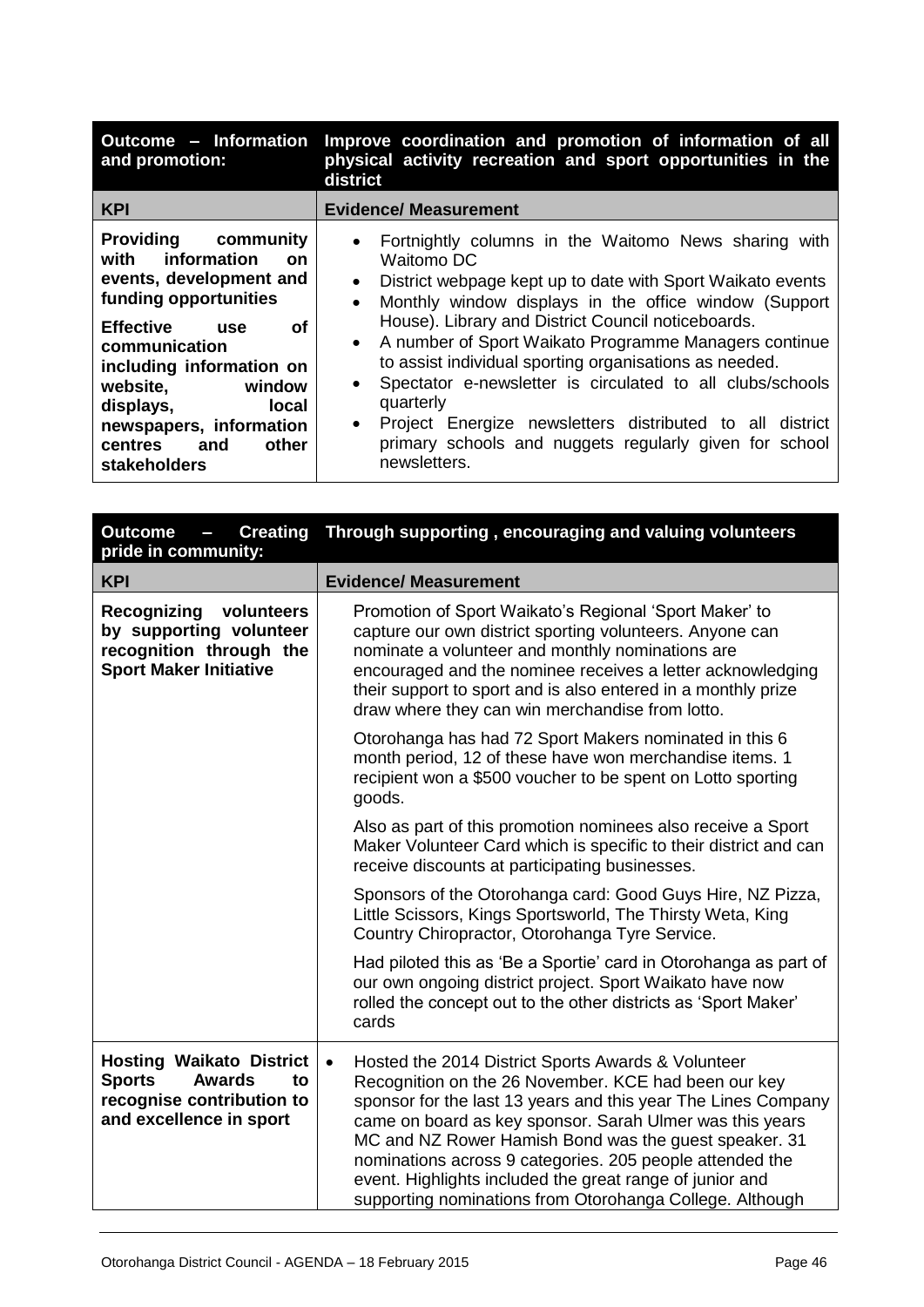| they have their own school awards they now see that it is a<br>real positive to show case their young sports people at this<br>community event as it gives the school positive profile when<br>the community gets to see what these young people are<br>achieving. We also show cased 5 'Be a Sportie' achievements<br>which represent community sporting achievements that fit<br>outside Sports Awards criteria. Dave Williams and the work of<br>his team at Rotary Park with the Mountain Bike Track, and his<br>work behind the creation of the full sized basketball court at<br>the skate park was one of these well received awards. The<br>work of the College's College Sports Council was another such<br>example. In summary The Lines Company were very<br>impressed with the event and are very keen to stay involved as<br>they see this type of event as a good fit for their company. |
|--------------------------------------------------------------------------------------------------------------------------------------------------------------------------------------------------------------------------------------------------------------------------------------------------------------------------------------------------------------------------------------------------------------------------------------------------------------------------------------------------------------------------------------------------------------------------------------------------------------------------------------------------------------------------------------------------------------------------------------------------------------------------------------------------------------------------------------------------------------------------------------------------------|
| All winners at the local district awards go through to be judged<br>at the Regional Awards. 2 of our winners made it through to<br>the Regional Finals night. Lorraine Fox (Junior Cricket &<br>Football) – Club administrator of the Year and Glenn Brightwell<br>(Boxing) – Club Coach of the Year.                                                                                                                                                                                                                                                                                                                                                                                                                                                                                                                                                                                                  |

**Robbie Matthews DISTRICT SPORTS COORDINATOR**